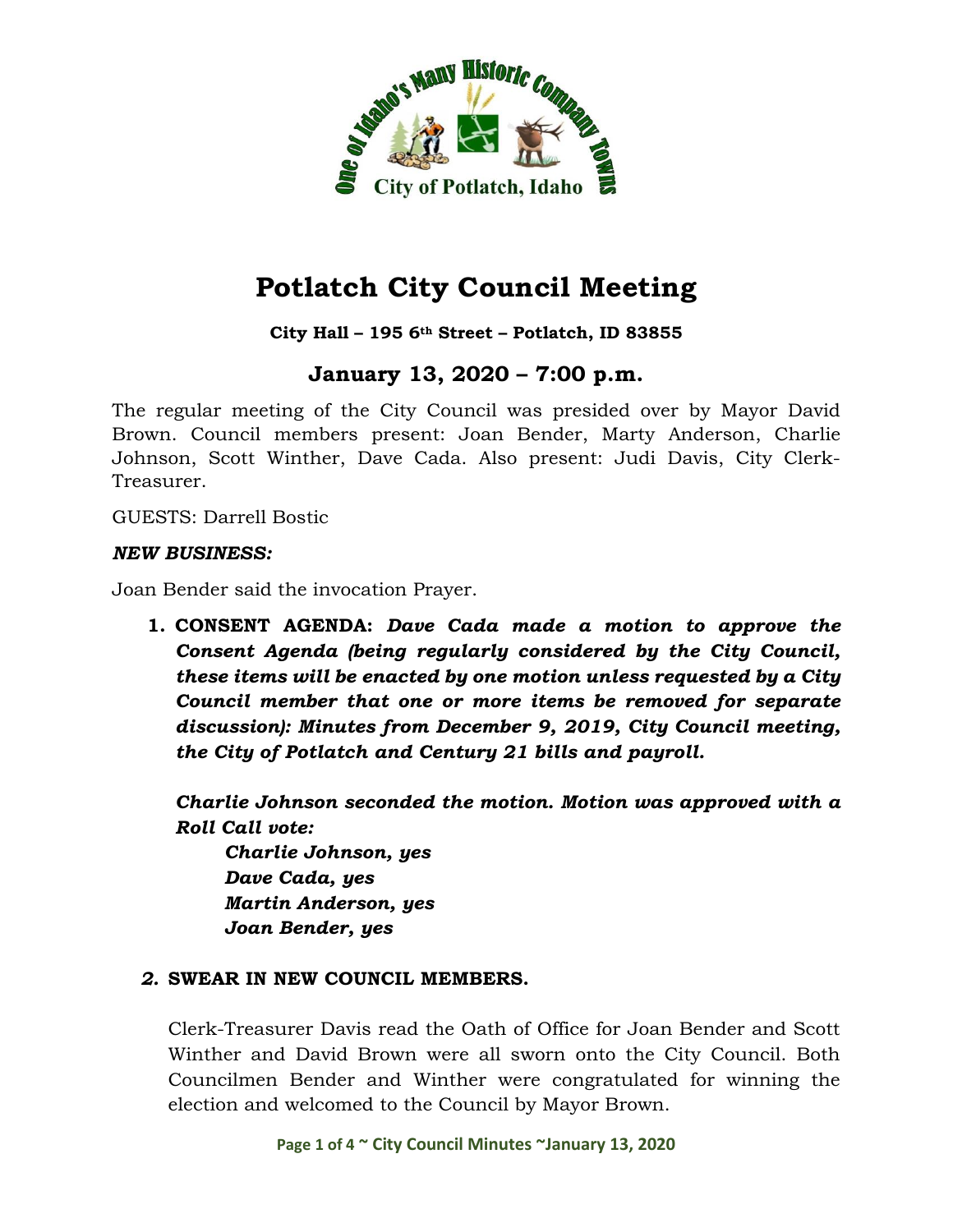

# **3. SIGN MEMORANDUM OF UNDERSTANDING FOR AFTER SCHOOL PROGRAM.**

Melissa Smith, Director of the 6-12 After School Program, explained to Council that she is working on writing the grant for the elementary school after school program which is due January 31, 2020. The current program is not writing the renewal but there is a need for the program in the community. Part of the grant process is a memorandum of understanding that needs to be signed by the City of Potlatch and the Potlatch School District. The MOU is for using the Facilities, computer lab and some storage area at the school. Melissa gave a brief explanation of the program to update the Council.

*Joan Bender made a motion that the Mayor sign the Memorandum of Understanding for the After-School Program. Dave Cada seconded the motion.* 

*The Mayor called for a Roll Call vote:*

*Joan Bender, yes Marty Anderson, yes Dave Cada, yes Scott Winther, yes*

### **4. APPROVE AND SIGN AUDIT LETTER FOR SEPTEMBER 2019 AUDIT.**

*Dave Cada made a motion that the Mayor sign the Presnell Gage Audit Letter for the September 2019 Audit. Joan Bender seconded the motion. The Mayor called for a Roll Call vote:*

*Joan Bender, yes Marty Anderson, yes Dave Cada, yes Scott Winther, yes*

**5. ADOPT NEW FY2019-2020 RATES & FEE SCHEDULE RESOLUTION NO. 2020-01-13.**

*Joan Bender made a motion to adopt Resolution No. 2020-01-13. Dave Cada seconded the motion.*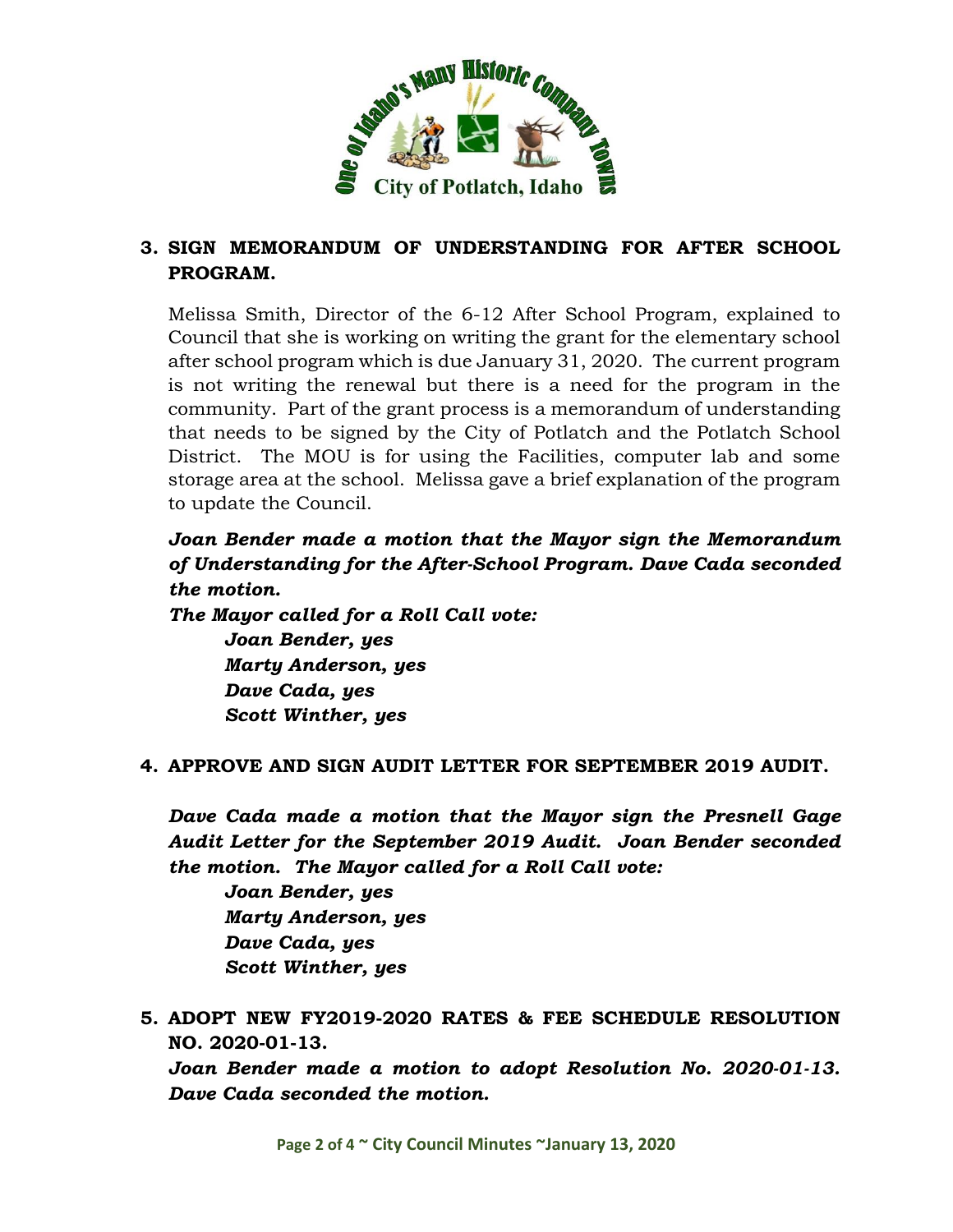

*The Mayor read Resolution No. 2020-01-13.* 

**ROLL CAL VOTE:**

**Scott Winther, yes Dave Cada, yes Bender, yes Anderson, yes**

### **REPORTS:**

- **1. Mayor – David Brown –** Mayor Brown said Scott Winther will take over Charlie Johnson Council Assignments. Mayor Brown explained Tom Andres medical situation and not sure at this time how long Tom will be out on medical leave. Larry Meister has been hired to help Brennan out in the meantime. Chris Sokol is wanting a meeting set up to review the Library agreement. There will be a workshop to talk about the City of Potlatch street standards on Thursday, January, 16<sup>th</sup> at 1:00 p.m. in Council Chambers. The sidewalk project will go out for bid in a couple of months. The plans need to go to ITD for review. Looking at the change by the island to go from the power pole to the museum. Extend the sidewalk to out further by the bank to the museum.
- **2. Parks – Joan Bender –** Nothing at this time.
- **3. Pool & Cemetery - Dave Cada –** Nothing at this time.
- **4. Water & Sewer Scott Winther** Would like to go out when the weather gets a little nicer to go tour the facilities and find out how water & sewer work.
- **5. Streets - Martin Anderson –** What is the status of the FEMA project? Mayor Brown said that the project should be completed by the end of January.
- **6. Scenic 6 - David Cada –** Serving Chili at Christmas went well. There were quite of few people there. The people were very appreciative for the chili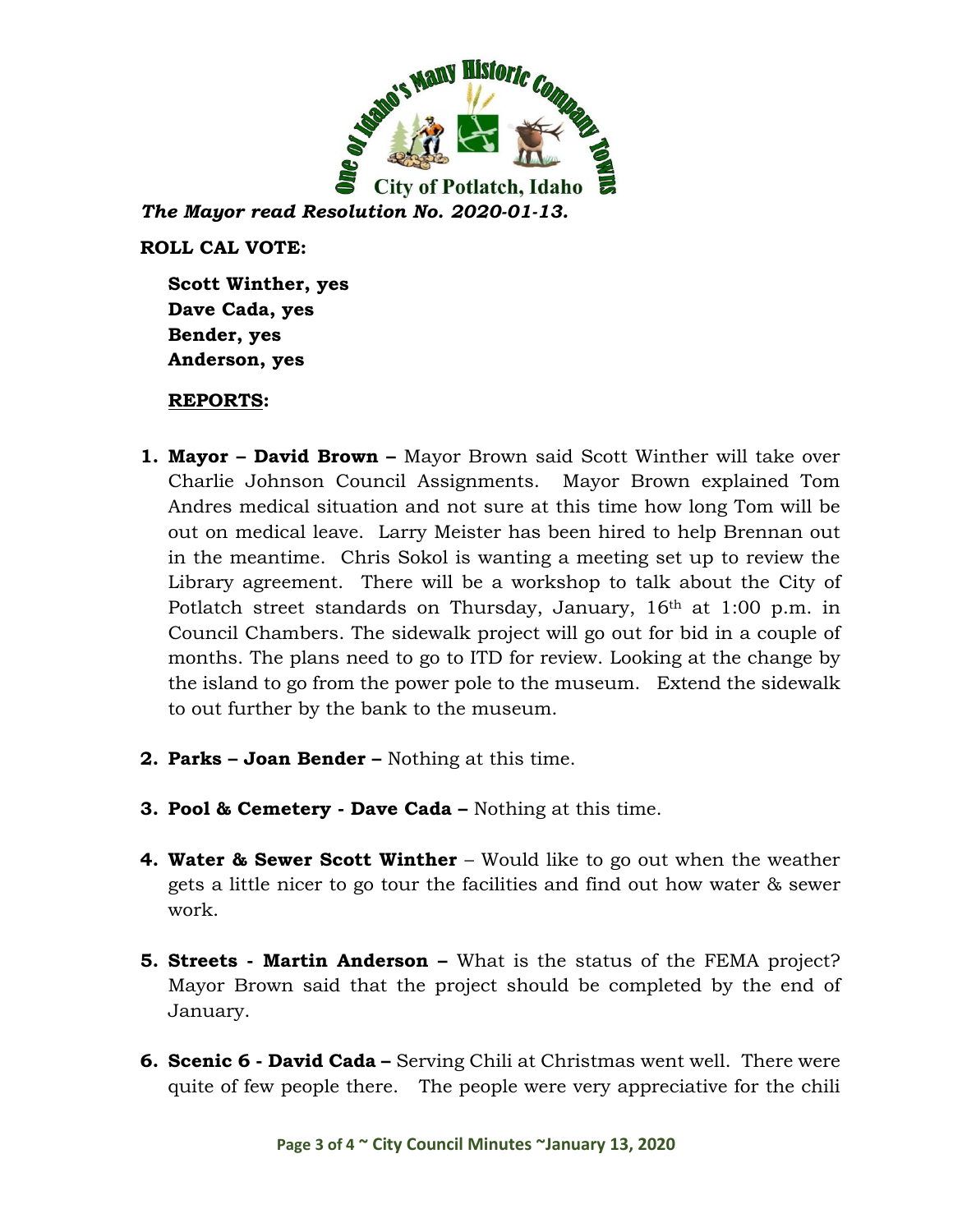

and fireworks. Several people commented that they have never seen a community do as much as Potlatch does. Everything went off like clockwork.

*7.* **Clerk- Judi Davis** – The donation cans for the Fireworks and Christmas lights raised almost a \$1,000. Public Hearing on the Building Codes will be at 6:45 p.m. on January 27th.

*Joan Bender made a motion to adjourn the meeting, Marty Anderson seconded the motion, the meeting was adjourned at 8:25 p.m.*

ATTEST: ATTEST: AND AND ALL DAVID L. Brown, Mayor

Judi Davis, City Clerk-Treasurer

\_\_\_\_\_\_\_\_\_\_\_\_\_\_\_\_\_\_\_\_\_\_\_\_\_\_\_\_\_\_\_\_\_\_\_\_\_\_\_\_\_\_\_\_\_

**The next City Council meeting will be Monday, January 27, 2020.**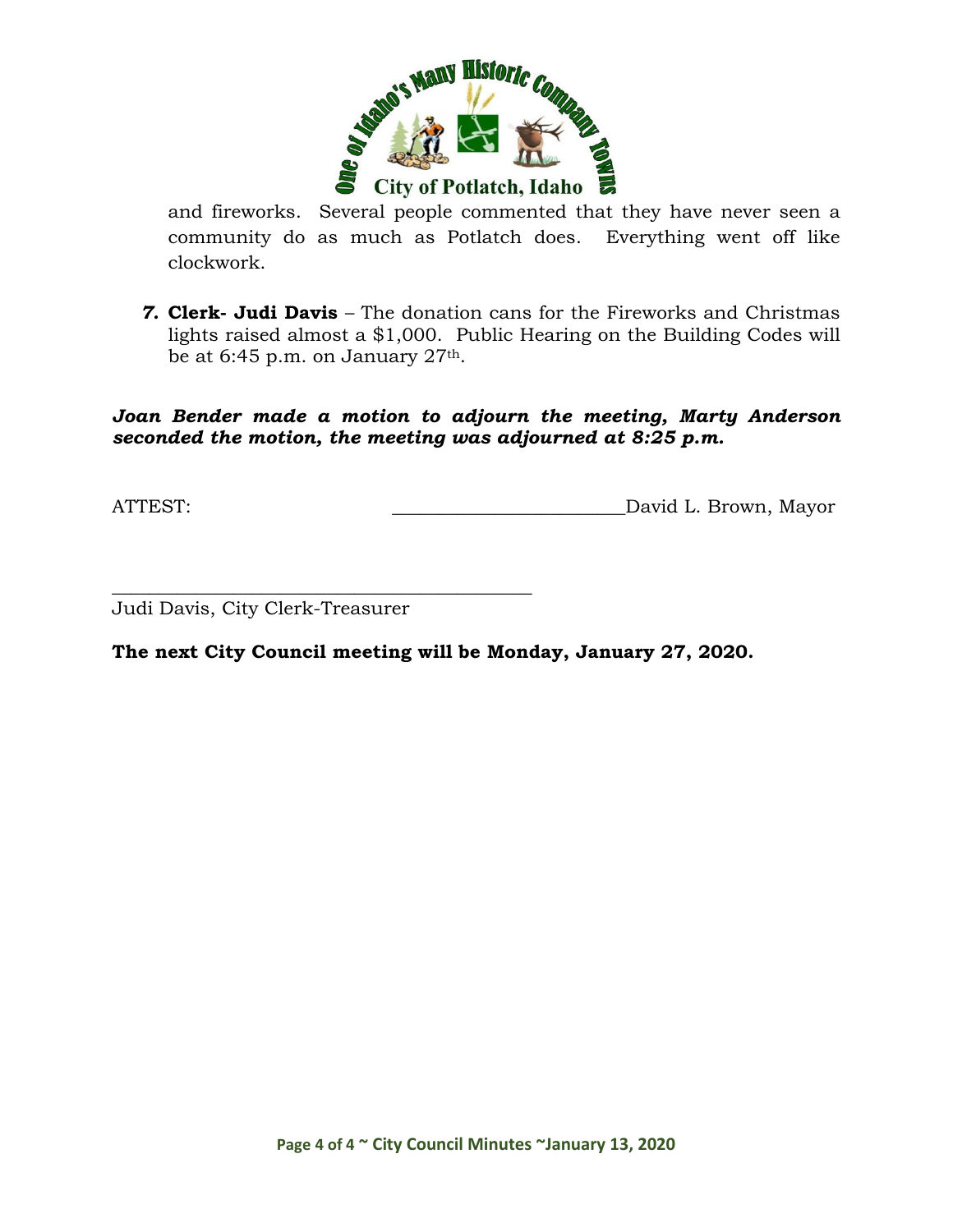

**City Hall – 195 6th Street – Potlatch, ID 83855**

# **January 27, 2020 – 7:00 p.m.**

The regular meeting of the City Council was presided over by Mayor David Brown. Council members present: Joan Bender, Marty Anderson, Scott Winther, and Dave Cada. Also present: Judi Davis, City Clerk-Treasurer.

GUESTS: Christine Frei

#### *NEW BUSINESS:*

Joan Bender said the invocation Prayer.

**1. CONSENT AGENDA:** *Dave Cada made a motion to approve the Consent Agenda (being regularly considered by the City Council, these items will be enacted by one motion unless requested by a City Council member that one or more items be removed for separate discussion): Minutes from January 13, 2020, City Council meeting, the City of Potlatch and Century 21 bills and payroll.*

*Joan Bender seconded the motion. Motion was approved with a Roll Call vote:*

*Scott Winther, yes Dave Cada, yes Martin Anderson, yes Joan Bender, yes*

### *2.* **RURAL COMMUNITY DEVELOPMENT INITATIVE.**

Mayor Brown introduced Christine Frei, Executive Director, Clearwater Resource Association, Inc. Christine invited the Potlatch community to participate in REV up North Idaho. REV is a training and technical assistance program that focuses on key rural community issues. This program support is from USDA, AVISTA and CEDA. The training includes increasing broadband, housing and strengthening your community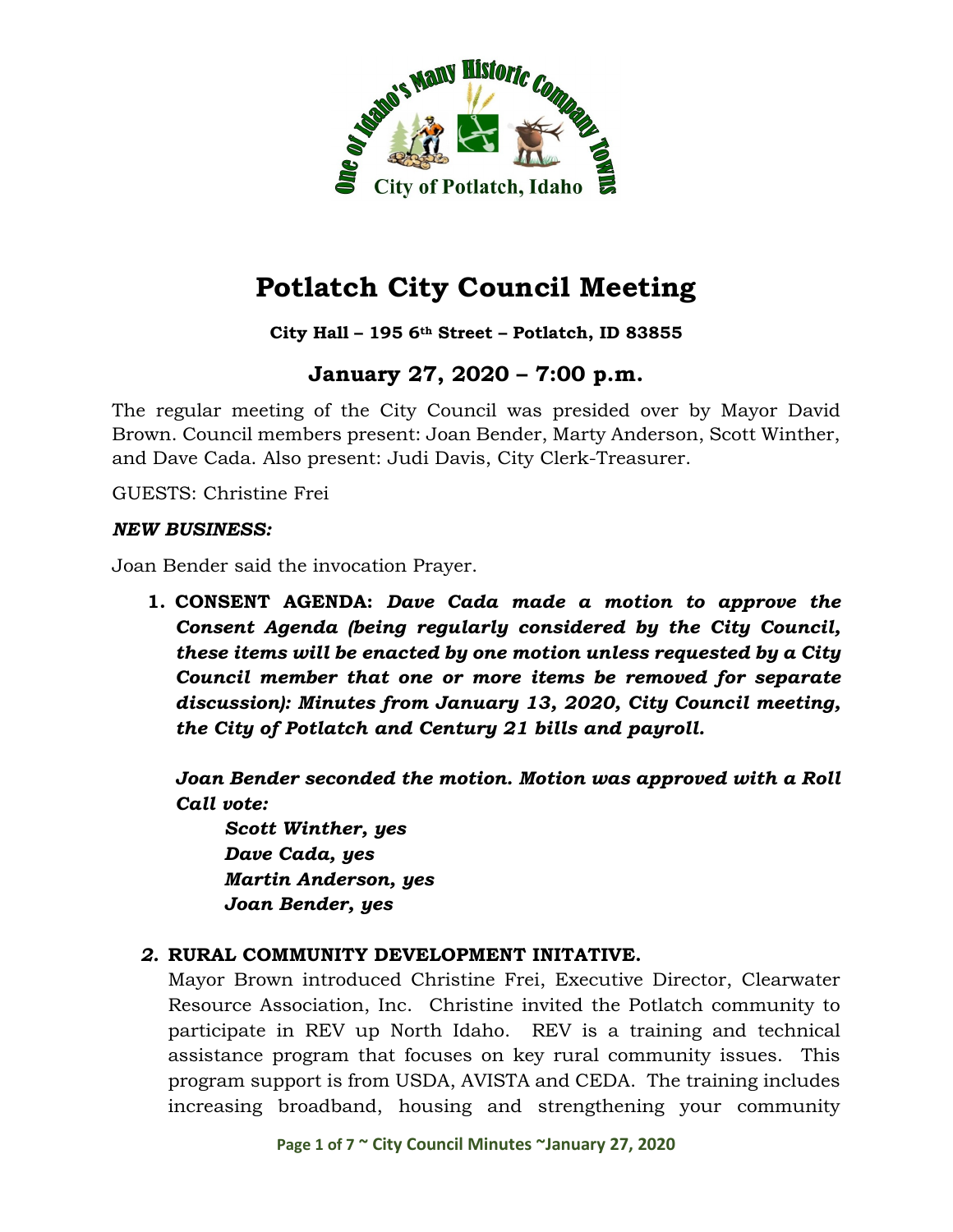

assets. CEDA just finished the region economic strategy which is done every 5 years. During this process CEDA looks at what the top highest priorities are for the 5 Counties. This year we're looking at workforce development, housing and broadband. CEDA and partners applied for USDA funds to help with the training and technical assistance program. CEDA applied for some AVISTA Foundation funds and learned that in October the funds were awarded. This is a three-year training program for 12 communities in the region. The program would allow business to do transactions, bank institutions to transfer documents, residential homes to stream, and help people who work from home. The City of Potlatch is one of those 12 communities that can participate. The training will start out with broadband training first. The program would like 3 to 5 people from each community which could be Mayor/Councilmember, City Clerk, Business Members, strong community members. CEDA would cover the cost of training, travel and food. This training would start at the very beginning knowledge broadband. This training would start in May and start with the basics up to owning your own broadband. A national organization called Broadband USA will do a one-day workshop and then there will 7 two-day trainings. Angie Edwards-Kuskie from CEDA will be the project manager for this program. CEDA helped the City of Potlatch with the Comprehensive Plan and one of the highest needs that came out of that study was the need for broadband. The City did a broadband fiber evaluation to see what the cost would be and it was a \$1.4M project. First Step Internet has been in Potlatch doing some surveys. Christine asked if Potlatch would be interested in participating and Mayor Brown said he would be interested in participating and Council approves. Christine said she will check back with the City to see who would be interested in participating.

### **3. APPROVE LIQUOR LICENSES FOR THE FOLLOWING:**

- Four Star Supply
- Floyd's Harvest Foods
- Codi Jo's Wagon Wheel

# *Dave Cada made a motion that the City Council approve the 2020 Liquor Licenses for:*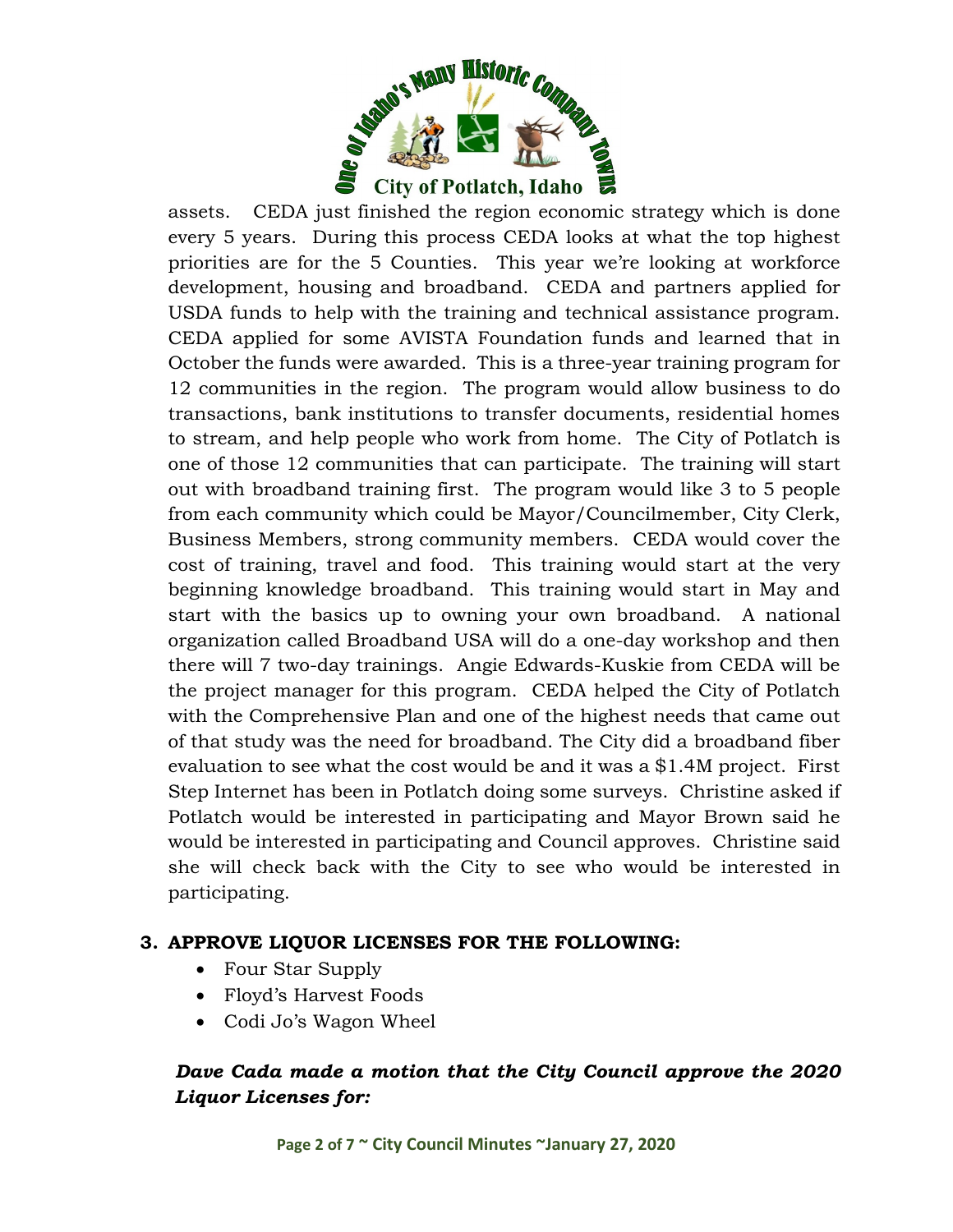

*\*Floyd's Harvest Foods \*Cody Jo's Wagon Wheel Four Star Supply, Inc.*

*Joan Bender seconded the motion, the motion was approved with "all ayes".*

### *4.* **ADOPT NEW BUILDING CODE ORDINANCE.**

The next order of business is a proposed ordinance whose Title reads as follows:

AN ORDINANCE OF THE CITY OF POTLATCH, A MUNICIPAL CORPORATION OF THE STATE OF IDAHO; REPEALING PRIOR ORDINANCES AND AMENDMENTS PERTAINING TO BUILDING CODES; PROVIDING FOR FILING OF THE ADOPTED CODES IN THE CITY OF POTLATCH; ADOPTING THE 2015 INTERNATIONAL BUILDING CODE, THE 2012 INTERNATIONAL RESIDENTIAL CODE, THE AMERICAN NATIONAL STANDARD ACCESSIBLE AND USABLE BUILDINGS AND FACILITIES, ICC/ANSI A117.1, 2003 EDITION, THE 2012 INTERNATIONAL MECHANICAL CODE, THE 2012 INTERNATIONAL FUEL GAS CODE, THE 2015 INTERNATIONAL ENERGY CONSERVATION CODE, THE 2015 INTERNATIONAL EXISTING BUILDING CODE, THE 2012 INTERNATIONAL PROPERTY MAINTENANCE CODE, IDAPA 07.03.01 AND 07.07.01, ALL AS THE CITY OF POTLATCH BUILDING CODE; PROVIDING FOR AMENDMENT OF CERTAIN SECTIONS OF SAID CODES; PROVIDING A SECTION ON MANUFACTURED HOUSING AND BUILDINGS; PROVIDING FOR VOIDING PERMITS CONTRARY TO LAW; PROVIDING FOR ENFORCEMENT AND PENALTIES; PROVIDING FOR SEVERABILITY; AND PROVIDING AN EFFECTIVE DATE.

Mayor: I would entertain a motion that the rules be suspended and the proposed ordinance pass its first ready by Title only.

Dave Cada made a motion that the rules be suspended and that the proposed ordinance pass its first reading by Title only and its second and third readings under suspension of the rules.

Is there a second? Joan Bender seconded the motion.

Mayor: It has been moved by Marty Anderson and seconded by Dave Cada that the rules be suspended and that the proposed ordinance pass its first reading by Title only and its second and third readings under suspension of the rules.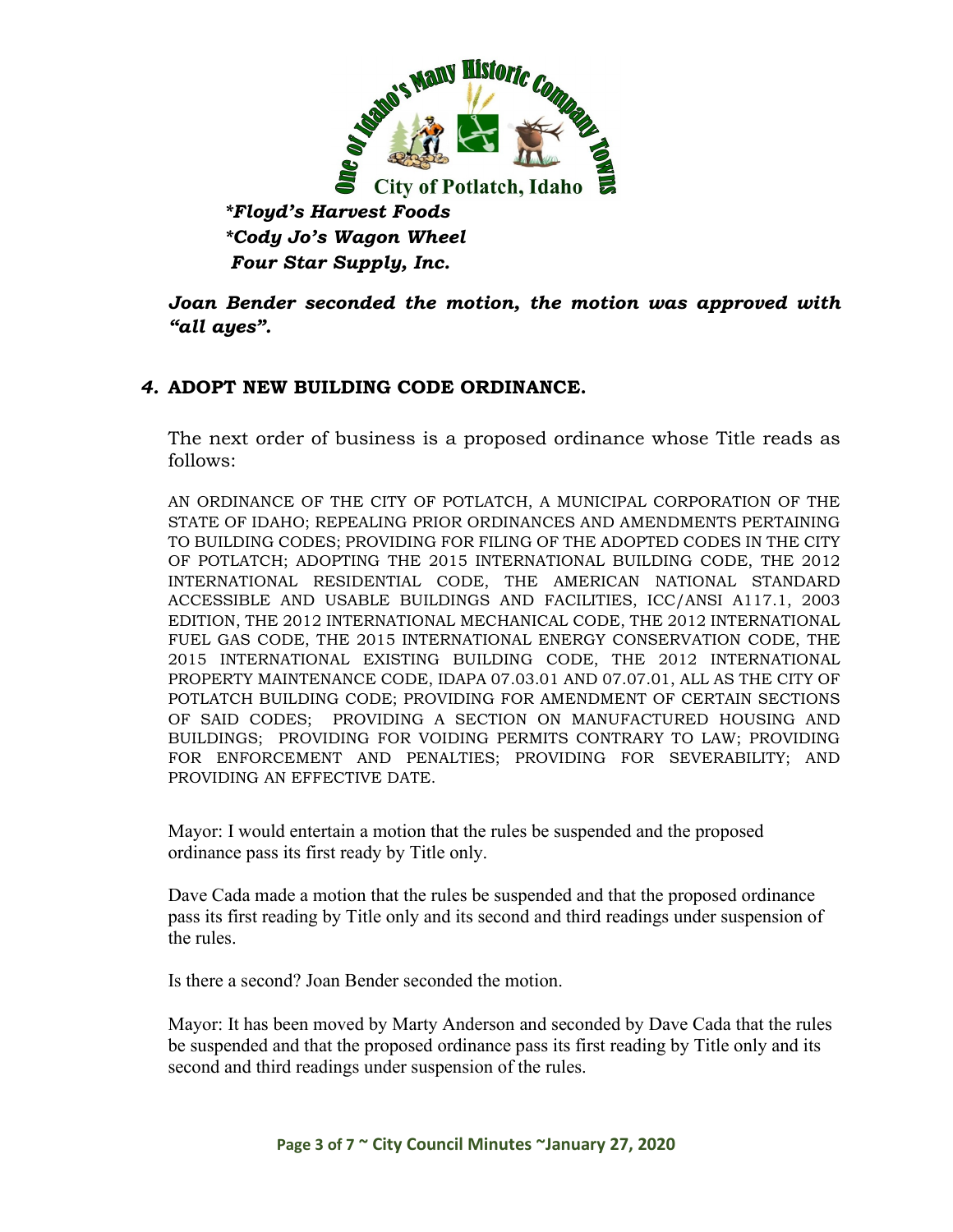

Discussion? None

This is a ROLL CALL VOTE: Scott Winther, aye Dave Cada, aye Marty Anderson, aye Joan Bender, aye

The ordinance passes its first reading by Title only and its second and third reading under suspension of the rules.

Mayor: I would entertain a motion that the ordinance be formally adopted and summary approved.

Marty Anderson made a motion that the ordinance be formally adopted.

Is there a second? Dave Cada seconded the motion.

Mayor: It has been moved by Marty Anderson and seconded by Dave Cada that Ordinance No. 514 be formally adopted and summary approved.

This is a ROLL CALL VOTE: Scott Winther, aye Dave Cada, yes Marty Anderson, aye Joan Bender, aye

### *5.* **RIVERVIEW MANUFACTURED HOME COMMUNITY, LLC.**

Mayor Brown said that Brian Points contacted him to see if the City would be allowing recreational vehicles in the mobile home park or tiny homes. Moscow has changed some of the rules on what can and can't be in a mobile home park. City of Moscow is now allowing recreational vehicles in mobile home parks. Mayor Brown wanted to see how the Council felt about RV's in the mobile home park. Mayor Brown said that the appearance of the park is what is most important. Dave Cada said he would like to see what other areas are doing. Council would like to do some research before making a decision.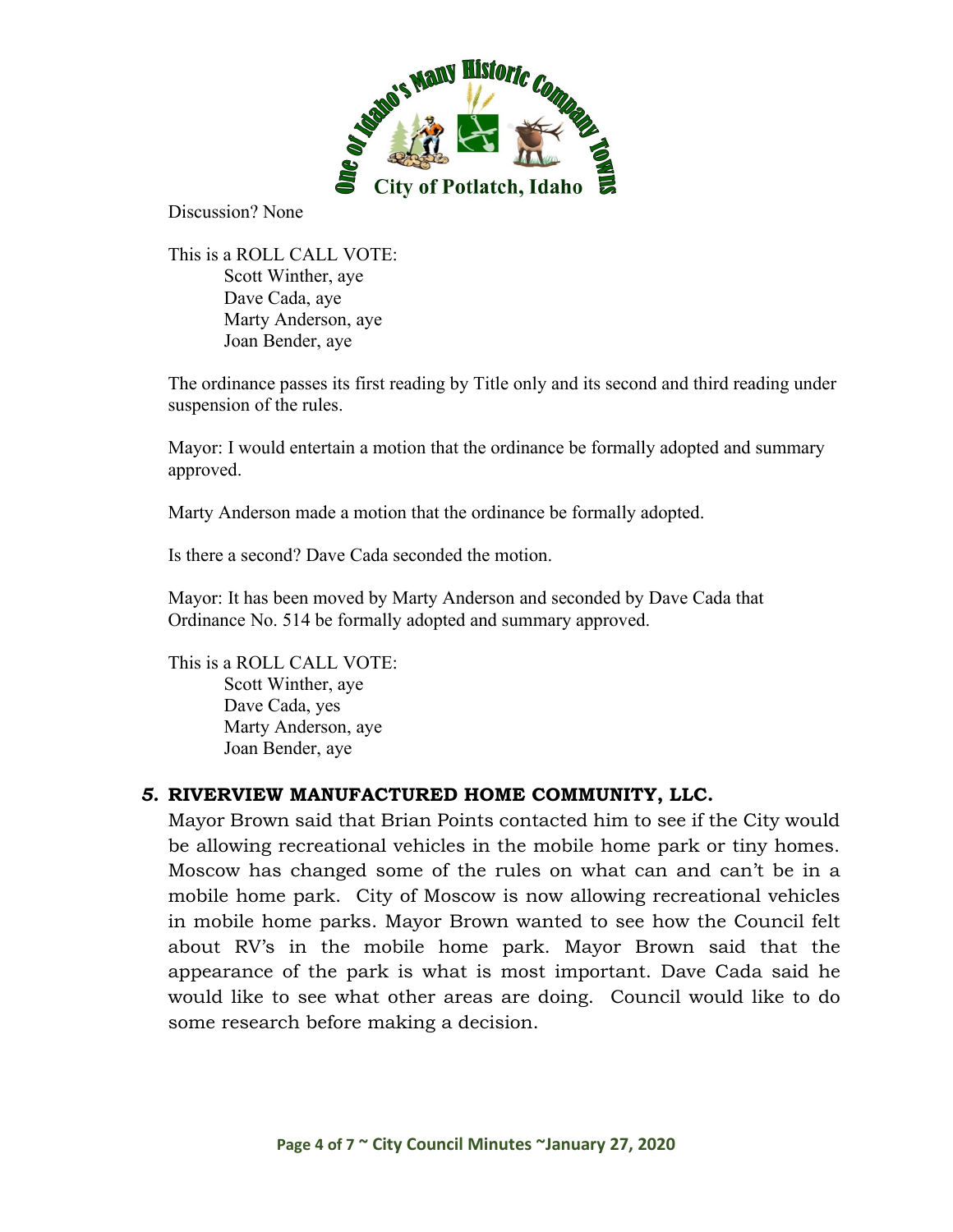

## *6.* **LEASE RENEWALS FOR THE FOLLOWING:**

- Lion's Club
- David & Kendria Cada
- Muscles in Motion

## *Joan Bender made a motion that the City Council approve the 2020 City Hall leases for:*

- Lion's Club
- David & Kendria Cada
- Muscles in Motion

## *Scott Winther seconded the motion, the motion was approved with "all ayes".*

## *7. LIBRARY BUILDING LEASE.*

Lease for the Library Building will be up the middle of February. Chris Sokol wanted to meet with Mayor and any Councilmembers that wanted to go through the Library. The City's responsibility will mainly be the maintenance of the building. Mayor Brown said the we will get more details and check with other Cities to see how they have their lease.

## *8. IDAHO PARK & RECREATION GRANT.*

Mayor Brown said he would like to do another grant for the RV Park. Build a picnic structure and upgrade the bathrooms at the Scenic 6 RV Park. The grant is due on Friday. The RV grant people said that having people stay in the park monthly isn't allowed according to the RV grant rules. Mayor Brown asked for a price for the picnic shelter from Marc Boroff but he hasn't gotten back with a price yet. This would include a BBQ grill, tables and sidewalk to the shelter. The bathroom needs the showers painted and tile for the floor. Not sure if we can put the grant information together this short of a period or not but we'll try. We need to take a look at the 10 acres and come up with a plan on the layout for the future. There is an RV Park survey to see what they would like to see at the park.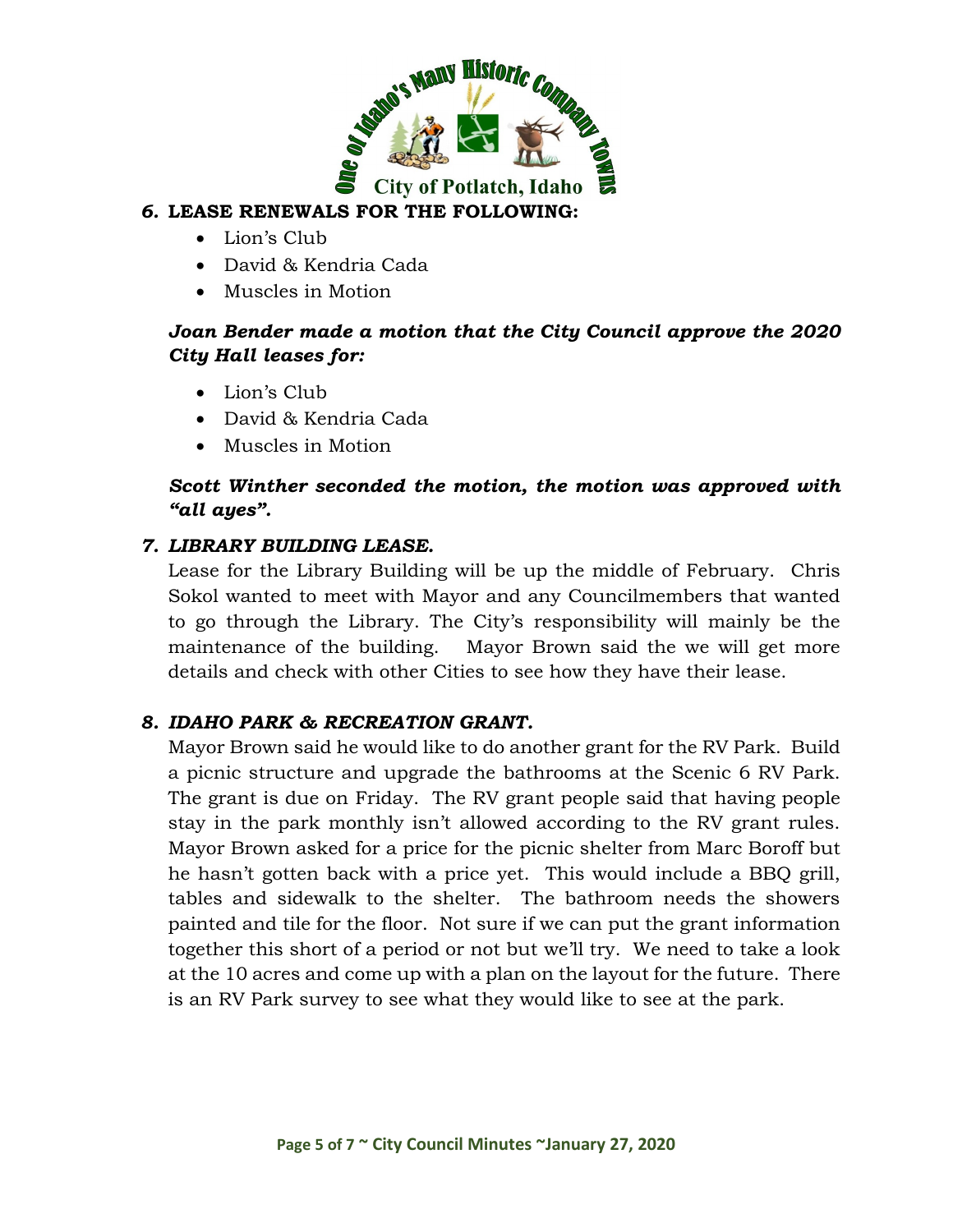

### **REPORTS:**

- **1. Mayor – David Brown –** Mayor Brown asked what everyone thought of the VFW building after looking at it. We haven't heard back from Joel about the VFW building. Not sure if Tom Andres will be coming back to work. He's looking into retirement right now.
- **2. Parks – Joan Bender –** Frisbee golf isn't finished yet and it would be nice to have signs at each hole. Mayor Brown said that the Boy Scouts have the signs but just haven't put them up yet. Joan said there's a lot of water in the park right now. Mayor Brown said he's purchased 10 fruit trees to put by the splash pad area and thought a community garden would be a good idea. Dave Cada said he could use a load of dirt for the bocce' court area.
- **3. Pool & Cemetery - Dave Cada –** Dave said the pool bathhouse is dry and could be worked on right now. It needs to be scrubbed and put on a couple of coats of paint but the prep work could be done now. Also, a cover would be nice for people to sit under and maybe some planters.
- **4. Water & Sewer Scott Winther –** Scott said he will meet with Brennan to tour the facilities.
- **5. Streets - Martin Anderson –** Nothing at this time.
- **6. Scenic 6 - David Cada –** Dave said the Scenic 6 meeting was taken up with the gymnasium building across the street. They are working on putting together a Board of Director and electing officers.
- *7.* **Clerk- Judi Davis** Nothing at this time.

*Marty Anderson made a motion to adjourn the meeting, Joan Bender seconded the motion, the meeting was adjourned at 8:56 p.m.*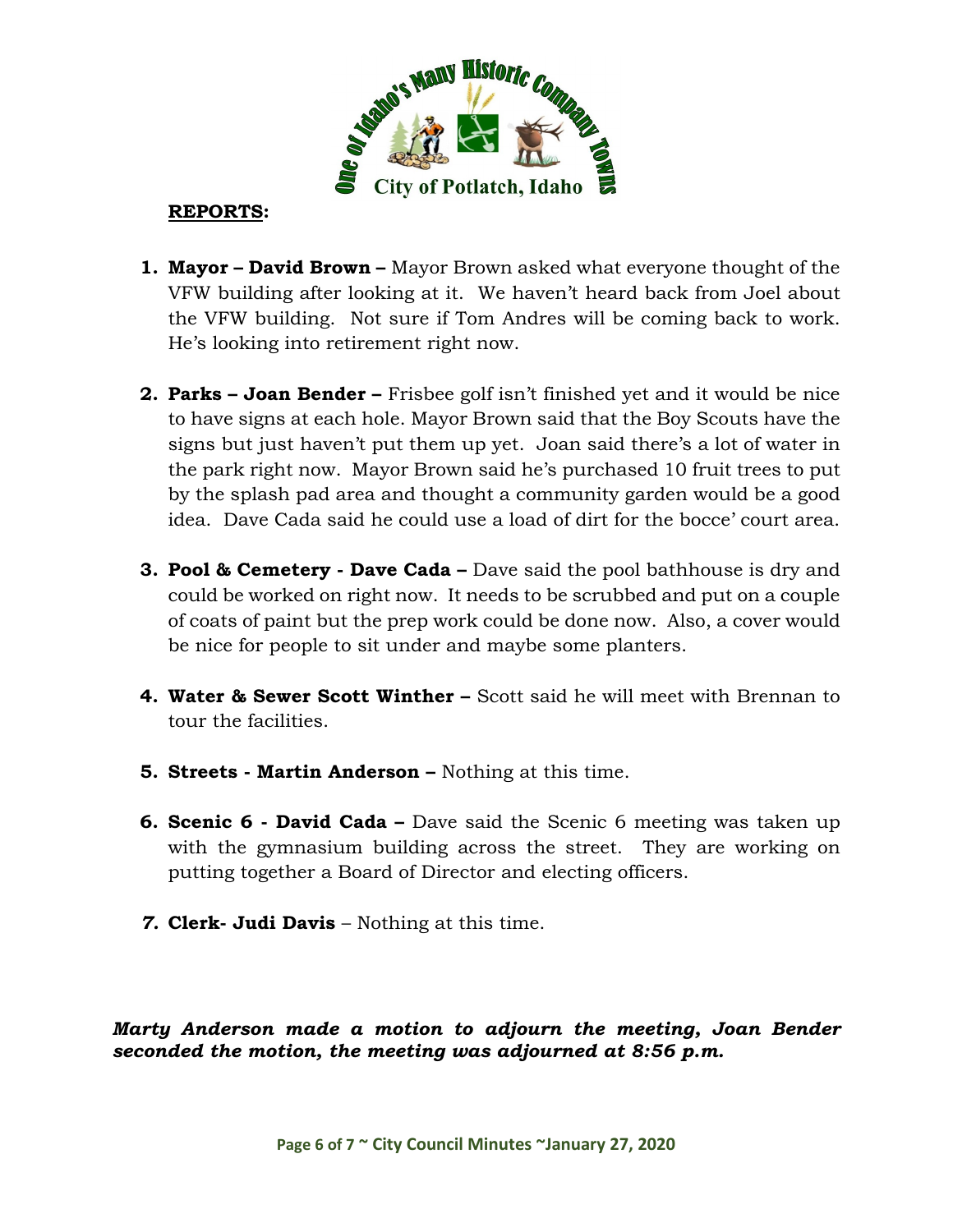

ATTEST: ATTEST: David L. Brown, Mayor

\_\_\_\_\_\_\_\_\_\_\_\_\_\_\_\_\_\_\_\_\_\_\_\_\_\_\_\_\_\_\_\_\_\_\_\_\_\_\_\_\_\_\_\_\_ Judi Davis, City Clerk-Treasurer

**The next City Council meeting will be Monday, February 10, 2020.**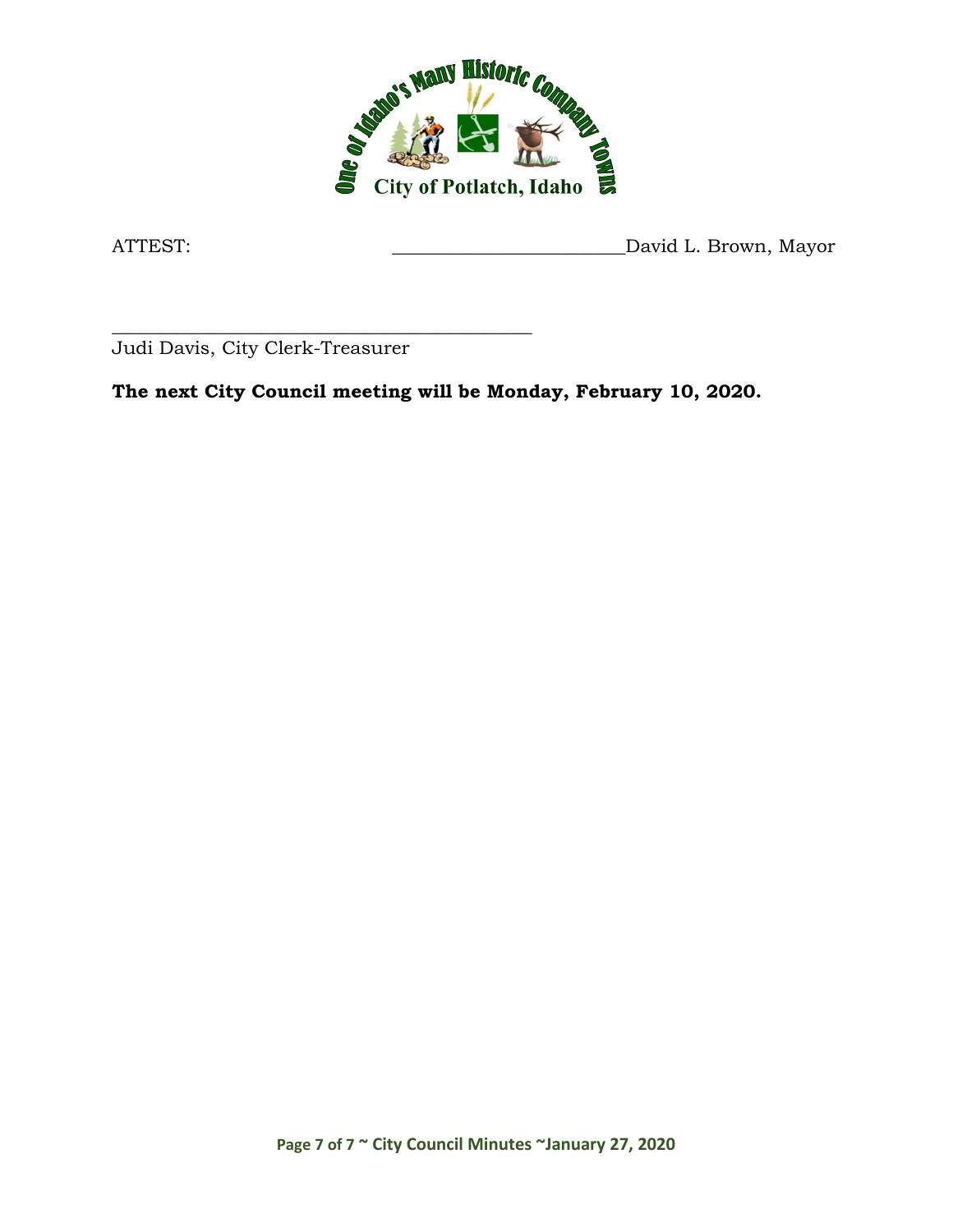

### **City Hall – 195 6th Street – Potlatch, ID 83855**

# **February 10, 2020 – 7:00 p.m.**

The regular meeting of the City Council was presided over by Mayor David Brown. Council members present: Joan Bender, Marty Anderson, Scott Winther, and Dave Cada. Also present: Judi Davis, City Clerk-Treasurer.

GUESTS: None

#### *NEW BUSINESS:*

Joan Bender said the invocation Prayer.

**1. CONSENT AGENDA:** *Joan Bender made a motion to approve the Consent Agenda (being regularly considered by the City Council, these items will be enacted by one motion unless requested by a City Council member that one or more items be removed for separate discussion): Minutes from January 27, 2020, City Council meeting, the City of Potlatch and Century 21 bills and payroll.*

*Dave Cada seconded the motion. Motion was approved with a Roll Call vote:*

*Scott Winther, aye Dave Cada, yes Martin Anderson, aye Joan Bender, aye*

#### *2.* **VFW BUILDING UPDATE.**

The VFW group hasn't had a quorum yet to make a decision. Joel Emerson said that they do have a meeting on Thursday and will get the City an answer after the meeting.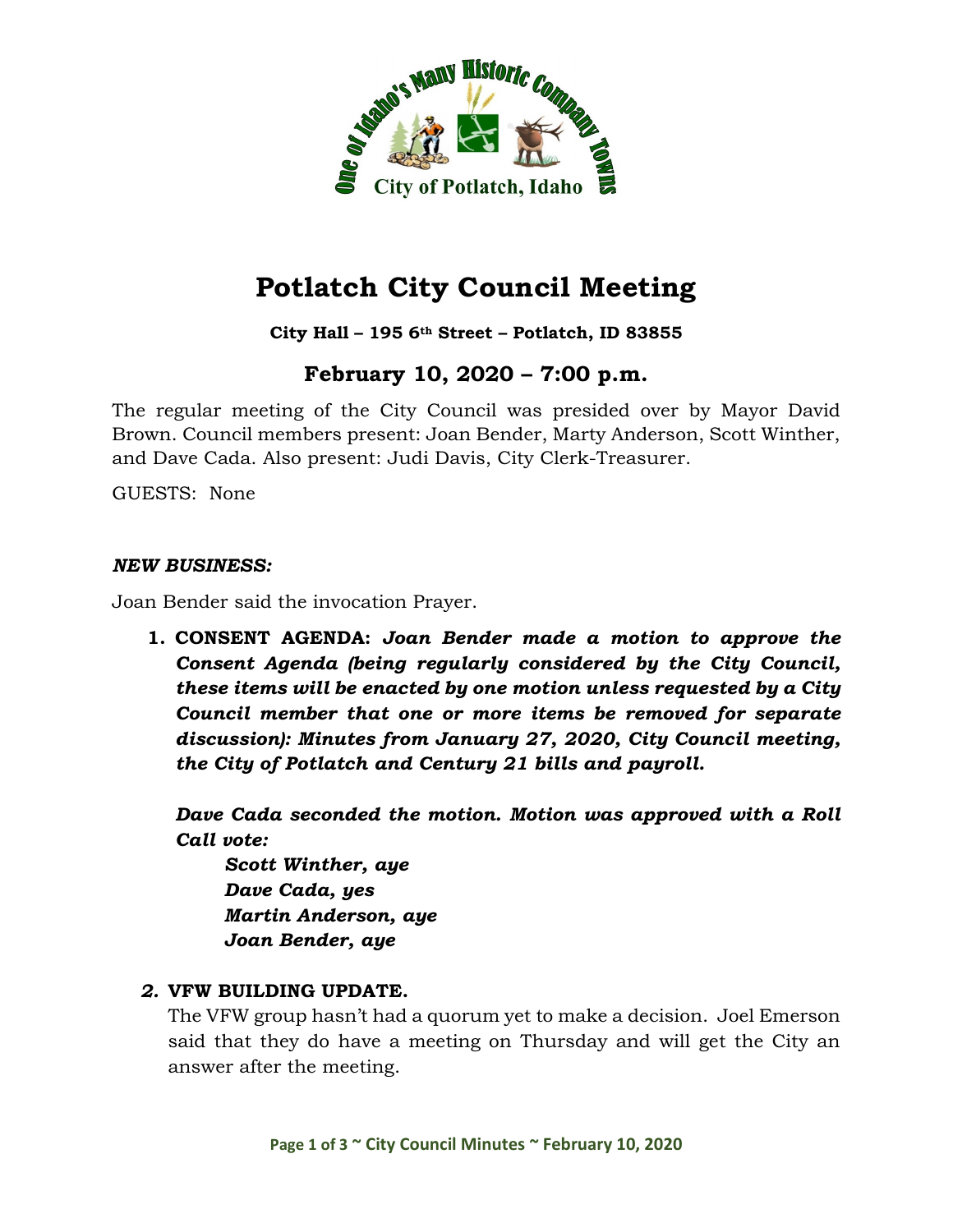

# **3. DISCUSS MOBILE HOME PARKS AND RECREATIONAL VEHICLE PARKS.**

Mayor Brown asked if the Council has had any thoughts on the Recreational Vehicles in Mobile Home Parks. He said that Brian Points contacted him to let the him know about what the City of Moscow adopted to allow recreational vehicles longer stays in the park. Mayor Brown said that he would be okay with it and that he would like to see is keeping the appearances of the park looking nice. Scott said that as long as they use it for living purposes. Scott said that he saw a mobile tiny home that was parked outside a home that was a mobile quilting business. Mayor Brown said that some businesses are allowed in the residential but would need to look at the ordinances. Scott said that there's a better market for tiny houses in Moscow with the students. Mayor Brown said he would like to invite Brian Points to a future meeting and have him talk about what his plans are. Joan asked how the tiny houses are licensed and Scott said that they are taxed like an RV.

## **REPORTS:**

**1. Mayor – David Brown –** Mayor Brown said that Wednesday at 12:30 there's a meeting to tour the library if any of the Council wants to join us. The City is waiting for the agreement from the Library's attorney. The library will take care of the inside of the building and the City will be responsible for the outside. Tom Andres retired as of January 31, 2020. The City has received a few applications and are reviewing the applications now. One person has the experience that would be helpful in that position and will call him to him for an interview and offer him the job. Mayor Brown explained the Water and Wastewater licenses that are needed for the City. The City will need to contract with Tom Andres until Brennan can get his licenses. Brennan has the Water license and is working towards the Wastewater license. Karin is working towards getting her licenses to be the back up license. Mayor Brown said the Council needs to go over the personnel policy to get it up to date. Ken Helm sent an email about the sidewalk project easement issue. ITD doesn't own the 18 feet down by the depot. The WIMPHG group wants to sell that property to ITD.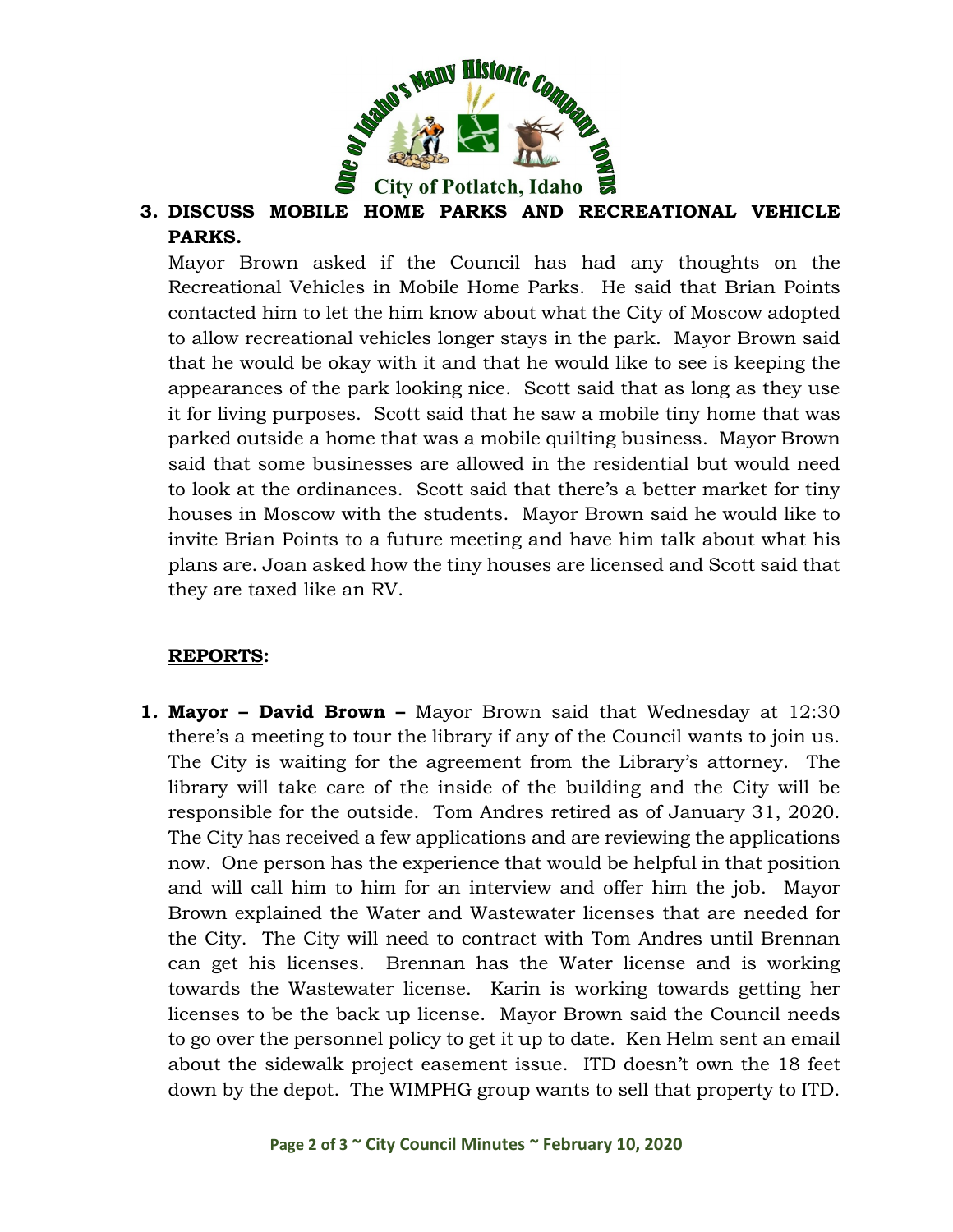

Mayor Brown will talk/meet with ITD next week to get an update on the project.

- **2. Parks – Joan Bender –** Nothing at this time.
- **3. Pool & Cemetery - Dave Cada –** Waiting for an early warm spring to do the pool bathhouse. Mayor Brown said that Karin has been looking at it to see what needs to be done. Brennan was going to put the space heater in this week to warm it up. Dave said that we need to make sure that the floor is dry before it's painted.
- **4. Water & Sewer Scott Winther –** Nothing at this time. Scott did ask about the RV park bathroom showers to see what cleaning/updates will be done this spring. Mayor Brown said that the showers need to be tiled and the doors need to be repainted. Mayor Brown said it would be nice to have a sign by the train that explained the history of the train.
- **5. Streets - Martin Anderson –** Nothing at this time.
- **6. Scenic 6 - David Cada –** The Scenic 6 meeting is next week on February 18<sup>th</sup> at 7:00 am. and will find out more about the gymnasium building.
- *7.* **Clerk- Judi Davis** Nothing at this time.

*Marty Anderson made a motion to adjourn the meeting, Dave Cada seconded the motion, the meeting was adjourned at 8:23 p.m.*

ATTEST:  $\qquad \qquad$  David L. Brown, Mayor

Judi Davis, City Clerk-Treasurer

\_\_\_\_\_\_\_\_\_\_\_\_\_\_\_\_\_\_\_\_\_\_\_\_\_\_\_\_\_\_\_\_\_\_\_\_\_\_\_\_\_\_\_\_\_

**The next City Council meeting will be Monday, February 27, 2020.**

**Page 3 of 3 ~ City Council Minutes ~ February 10, 2020**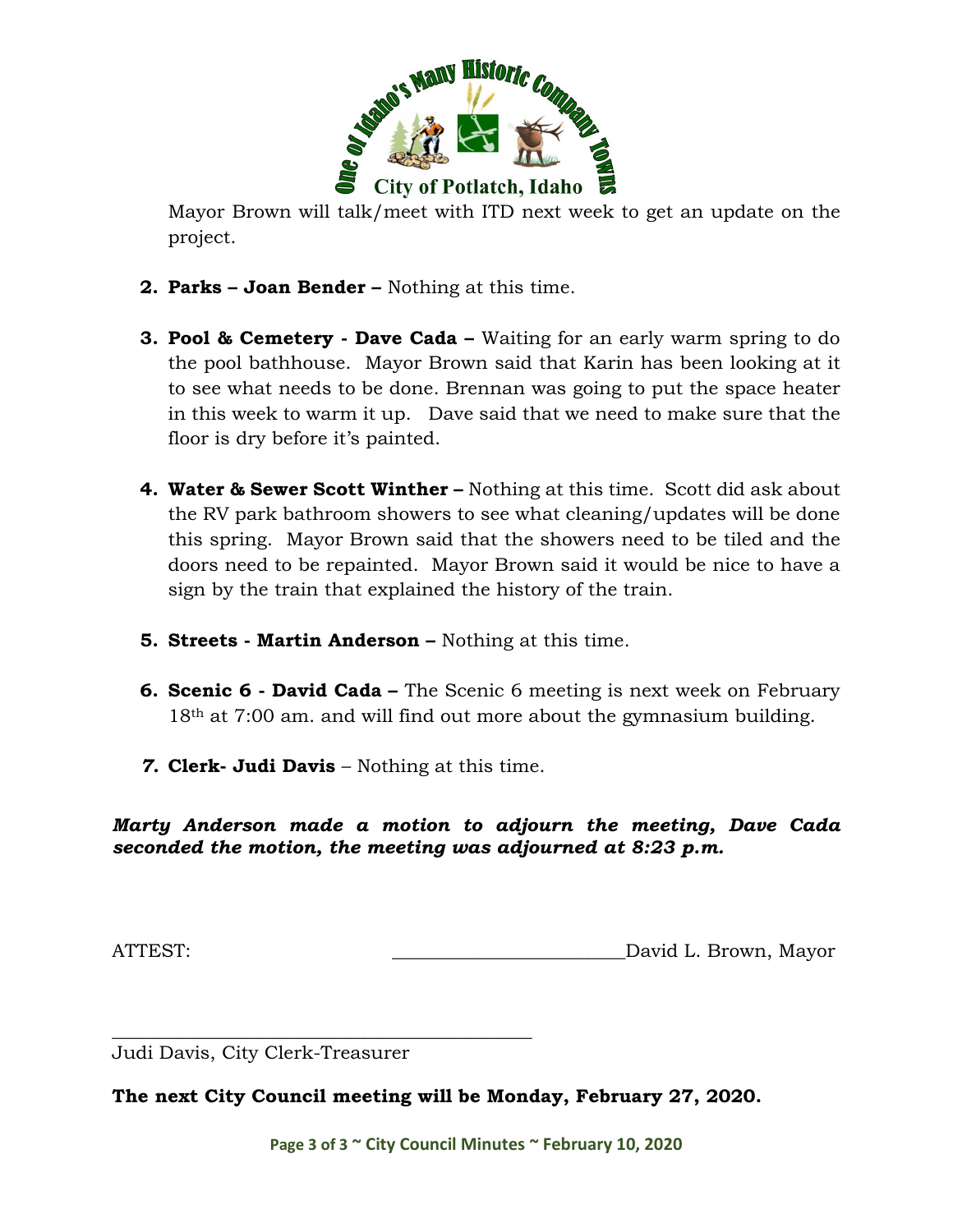

**City Hall – 195 6th Street – Potlatch, ID 83855**

**March 9, 2020 – 7:00 p.m.**

The regular meeting of the City Council was presided over by Mayor David Brown. Council members present: Joan Bender, Marty Anderson, Scott Winther, and Dave Cada. Also present: Judi Davis, City Clerk-Treasurer.

GUESTS: None

#### *NEW BUSINESS:*

Joan Bender said the invocation Prayer.

**1. CONSENT AGENDA:** *Dave Cada made a motion to approve the Consent Agenda (being regularly considered by the City Council, these items will be enacted by one motion unless requested by a City Council member that one or more items be removed for separate discussion): Minutes from February 24, 2020, City Council meeting, the City of Potlatch and Century 21 bills and payroll.*

*Joan Bender seconded the motion. Motion was approved with a Roll Call vote:*

*Scott Winther, aye Dave Cada, yes Martin Anderson, aye Joan Bender, aye*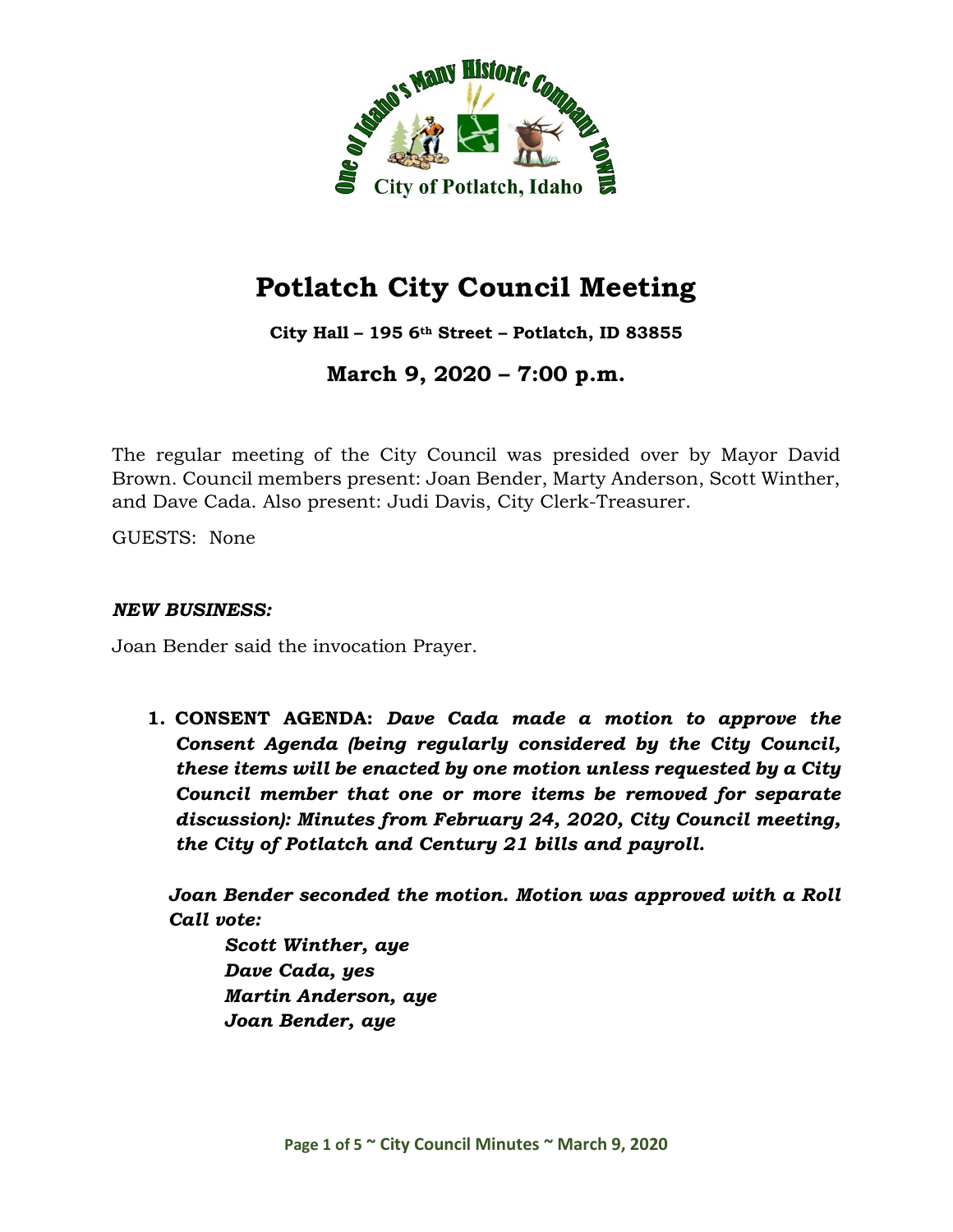

### *2.* **VFW BUILDING UPDATE.**

Mayor Brown introduced Joel Emerson, VFW Quartermaster. Joel updated the Mayor and Council on the VFW Building Status. The Quitclaim Deed was signed and that the VFW group is planning on getting all the memorabilia and VFW property out of the building by April 1, 2002. The group is still looking for a place for all the VFW memorabilia and will be talking with the Library and the Historic Preservation Group later this week. There is a day school in the front of the building right now and she pays \$150.00 plus all utilities. Sharon Jones is the new Acting Commander. The VFW group has 77 active members but usually only 3 attend meetings.

#### **3. WIMHPG.**

Jim West, the Interim President of WIM HPG. Jim West passed out the plans of the area that the sidewalk project would be affecting. Jim said that the sidewalk project is designed on WIMHPG property. Jim said that the property was donated to us and by federal law we can't just donate it to a government agency. The WIMHPG group wants the project to go forward. He said he contacted Idaho Transportation Department to see if they could purchase the property. Ken Helm, ITD Project Manager said that ITD couldn't purchase it but they could donate the property to the City. We could work an agreement that the property in exchange for work that the WIMHPG group needs done. Ken Helm told Jim West that they could have an approach down by 8th Street which would help when selling our property whenever that day shall come. Would like to figure out how we can work with the City of Potlatch and exchange the value to we can legally give the property to the City and do a Quitclaim Deed so the sidewalk project can proceed. Mayor Brown asked Jim West that you can sell the property but you can't donate it. Jim West said that you can't donate because it was given to us to further our mission. The value of the property given to us by Latah County Assessor's office was about \$12,000 for the full 18' shown on the document there. Jim West said that we have to show that we have a valuation which I think was 58.9 cents per square foot. If we can show that we received an equivalent amount of goods or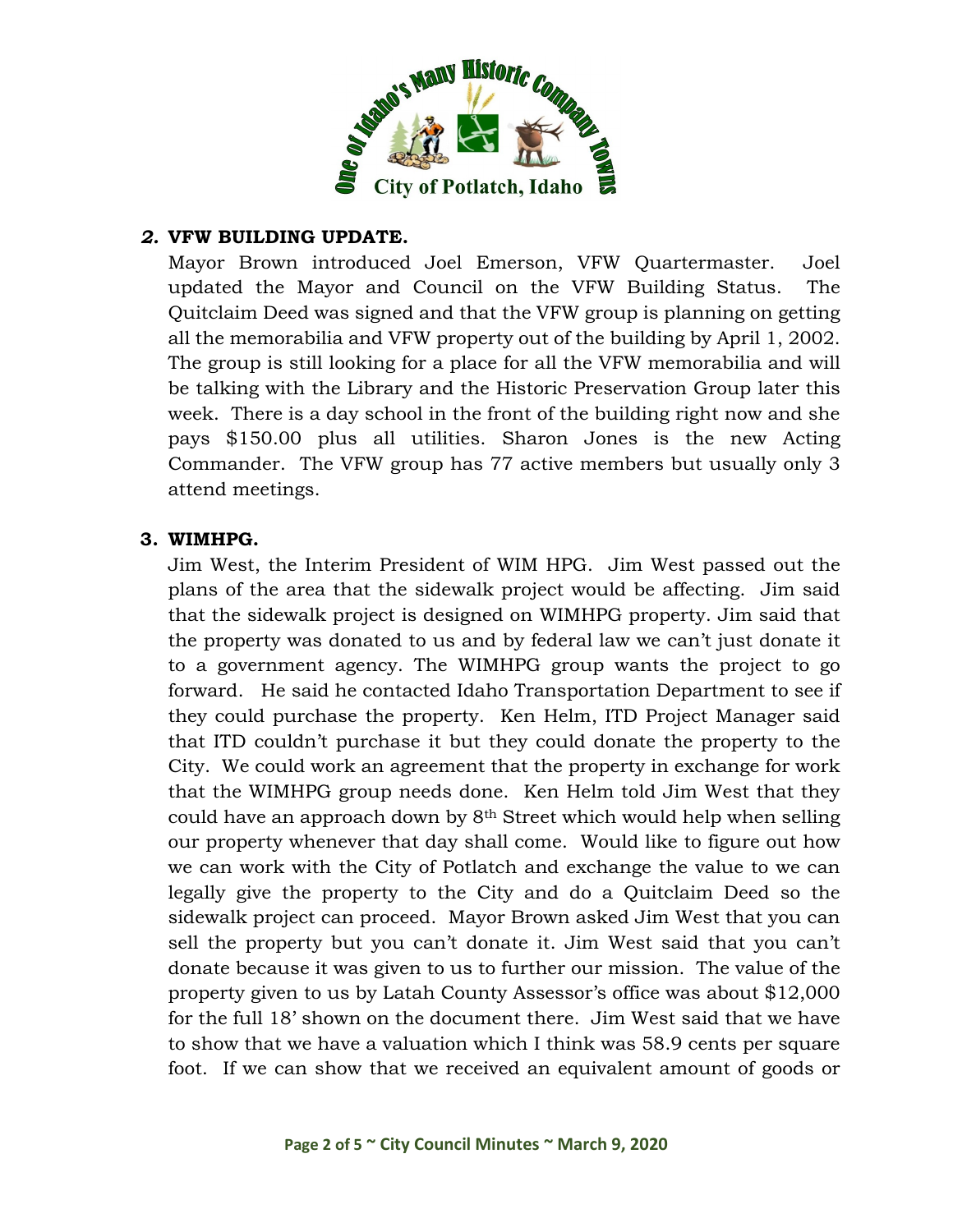

services or a combination and have it add up to that amount then legally we are ok with the IRS. If we donated the property then the IRS would be

all over us. The IRS is very careful whether it's an 501C3 or a 501C4 is there anything that could be construed as a donation to a political party or for a political reason. Dave Cada asked if they have any ideas of what they would like to have done. Jim West said that he had a list that had several prioritized items on it and explained what they would like to have done. We need more parking south of the Depot and need water mitigation work done. See attached list. Roger Farrell, Board of Director for WIMHPG, said that most of the work that was on the list pertains to water mitigation around the Depot. The City will move the trailers and clean up the City Property around the shop. Jim West said we do an agreement or a Memorandum of Understanding that's not part of the sidewalk project something that says this is what the City will do in the future. Jim West handed out a list that had several prioritized items on it and explained what they would like to have done. Jim West said that he would forward the list to Judi and then it can be distributed to the Mayor and Council. Karen Rohn provided a copy of the list to the Mayor. Jim West understands that not everything on the list could be done but listed some things that they would like to have done down at the Depot. Jim said that he will be back in 2 weeks to finish this up.

### **4. ADOPT ARBOR DAY PROCLAMATION.**

*Marty Anderson made a motion that the Mayor sign the Arbor Day Proclamation for 2020, Joan Bender seconded the motion, the motion was approved with "all ayes".*

### **REPORTS:**

**1. Mayor – David Brown –** Mayor Brown said he met with Idaho Transportation Department and the WIMHPG Group to talk about the sidewalk project. Brown said that he needs to talk with the City Attorney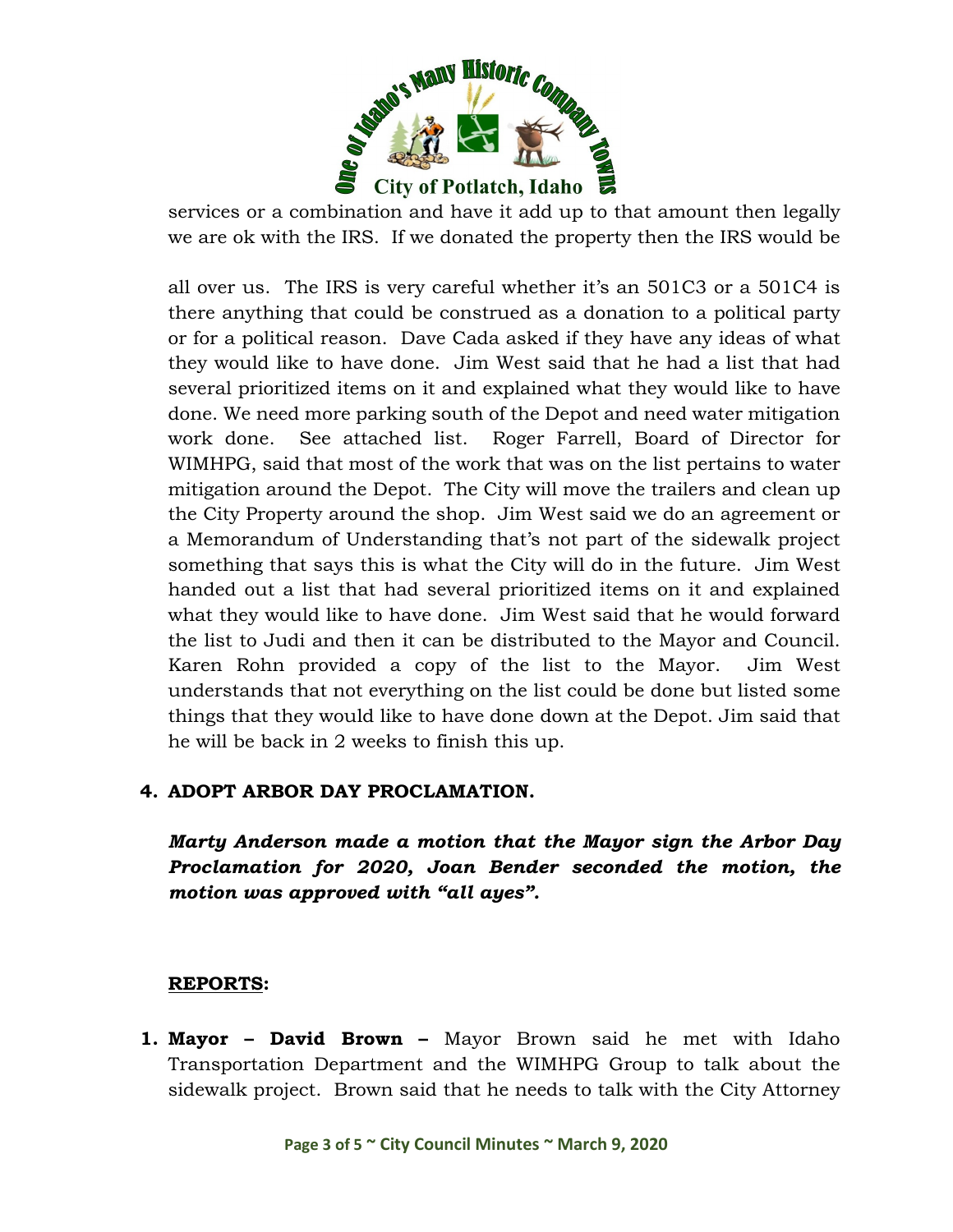

about the sidewalk project. Joan Bender asked how much property do we need for the sidewalk project? Mayor Brown said that we would need 12'

but Jim West has offered up 18' for the sidewalk project. Council discussed the list from the WIMHPG group. Scott asked who owns the property past the WINHPG property? Mayor Brown said the railroad owns that property. Council discussed the property lines down by the City Shop. He also said that he contacted Kathi Jo about the value of property that the City needs for the sidewalk project and she said that after looking at the property to that's unbuildable property because of the set-backs. Council went through and discussed the list of items from the WIM HPG group. Mayor Brown said that we will have a Special Council meeting next Monday, March 16<sup>th</sup> at 7:00 p.m.

The City needs to contract with Tom Andres for his water and wastewater licenses at \$125.00 a license and we need all 4. Mayor Brown said that Karin Johnson and John Kramer are taking classes the end of March to start getting their water licenses.

Mayor Brown said he received a quote to fix the Senior Center sidewalk from CTI in the amount of \$3,890.00.

- **2. Parks – Joan Bender –** Joan met with Karin Johnson, Director of Parks and talked about the fruit trees that would go in at the Scenic 6 Park. There needs to be one more pear tree purchased. Having the possible Community Garden with the fruit trees in the park, there would be a lot of fertilizing that would need to happen with the fruit trees that could affect the garden and the fruit trees would attract more bees. The area that the trees would be planted is still pretty wet.
- **3. Pool & Cemetery - Dave Cada –** Nothing at this time.
- **4. Water & Sewer – Scott Winther –** Nothing at this time.
- **5. Streets - Martin Anderson –** Nothing at this time.
- **6. Scenic 6 - David Cada –** Nothing at this time.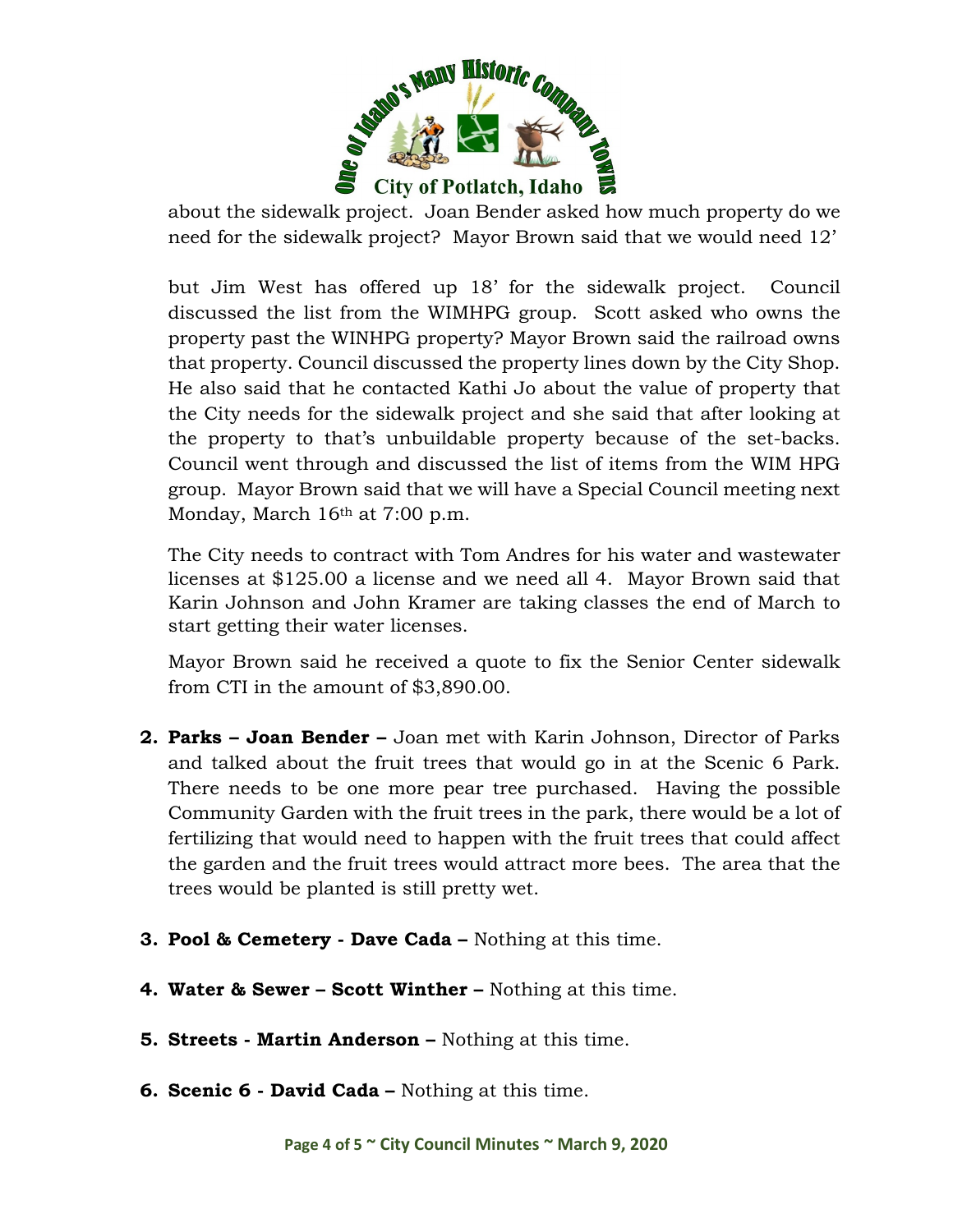

*7.* **Clerk- Judi Davis** – Association of Idaho Cities (AIC) is having a Spring Workshop on Monday, April 20<sup>th</sup> from 9 a.m. to 3 p.m. at the University Inn Best Western in Moscow, ID.

*Marty Anderson made a motion to adjourn the meeting, Dave Cada seconded the motion, the meeting was adjourned at 9:25 p.m.*

ATTEST: ATTEST: AND AND AND ALL Brown, Mayor

\_\_\_\_\_\_\_\_\_\_\_\_\_\_\_\_\_\_\_\_\_\_\_\_\_\_\_\_\_\_\_\_\_\_\_\_\_\_\_\_\_\_\_\_\_ Judi Davis, City Clerk-Treasurer

**The next City Council meeting will be Monday, March 23, 2020.**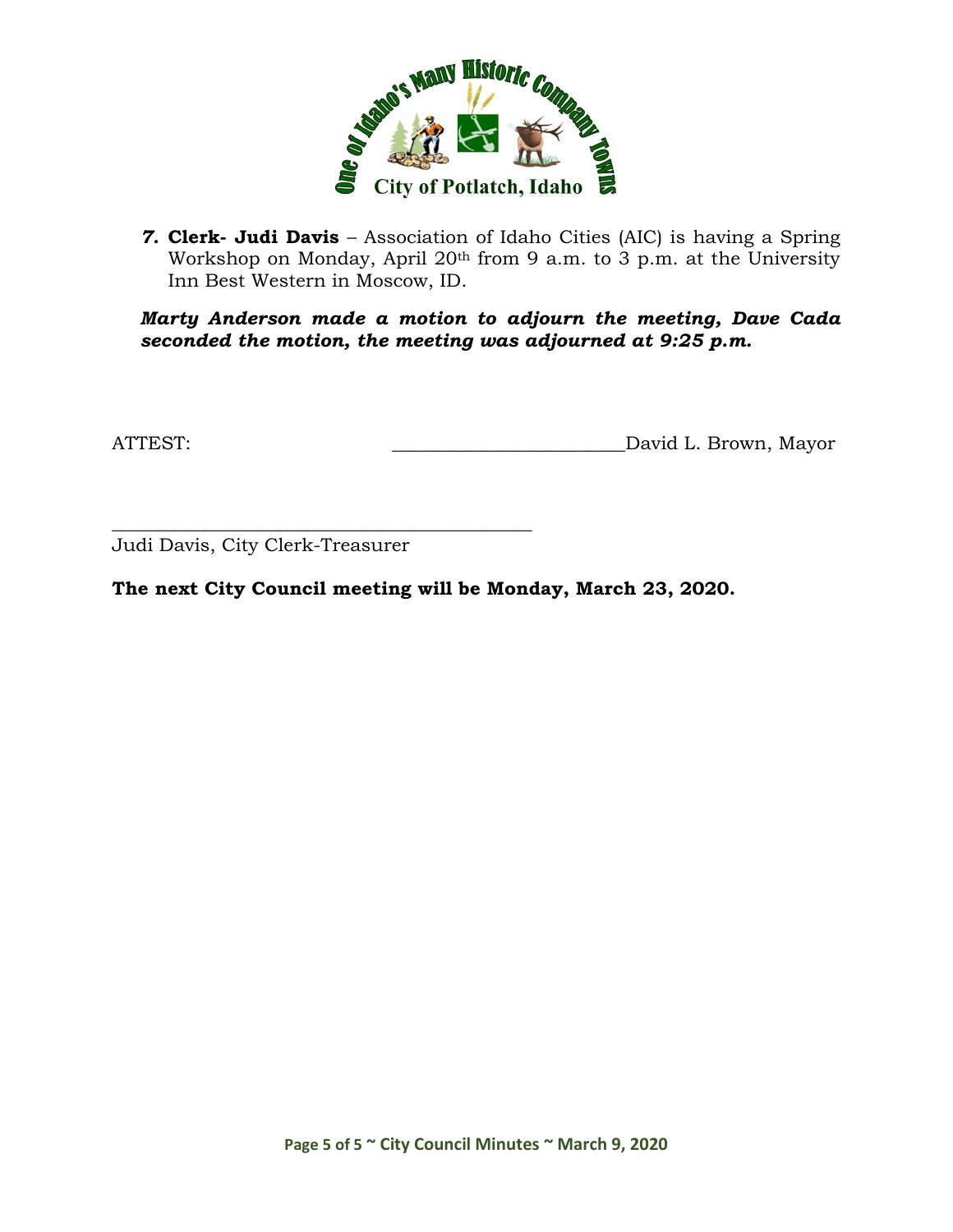

**City Hall – 195 6th Street – Potlatch, ID 83855**

**March 23, 2020 – 7:00 p.m.**

The regular meeting of the City Council was presided over by Mayor David Brown. Council members present: Joan Bender, Marty Anderson, Scott Winther, and Dave Cada. Also present: Judi Davis, City Clerk-Treasurer.

GUESTS: Kathy LaFortune & Tom Lamar, Latah County Commissioners, Debi Swinney, Potlatch Fire District

### *NEW BUSINESS:*

Joan Bender said the invocation Prayer.

**1. CONSENT AGENDA:** *Scott Winther made a motion to approve the Consent Agenda (being regularly considered by the City Council, these items will be enacted by one motion unless requested by a City Council member that one or more items be removed for separate discussion): Minutes from March 9, 2020, City Council meeting, the City of Potlatch and Century 21 bills and payroll.*

*Joan Bender seconded the motion. Motion was approved with a Roll Call vote:*

*Scott Winther, aye Dave Cada, yes Martin Anderson, aye Joan Bender, aye*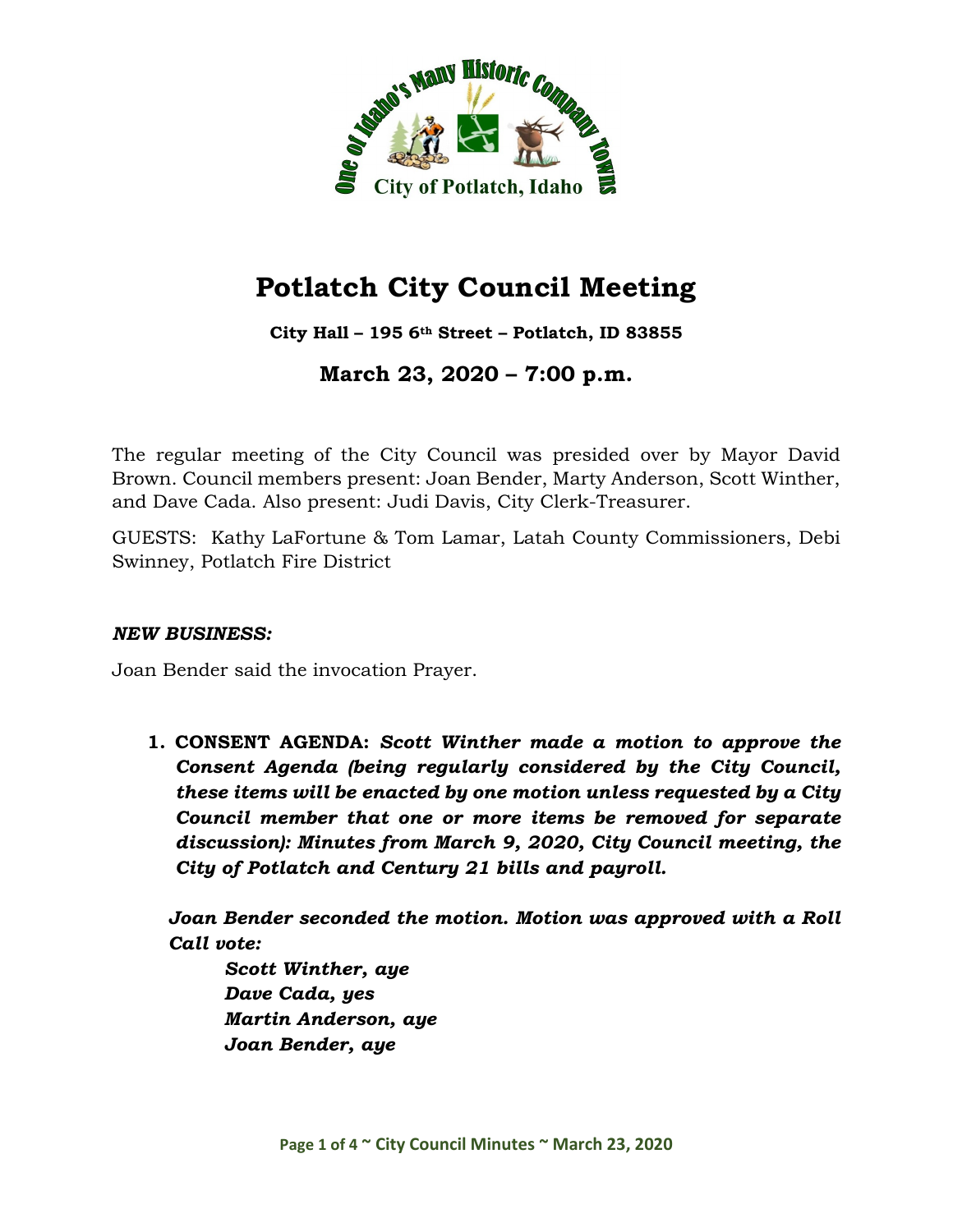

### *2.* **COVID-19 UPDATE.**

Mayor Brown said that he's talked with Kathy LaFortune, Latah County Commissioner, Robin Woods, Gritman Board and the Will Herrington, the City Attorney about the COVID-19 Virus and what the best steps would be to help the community. Mayor Brown said that last Friday City Hall closed to the public until the virus is over. The Local Emergency Proclamation gives the Mayor emergency powers. Governor Little doesn't want to take the power away from the Mayors. We need to think of the public health and safety of the community. If we do the resolution it will close the restaurant/bar, keep people from having large gathering and close the playground. Latah County Commissioners can help the Cities but they can't tell us how to do it. The Food Bank and Senior meals can still be open but pickup or delivery only. Mayor Brown said it's a really hard decision to make but the virus is already here. We don't want to overload the hospitals. The City of Moscow has already made the steps to close certain places. The Food Banks are still open but have limited hours and people have to keep 6 feet apart with pickup and delivery only. Latah County doesn't have the capacity if everyone gets sick so the City of Potlatch needs to help prevent the spike. Kathy LaFortune talked about what areas need to keep clean such as restrooms and at the RV Park. Mayor Brown said that the RV Park only has one bathroom open right now. Dave asked about when the pool would be open and Kathy said that the University of Idaho pool is currently closed. It's too early to tell when the pools could be opened up. Kathy said that the Center for Disease Control is changing the recommendations almost daily but that is the best place for up to date information. Tom Lamar said that Partnership for Economic Prosperity (PEP) will be in contact with the small business to see if they need assistance. Tom went thru the process that the City of Troy used for the Emergency Proclamation. Debi Swinney from the Fire Department talked about what they are seeing in the Community and how we need to do the social distancing and over reacting is okay. Debi said that they have what they need for face masks. They gave some masks to Gritman, Harvest Foods and the Pharmacy here in Potlatch. Mayor Brown said that there will be a Special Council Meeting tomorrow night at 6:30.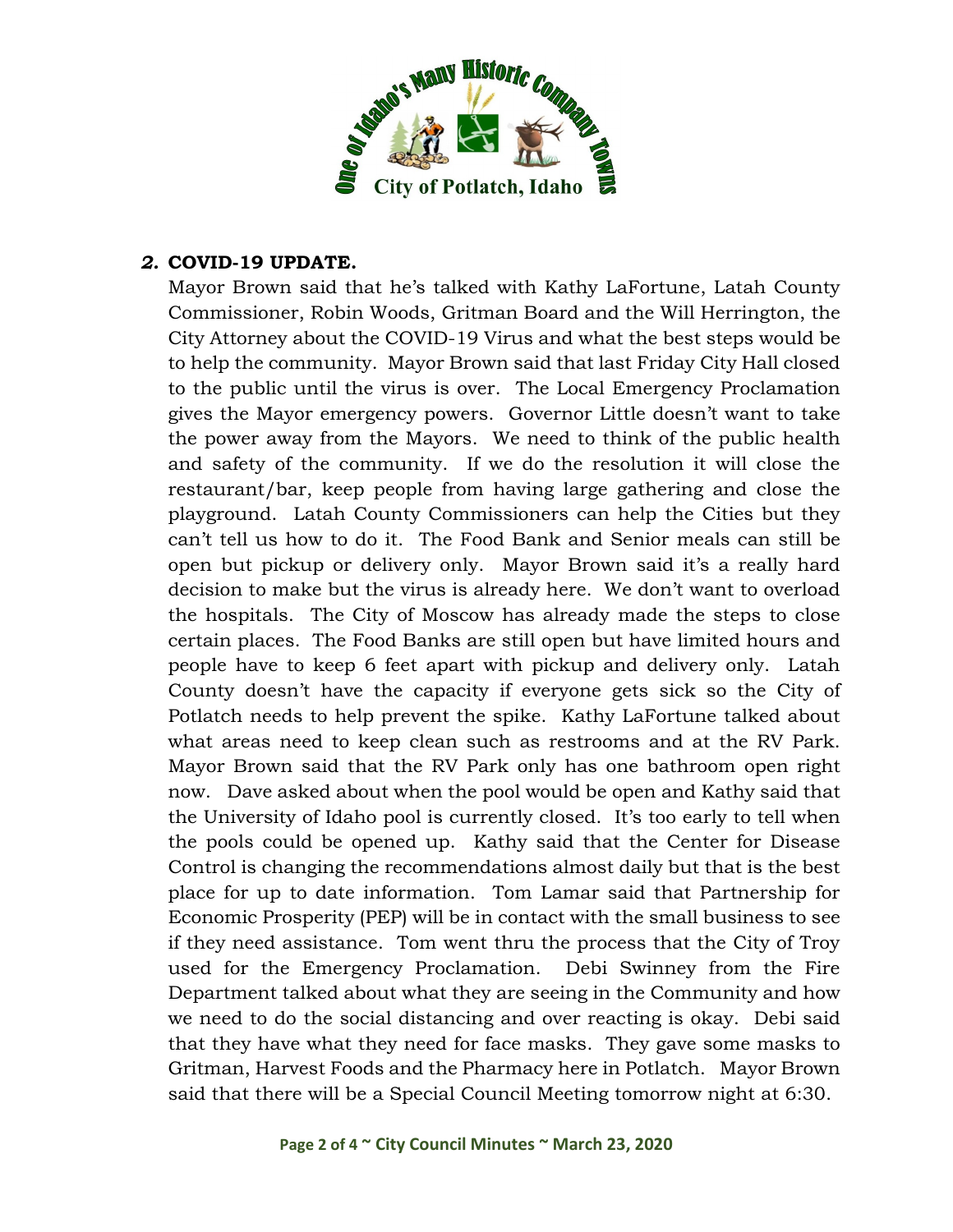

#### **3. WIMHPG & SIDEWALK PROJECT.**

Mayor Brown said that the City Attorney, Will Herrington sent an offer letter to WIMHPG and it was turned down. Mayor Brown explained what the offer letter included, a Right of Way Deed, sale of \$1.00 and drainage improvements. Mayor Brown was invited to a meeting with the WIM HPG group to talk about the agreement. The cleanup around the City Shop has already happened and the group would like labor now and not money. In kind would be about \$5,000. The WIM HPG group would be happy if we could do one year of pipe from end to inlet and next year do the next section for drainage.

*Scott Winther made a motion that the City continue with the Sidewalk Project with WIMHPG and have an agreement in writing, Joan Bender seconded the motion, the motion was approved with "three ayes and one no and one abstain".*

**Roll call vote: Mayor Brown, yes Scott Winther, aye Dave Cada, abstain Marty Anderson, yes Joan Bender, no**

#### **REPORTS:**

- **1. Mayor – David Brown –** Included in above.
- **2. Parks – Joan Bender –** Moved some of the orange fence from the derby area and Karin put it up at the pickleball court and we need more dirt.
- **3. Pool & Cemetery - Dave Cada –** Karin is watching the weather to paint the bathhouse.
- **4. Water & Sewer – Scott Winther –** Nothing at this time.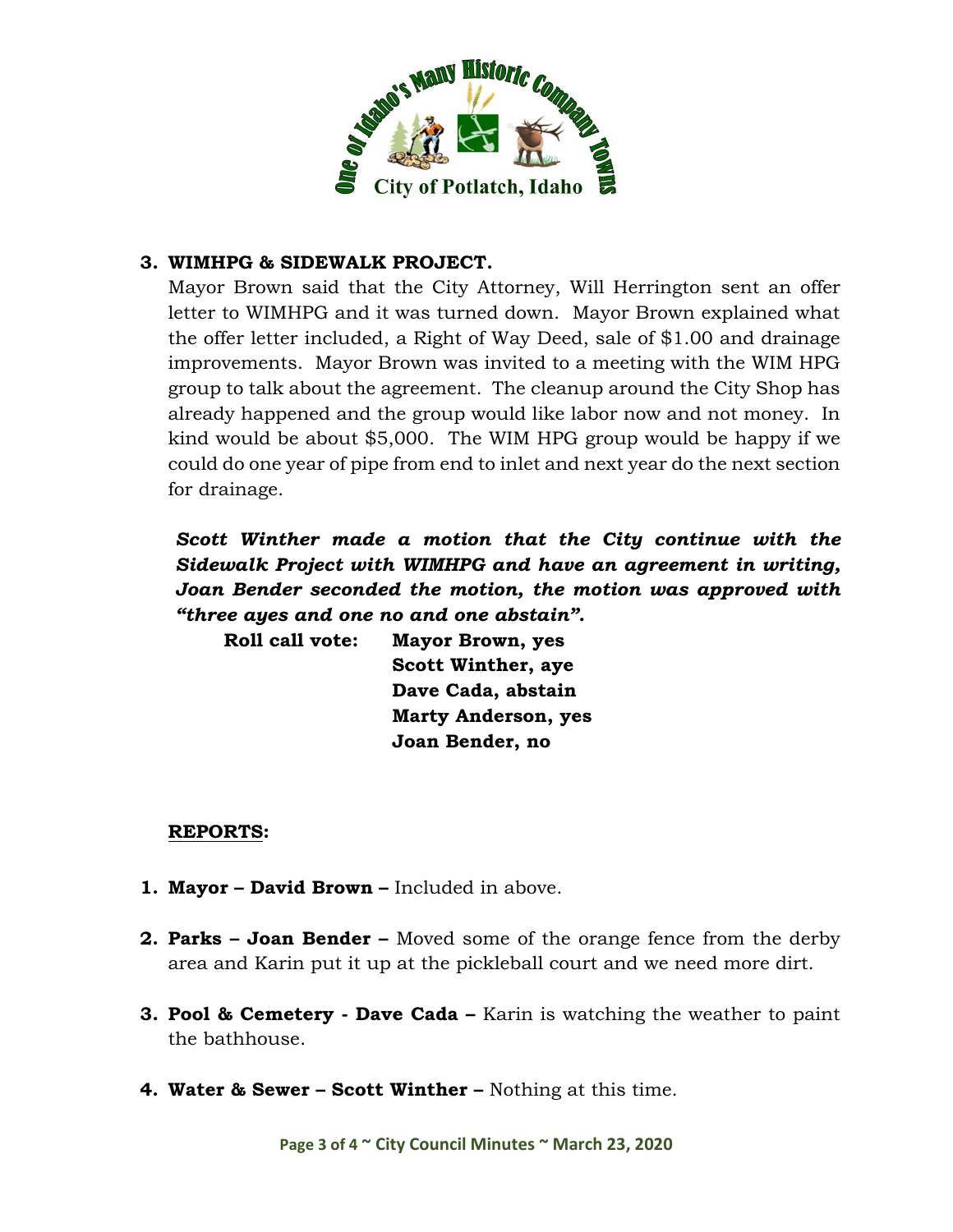

- **5. Streets - Martin Anderson –** Marty asked what was going on with the Hartman's tree. Judi said the tree was pruned on March 9<sup>th</sup> and the Hartman's were pleased with how it turned out.
- **6. Scenic 6 - David Cada –** All class reunion this summer and with the virus we will have to wait and see if it is cancelled.
- *7.* **Clerk- Judi Davis** AIC Meeting previously mentioned have been cancelled. Will have webinars later instead.

#### *Marty Anderson made a motion to adjourn the meeting, Scott Winther seconded the motion, the meeting was adjourned at 9:24 p.m.*

ATTEST: ATTEST:

Judi Davis, City Clerk-Treasurer

\_\_\_\_\_\_\_\_\_\_\_\_\_\_\_\_\_\_\_\_\_\_\_\_\_\_\_\_\_\_\_\_\_\_\_\_\_\_\_\_\_\_\_\_\_

**The next City Council meeting will be Monday, April 13, 2020.**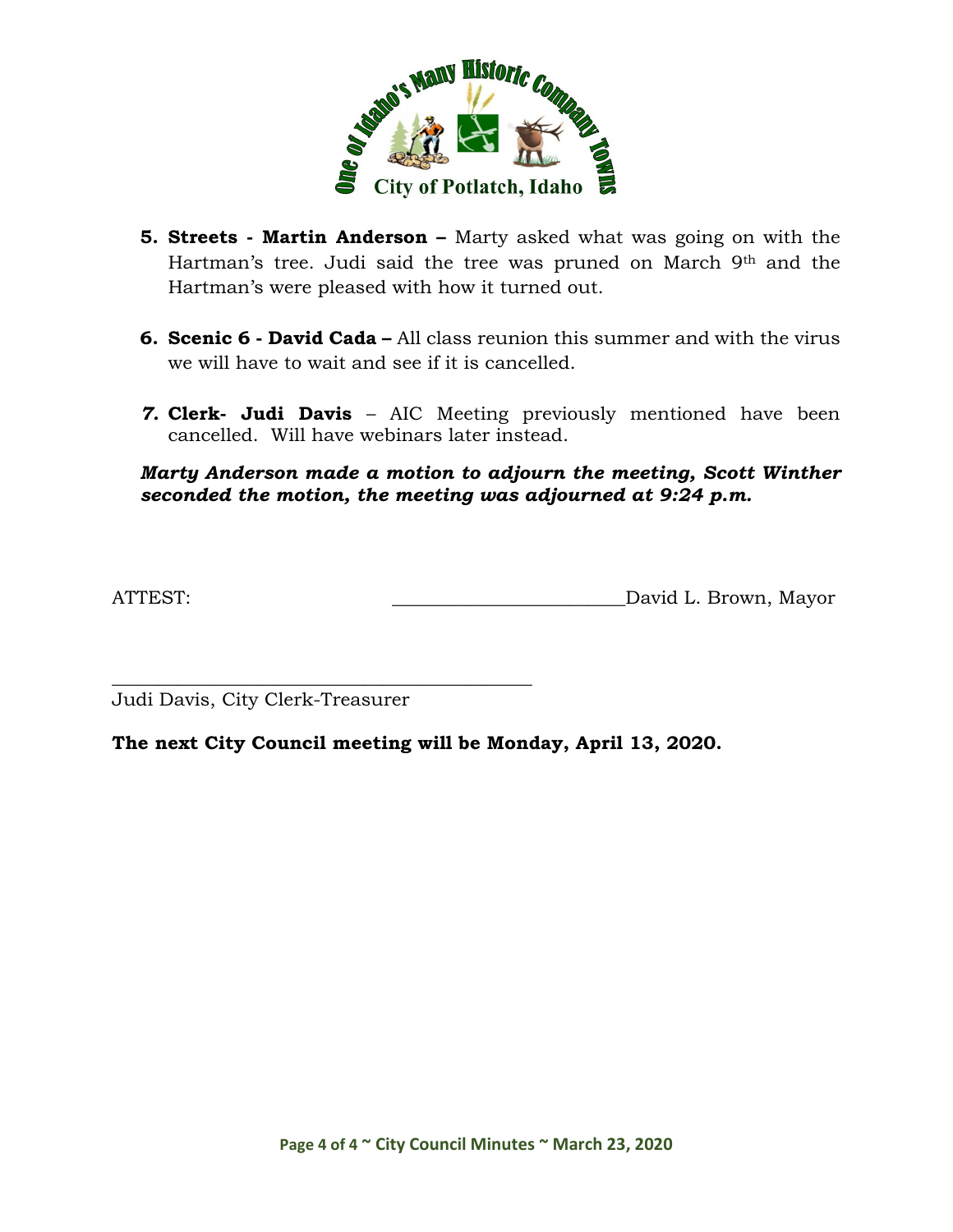

**City Hall – 195 6th Street – Potlatch, ID 83855**

**April 27, 2020 – 7:00 p.m.**

The regular meeting of the City Council was presided over by Mayor David Brown. Council members present: Joan Bender, Marty Anderson, Scott Winther, and Dave Cada. Also present: Judi Davis, City Clerk-Treasurer.

GUESTS: Tyler Koehn and John Fraser

#### *NEW BUSINESS:*

Joan Bender said the invocation Prayer.

**1. CONSENT AGENDA:** *Scott Winther made a motion to approve the Consent Agenda (being regularly considered by the City Council, these items will be enacted by one motion unless requested by a City Council member that one or more items be removed for separate discussion): Minutes from March 23, 2020, City Council meeting, the City of Potlatch and Century 21 bills and payroll.*

*Dave Cada seconded the motion. Motion was approved with a Roll Call vote:*

*Scott Winther, aye Dave Cada, yes Martin Anderson, aye Joan Bender, aye*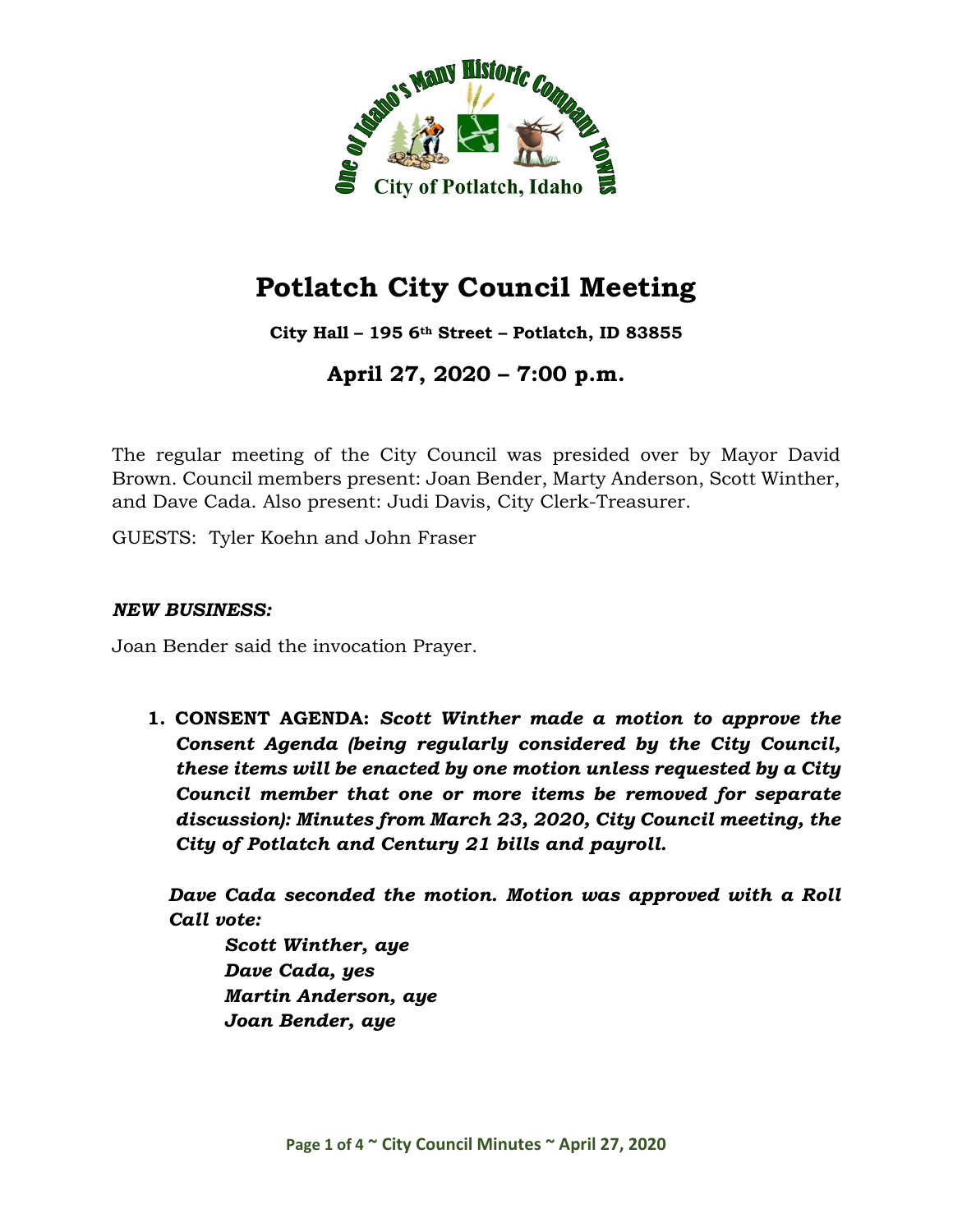

## *2.* **COVID-19 UPDATE.**

Mayor Brown said that the City's Proclamation is through May 5<sup>th</sup>. He asked at the conference call with Governor Little if we had to follow the state guidelines. The answer we got was that the City doesn't have to follow but it is recommended that the City does follow the 4 stages of the guidelines. It could affect state funding if we don't follow the Governor's guidelines. There was a discussion on the different stages of openings and what would be opening. Marty Anderson asked when the pool would open according to the 4 stages. Mayor Brown said that there haven't really been any guidelines for the pool yet. There was a discussion on the events planned this summer in Potlatch. Events will be opened as long as they can follow the protocols for social distancing. Mayor and Council agreed to follow the Governor's guidelines.

## **3. ADDRESS FOR OAK PROPERTIES, LLC.**

Mayor Brown said that Tom O'Malley is requesting an address for the shop on Vernon Johnson's old property. Mayor Brown described the property location. There was a discussion on what the address should be and it was decided that 875 Eighth Street is the address that should be used.

### **4. SET FY2021 BUDGET HEARING DATE FOR AUGUST 10, 2020.**

Mayor Brown said that we need to decide on the budget hearing date for FY2021.

*Marty Anderson made a motion that the City set the FY2021 Budget Hearing Date for August 10, 2020 and Joan Bender seconded the motion, the motion was approved with "all ayes".* **Roll call vote:**

> **Scott Winther, aye Dave Cada, yes Marty Anderson, aye Joan Bender, yes**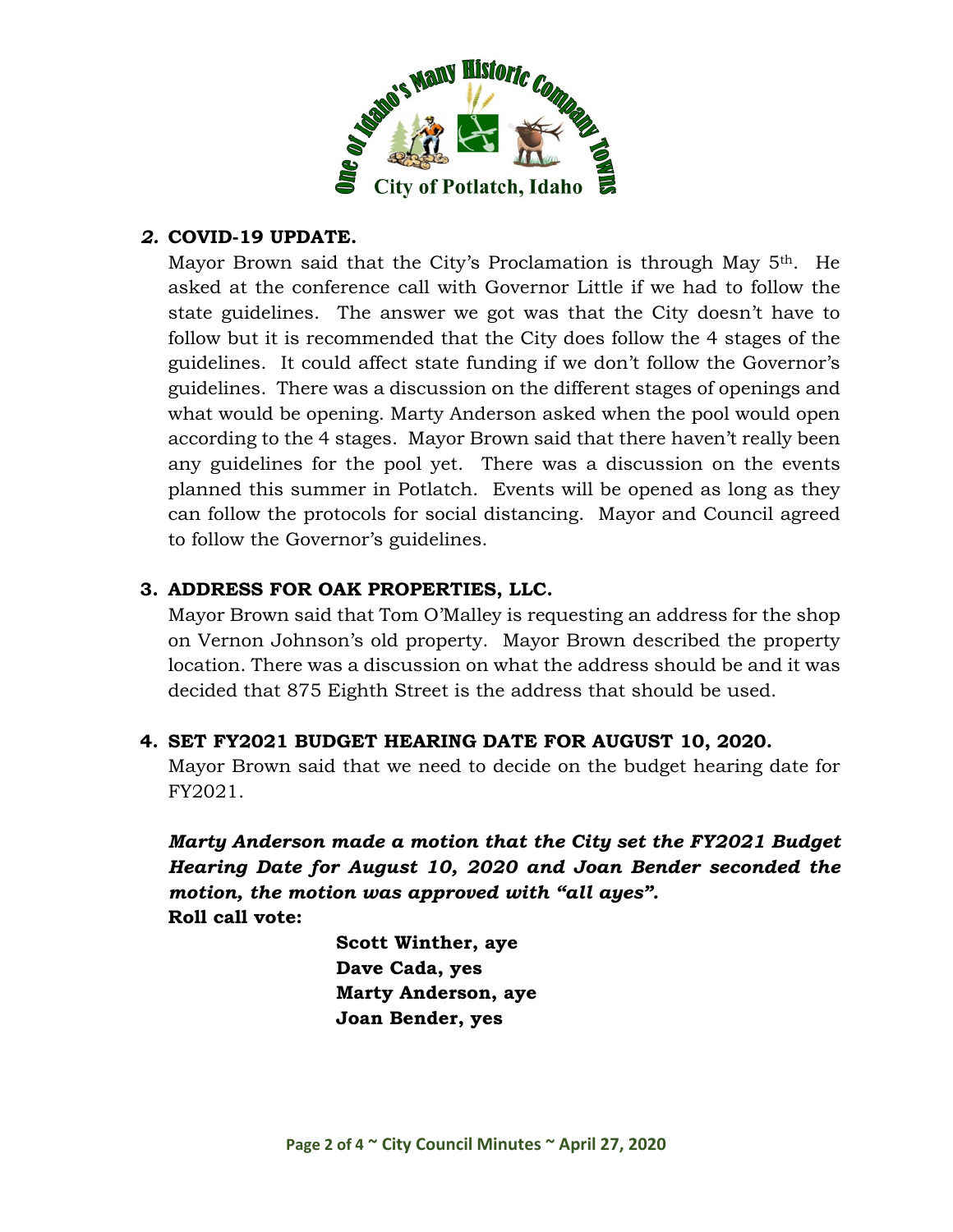

## **5. 850 PINE STREET REZONE.**

Mayor Brown introduced Tyler Koehn from Latah Realty. Tyler introduced the property owner for 850 Pine Street, John Fraser. Tyler explained that John Fraser is wanting to sell the property at 850 Pine Street is which described as the old hospital. Tyler said the property is currently zoned as residential and John would like to rezone to multi-family. Mayor Brown asked if there were currently any apartments in the building. John said that the building has had apartments and he described the floorplan of the apartments. The building is 7200 square foot finished plus the attic and the basement. There are 52 rooms in the building and 7 are bathrooms. If more apartments were to be added to the building then there would be some floorplan changes to accommodate entryways. John said that the building is listed on the national registry as a boarding house and it shows that it's a multi-family building. Mayor Brown said some years ago the building was looked at to be assisted living apartments but there was a question on parking. John said that there is plenty of parking off of the alley and could park diagonally. Mayor Brown said that they would need to go through the City's Planning & Zoning process.

### **REPORTS:**

- **1. Mayor – David Brown –** The City received a letter from the Hartman's thanking us for hiring the tree pruner. There are several tree's around town that need to be either pruned or removed. We currently don't have it in the budget for tree pruning/removal. The Good Sam group that camps in the RV Park cancelled because of the social distancing/virus. There was a discussion about when the pool should open and other events in Potlatch. The sidewalk will go out for bid in the next couple of weeks. Once the Engineer completes all the paperwork. Mayor Brown talked about how the taxes work and how it might affect us in the next year. The City might now see a reduction in tax payments until next week.
- **2. Parks – Joan Bender –** Nothing at this time.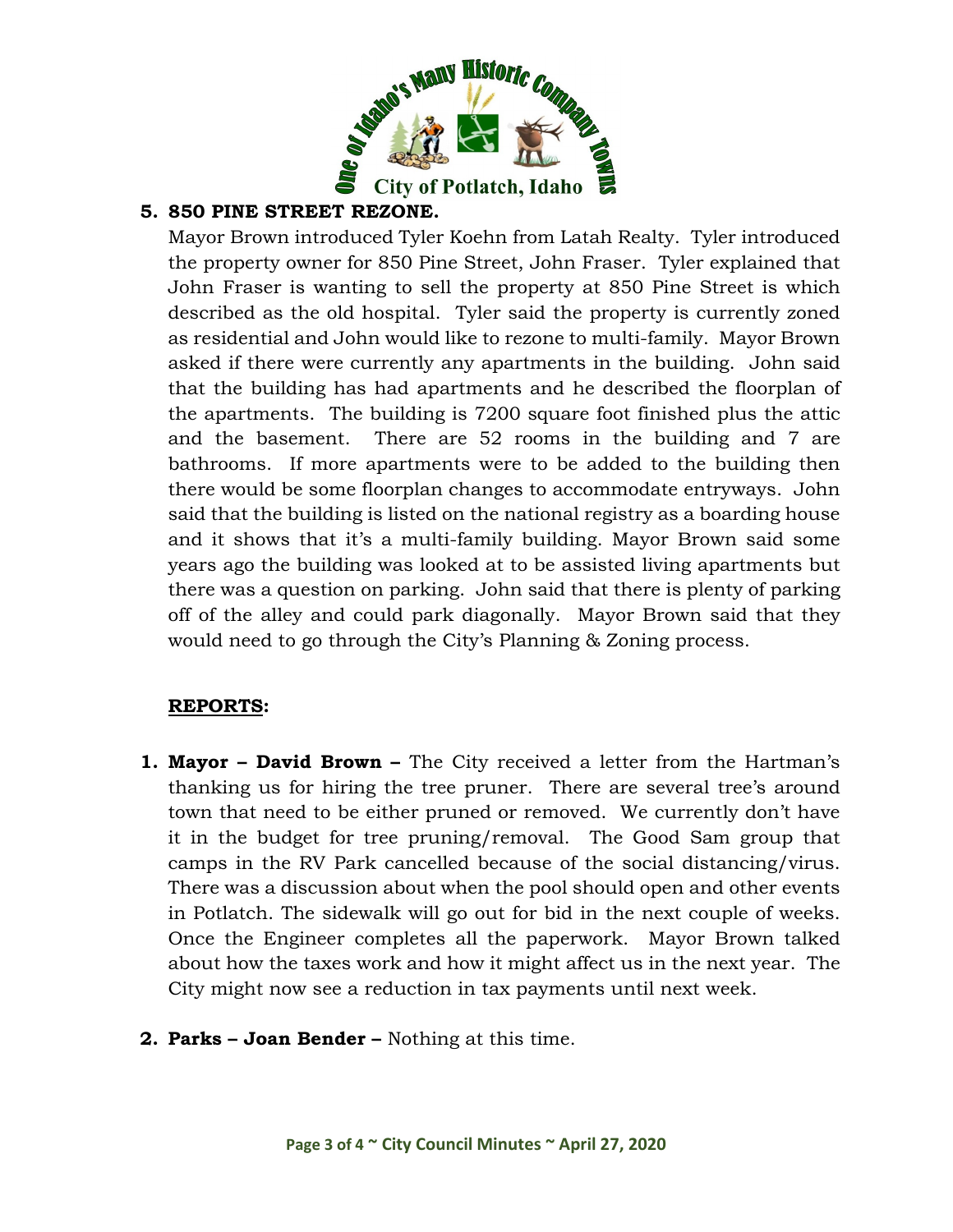

- **3. Pool & Cemetery - Dave Cada –** Not sure when the pool can open according to the Governor's plan. Will the City have enough lifeguards? All for opening the pool as soon as possible for the kids.
- **4. Water & Sewer – Scott Winther –** Nothing at this time.
- **5. Streets - Martin Anderson –** Asked about the paving job with Poe. The City should probably hold off on paving Pine Street until we see what happens with the taxes.
- **6. Scenic 6 - David Cada –** Didn't meet because of the virus. The events are up in the air.
- **7. Clerk- Judi Davis** Nothing at this time.

*Marty Anderson made a motion to adjourn the meeting, Scott Winther seconded the motion, the meeting was adjourned at 8:58 p.m.*

ATTEST: \_\_\_\_\_\_\_\_\_\_\_\_\_\_\_\_\_\_\_\_\_\_\_\_\_David L. Brown, Mayor

Judi Davis, City Clerk-Treasurer

\_\_\_\_\_\_\_\_\_\_\_\_\_\_\_\_\_\_\_\_\_\_\_\_\_\_\_\_\_\_\_\_\_\_\_\_\_\_\_\_\_\_\_\_\_

**The next City Council meeting will be Monday, May 11, 2020.**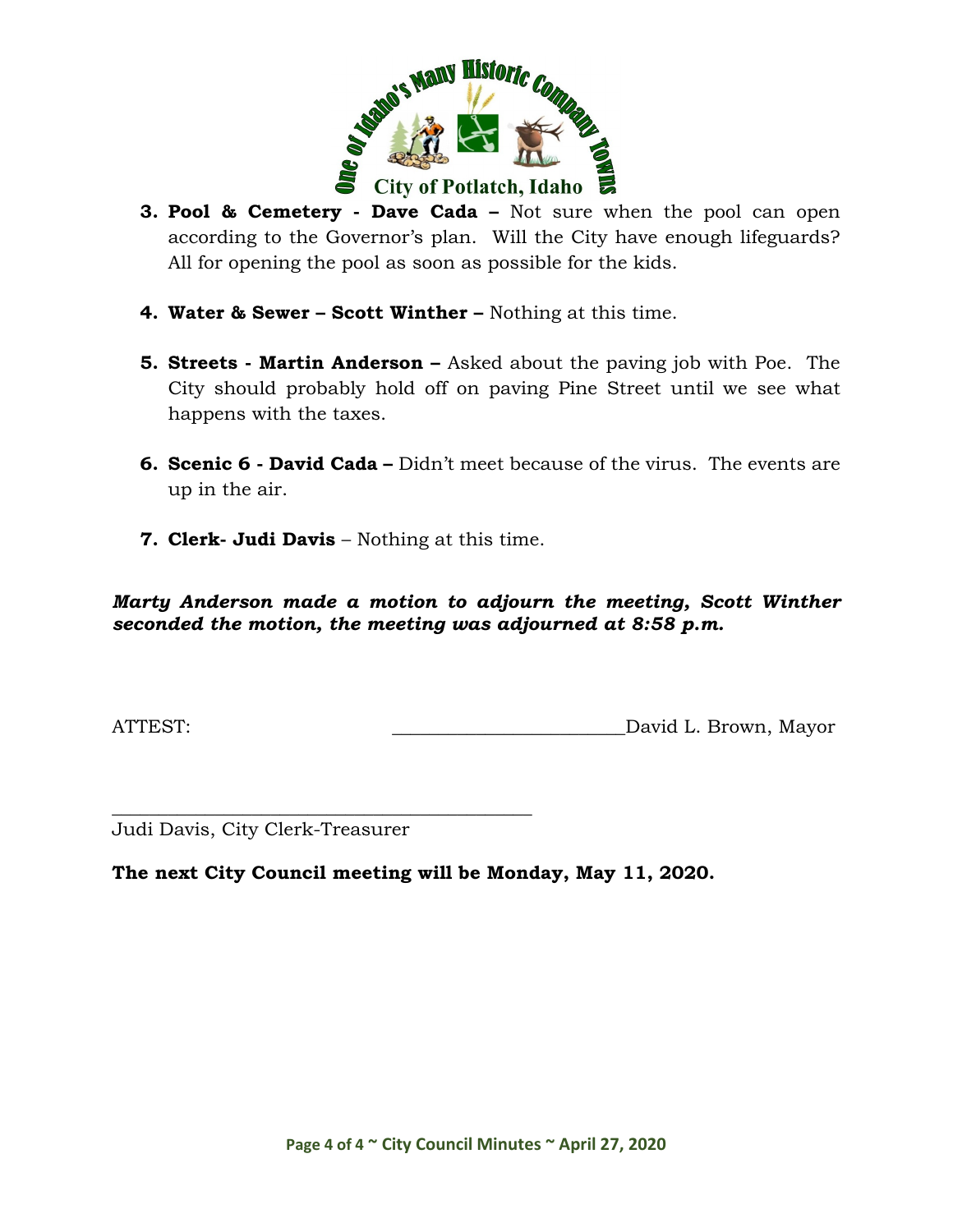

**City Hall – 195 6th Street – Potlatch, ID 83855**

**May 11, 2020 – 7:00 p.m.**

The regular meeting of the City Council was presided over by Mayor David Brown. Council members present: Joan Bender, Marty Anderson, Scott Winther, and Dave Cada. Also present: Judi Davis, City Clerk-Treasurer.

GUESTS: NONE

#### *NEW BUSINESS:*

Joan Bender said the invocation Prayer.

*1. Dave Cada made a motion to approve the amended agenda with the addition of Pine Street Paving; Cancel Council Meeting on May 25, 2002 and Hire Summer Employees. Joan Bender seconded the motion, the motion was approved with "all ayes".*

**CONSENT AGENDA:** *Scott Winther made a motion to approve the Consent Agenda (being regularly considered by the City Council, these items will be enacted by one motion unless requested by a City Council member that one or more items be removed for separate discussion): Minutes from April 27, 2020, City Council meeting, the City of Potlatch and Century 21 bills and payroll.*

*Dave Cada seconded the motion. Motion was approved with a Roll Call vote:*

*Scott Winther, aye Dave Cada, yes Martin Anderson, aye Joan Bender, aye*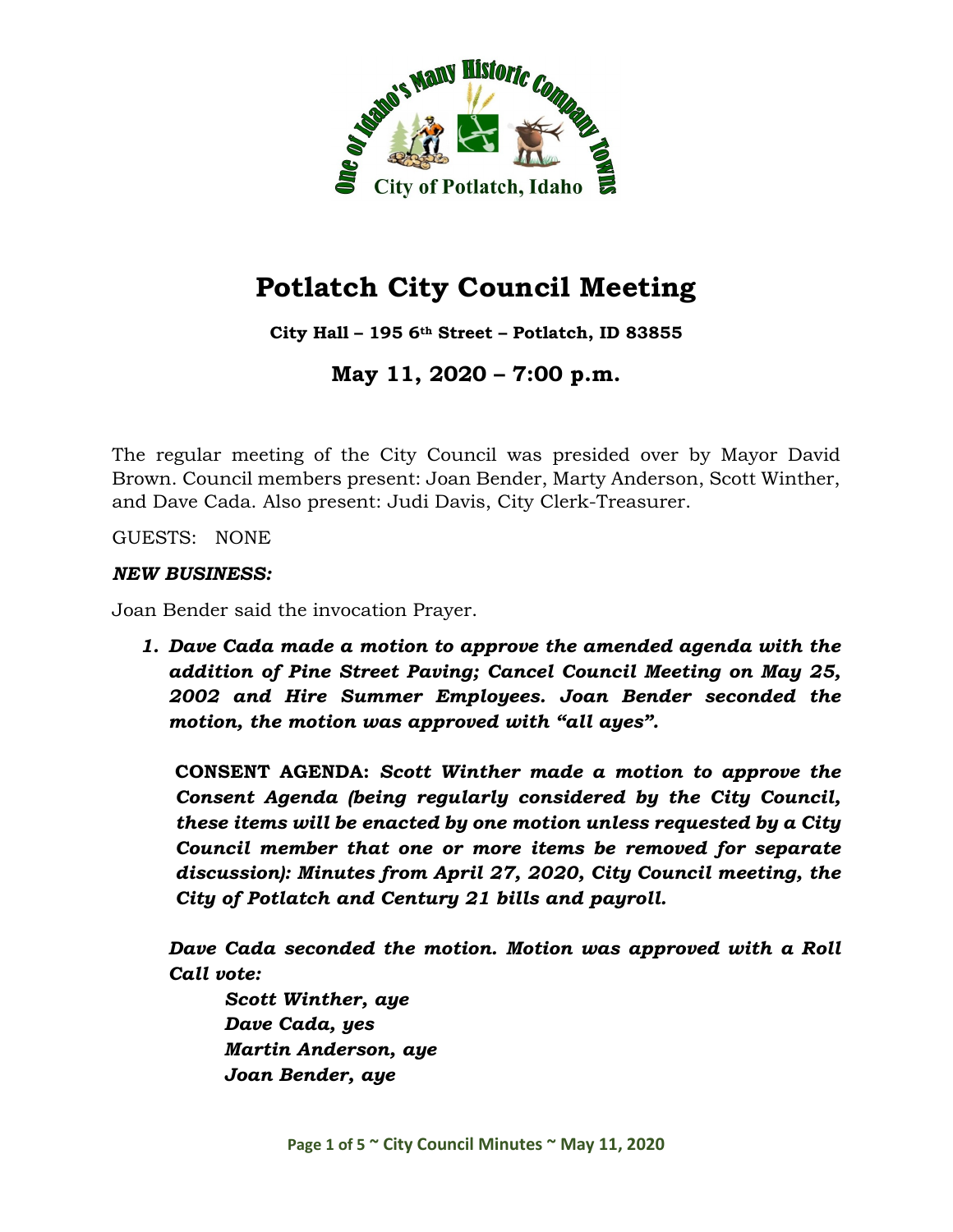

## *2.* **COVID-19 UPDATE.**

Mayor Brown gave an update of COVID-19. He said that Codi Jo's was approved to open and the restaurant part would be opening soon and discussed the different stages of opening recommendations from Governor Little. The City of Potlatch Emergency Proclamation and Resolution has expired so now the City is following the Governor's Guidelines. There was a Partnership for Economic Prosperity (PEP) Mayor's Roundtable last week that Kathy Lafortune attended and watched the Zoom meeting in Potlatch. We talked about the different places of business opening and Mayor Brown asked the question about swimming pools and Carol Moehrle from Idaho Public Health Department said she would really hate to not open the swimming pool in Potlatch this summer. The UV rays and chlorine will kill everything in the water. She said to keep the public areas very sanitized. The middle of June the pool should be opened. With Council's approval the pool will open June 15th. The Senior Center asked that the Center be professional cleaned before they open to the public. We are getting quotes to see if we can find someone to come in. People are using the drop box for payments and would like to put in a drive up drop box here at City Hall. When City Hall opens there will be a sneeze guard up and masks will be required.

### **3. PINE STREET PAVING.**

Mayor Brown said he received a quote from Poe Asphalt for paving the 400 ft. on Pine Street in the amount of \$38,500. Mayor Brown went through how he budgets for this money and that some of it comes from the HB312 money that gets reported on the Annual Street and Road Report. The City needs to fix at least part of Pine Street to the Fire Station. He received an e-mail from AIC saying that there will be a short fall next year in the revenue coming in due to the COVID-19 closures due partly from the loss of fuel, sales & property tax. Mayor Brown asked it we could get a truck load with asphalt but it has to be used right away or it sets up. Council approves paving a portion of Pine Street.

## *Dave Cada made a motion that the City hires Poe Asphalt to pave the Pine Street to the Fire Station and Joan Bender seconded the motion, the motion was approved with "all ayes".*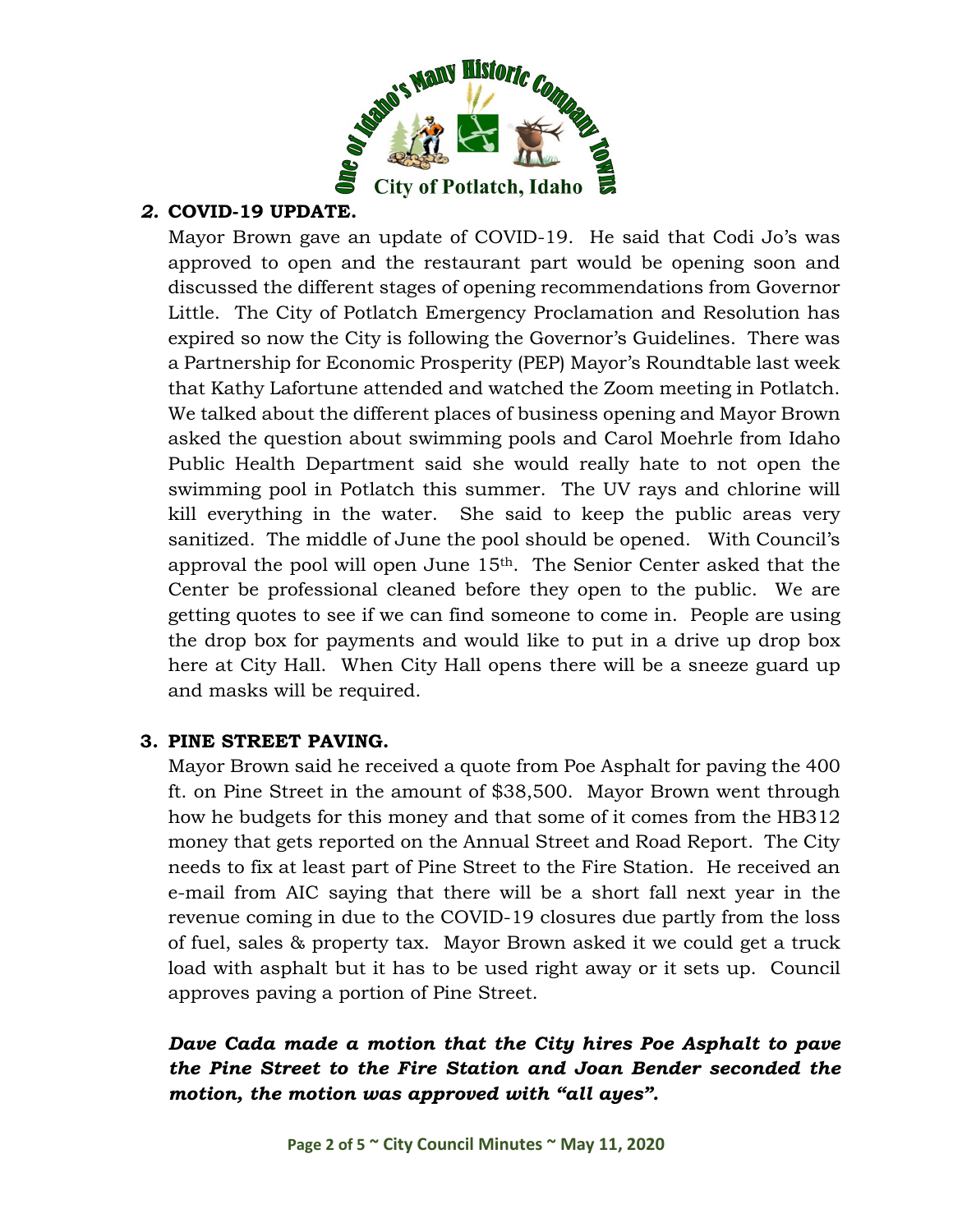

**Roll call vote:**

**Scott Winther, aye Dave Cada, yes Marty Anderson, aye Joan Bender, yes**

#### **4. CANCEL CITY COUNCIL MEETING MAY 25, 2020.**

*Marty Anderson made a motion that the City cancel the Council meeting on May 25, 2020 and Joan Bender seconded the motion, the motion was approved with "all ayes".* **Roll call vote:**

> **Scott Winther, aye Dave Cada, yes Marty Anderson, aye Joan Bender, yes**

#### **5. HIRE SUMMER EMPLOYEES.**

The Council agreed that the City will hire Summer Maintenance workers and Lifeguards for the pool this summer. Dave Cada would like to leave it up to the Mayor's discretion on who to hire.

*Dave Cada made a motion that the City hire summer workers and lifeguards and Joan Bender seconded the motion, the motion was approved with "all ayes".*

**Roll call vote:**

**Scott Winther, aye Dave Cada, yes Marty Anderson, aye Joan Bender, yes**

### **REPORTS:**

**1. Mayor – David Brown –** Mayor Brown reported that Return to Riverside and the All School Reunion was cancelled by Karen. Most of the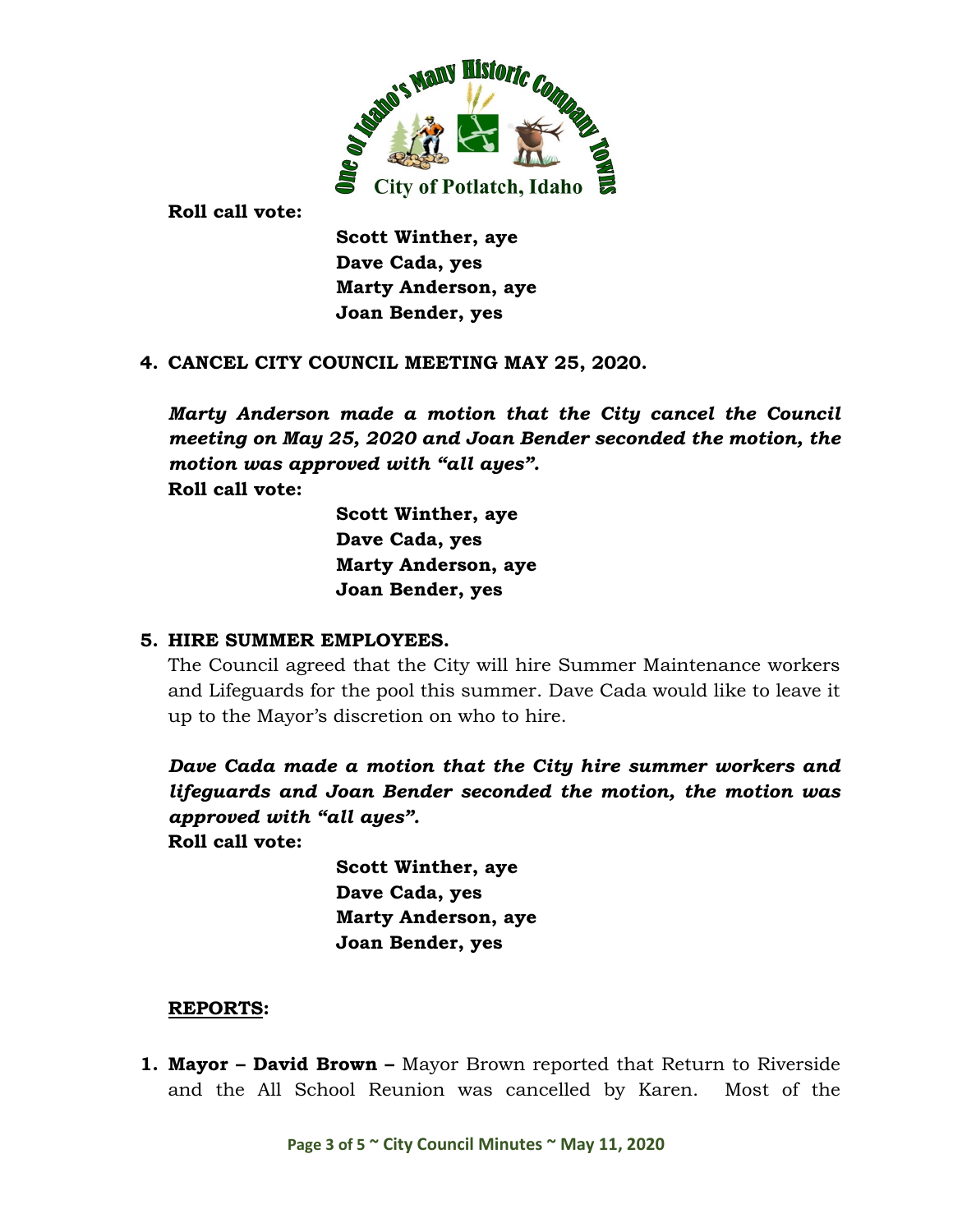

communities are cancelling their events. Mayor Brown discussed the Land App and how it works and when it should be running.

- **2. Parks – Joan Bender –** Joan said she's concerned about the ground squirrels and they are eating the trees up. Mayor Brown explained what Karin is doing about the ground squirrels. He also stated that Karin won't be painting the pickleball court that they need to contact the Potlatch Recreation District to ask for it to be painted. The next Potlatch Recreation District meeting is the 3rd Thursday in the month.
- **3. Pool & Cemetery - Dave Cada –** Dave said that Karin is getting ready to work on the bathhouse. The cemetery looks good and didn't see any ground squirrels.
- **4. Water & Sewer – Scott Winther –** Nothing at this time.
- **5. Streets - Martin Anderson –** Marty asked about the tree over by the Katus house. The tree company looked at the tree and said it was fine but Mayor Brown thought they looked at the wrong tree so we'll have someone take a look at it.
- **6. Scenic 6 - David Cada –** Nothing at this time.
- **7. Clerk- Judi Davis** There is a Partnership for Economic Prosperity (Pep) meeting tomorrow to help any business to apply for the Idaho Rebound grant tomorrow morning.

#### *Marty Anderson made a motion to adjourn the meeting, Scott Winther seconded the motion, the meeting was adjourned at 8:45 p.m.*

ATTEST: \_\_\_\_\_\_\_\_\_\_\_\_\_\_\_\_\_\_\_\_\_\_\_\_\_David L. Brown, Mayor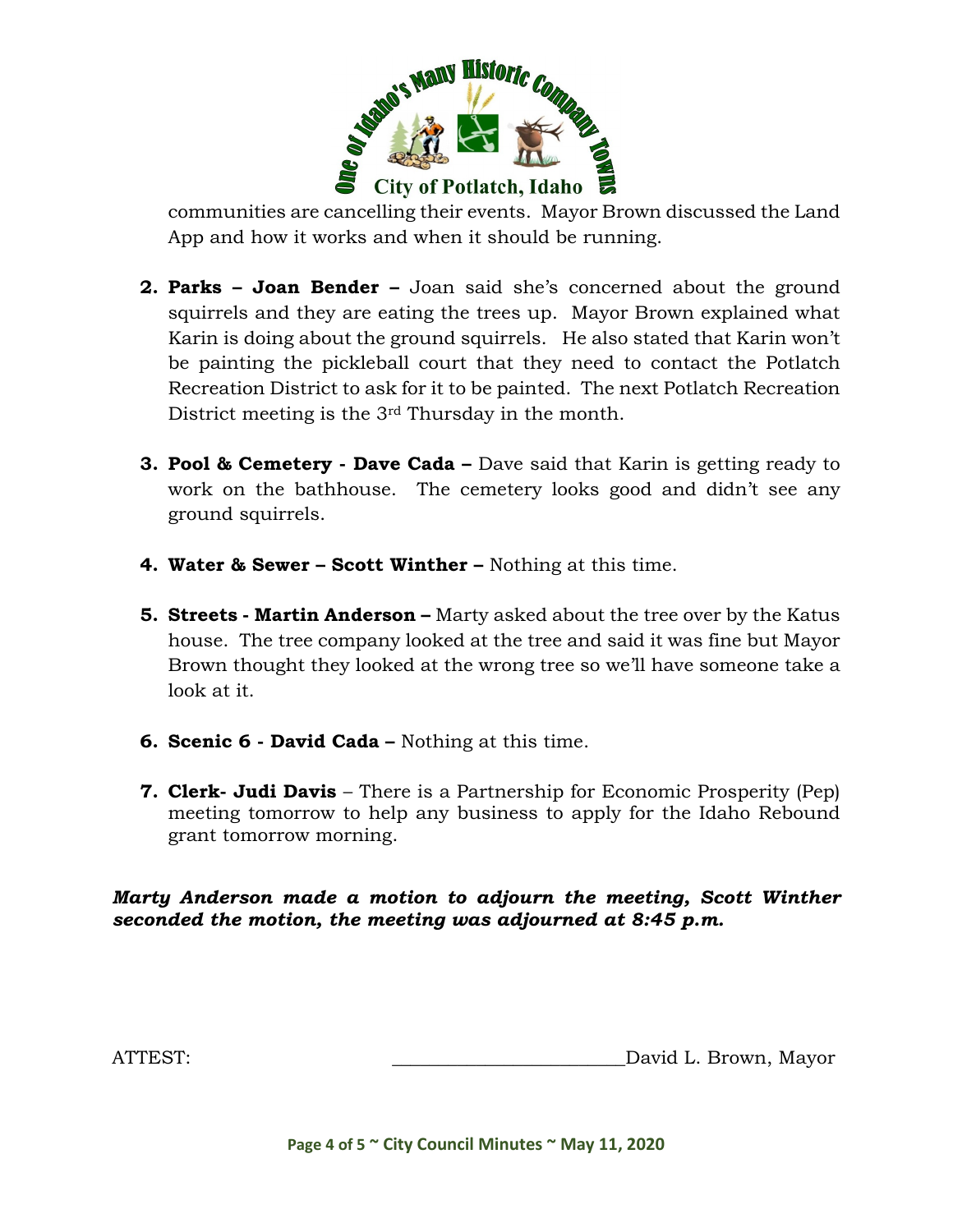

Judi Davis, City Clerk-Treasurer

\_\_\_\_\_\_\_\_\_\_\_\_\_\_\_\_\_\_\_\_\_\_\_\_\_\_\_\_\_\_\_\_\_\_\_\_\_\_\_\_\_\_\_\_\_

**The next City Council meeting will be Monday, June 22, 2020.**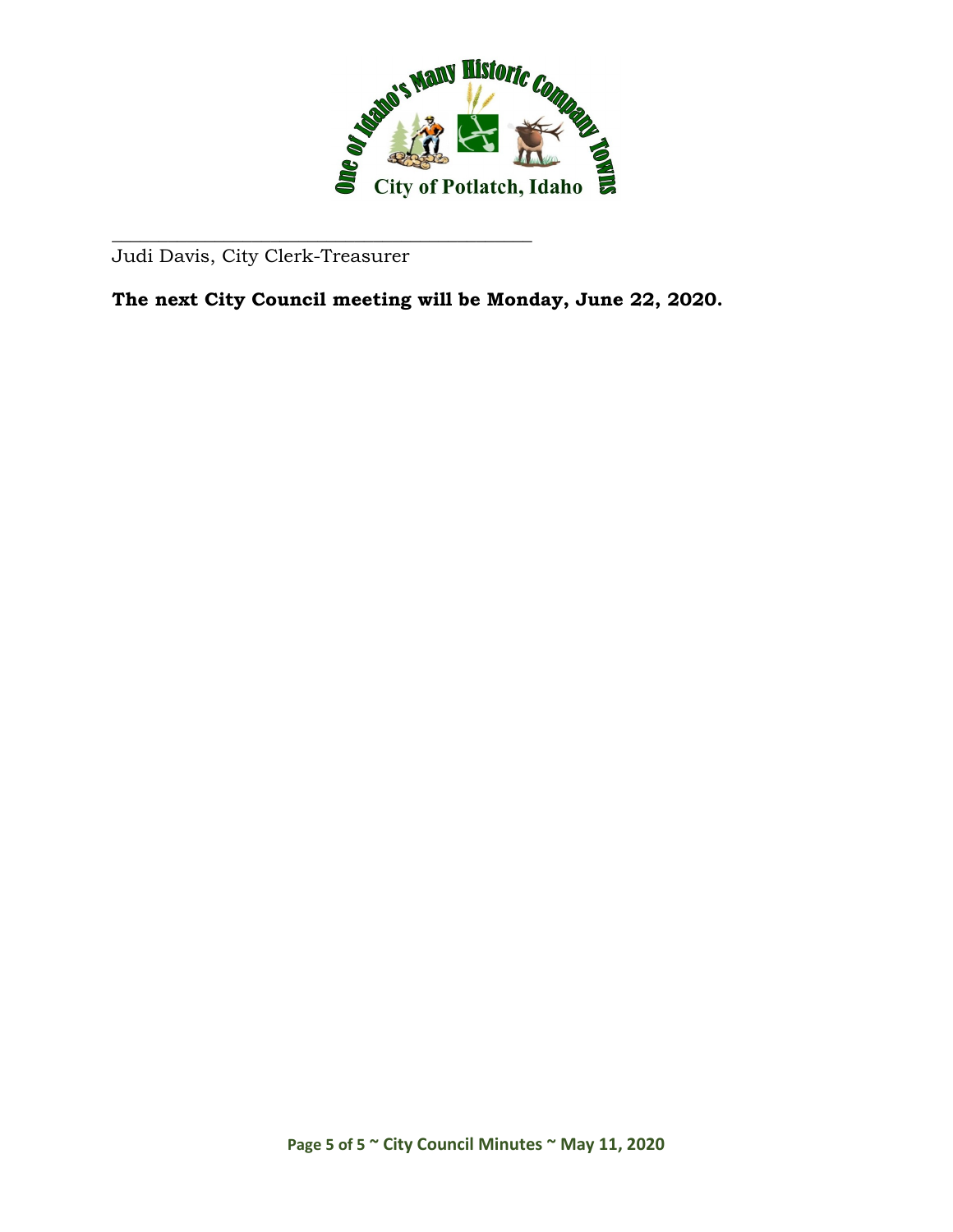

**City Hall – 195 6th Street – Potlatch, ID 83855**

**June 8, 2020 – 7:00 p.m.**

The regular meeting of the City Council was presided over by Mayor David Brown. Council members present: Joan Bender, Marty Anderson, Scott Winther, and Dave Cada. Also present: Judi Davis, City Clerk-Treasurer.

GUESTS: Darrell Bostic

#### *NEW BUSINESS:*

Joan Bender said the invocation Prayer.

**1.** *CO***NSENT AGENDA:** *Dave Cada made a motion to approve the Consent Agenda (being regularly considered by the City Council, these items will be enacted by one motion unless requested by a City Council member that one or more items be removed for separate discussion): Minutes from May 11, 2020, City Council meeting, the City of Potlatch and Century 21 bills and payroll.*

*Scott Winther seconded the motion. Motion was approved with a Roll Call vote:*

*Scott Winther, aye Dave Cada, yes Martin Anderson, aye Joan Bender, aye*

### *2.* **COVID-19 UPDATE.**

Mayor Brown gave an update of COVID-19. Idaho is in stage 3 right now and business is starting to open up. Council discussed what is open in Idaho and Washington.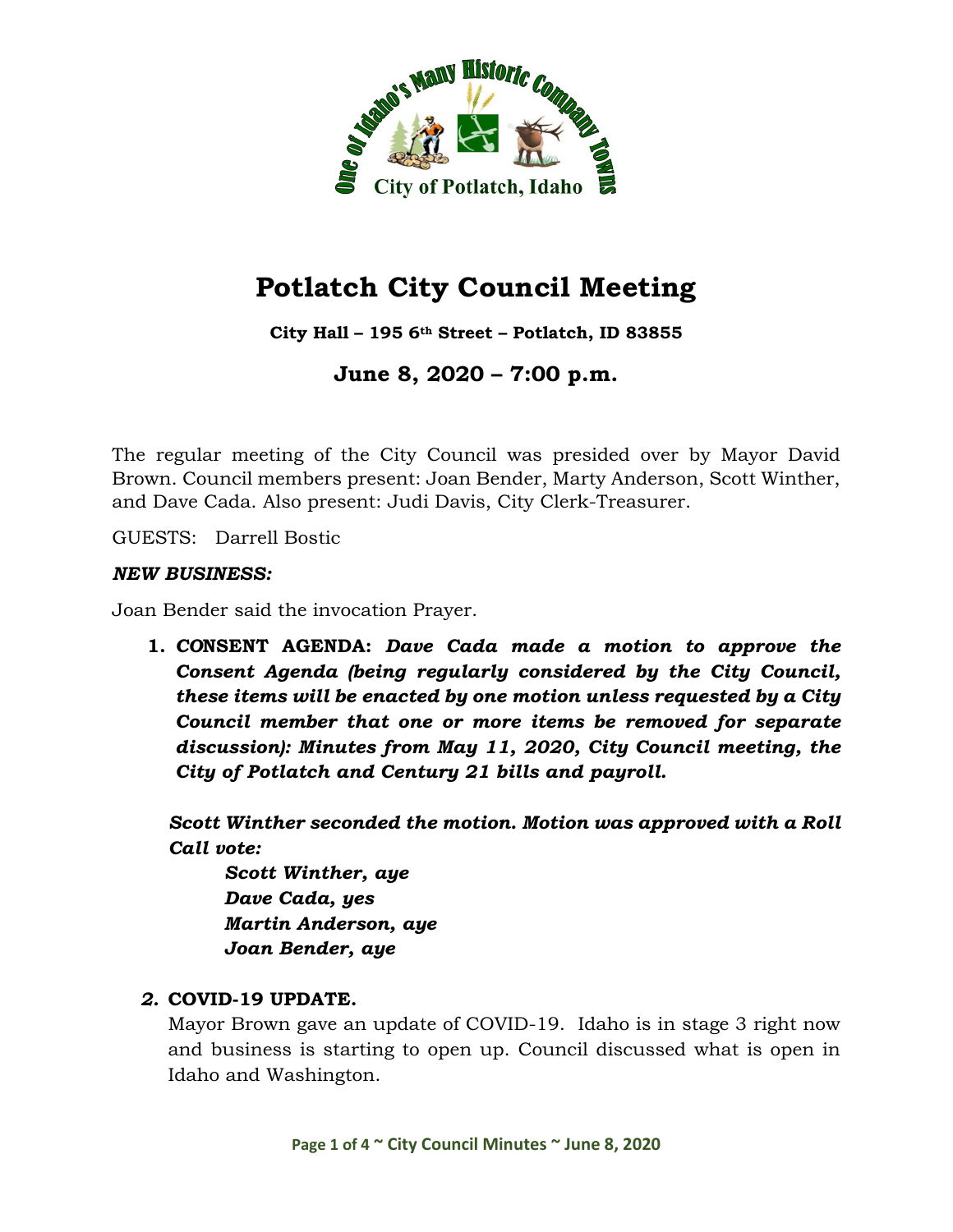

### **3. DOG POLICY.**

Mayor Brown said that he's read more about dogs running loose on FaceBook. Darrell Bostic's cat was attacked by a dog earlier in the week. Mayor Brown said that more dogs are running loose around the Larch/Cedar Street area. There is an Ordinance about animals running around and Council discussed some options for enforcing the Ordinances. Mayor Brown said years ago that Tom the Maintenance person would pick up stray dogs and put them in the kennel by the shop. Scott Winther said that having the dog or cat licensed isn't going to take care of the problem. Mayor Brown said that the problem is the owner of the animal who doesn't care if their dog is running around. Mayor Brown explained the City's enforcement procedure and how we contract with the Latah County Sheriff's office to enforce our Ordinances. Scott suggested that getting the word out that we are going to start enforcing the dogs running loose that maybe people would start keeping their dogs from running around. Darrell said that he walks a lot in the area and there are several dogs that are intimating in the City and that if they could get out of the fenced area that they might hurt you. Darrell also asked about yards and what the City does to enforce that Ordinance. Mayor Brown said the City used to have a clean up day and the City would help the resident's dispose of items that are normally left in the yard. The City could set up a day for clean up and have a dumpster set up in town for people to use. Darrell suggested maybe have volunteers that could help the elderly or disabled people if they need yard work done. Mayor Brown said we need to come up with a nice letter and put it in the utility payment newsletter saying that the City is going to start enforcing the dog ordinance.

### **REPORTS:**

**1. Mayor – David Brown –** Mayor Brown reported that the advertisement for the bids on the sidewalk project will be going out this weekend. Idaho Transportation Department just approved the project last week and KJ said that it should be going into the newspaper this weekend. This Friday Poe Asphalt will be here to grind and pave from Highway to Fire Department. Mayor Brown said he would like to have all of Pine Street to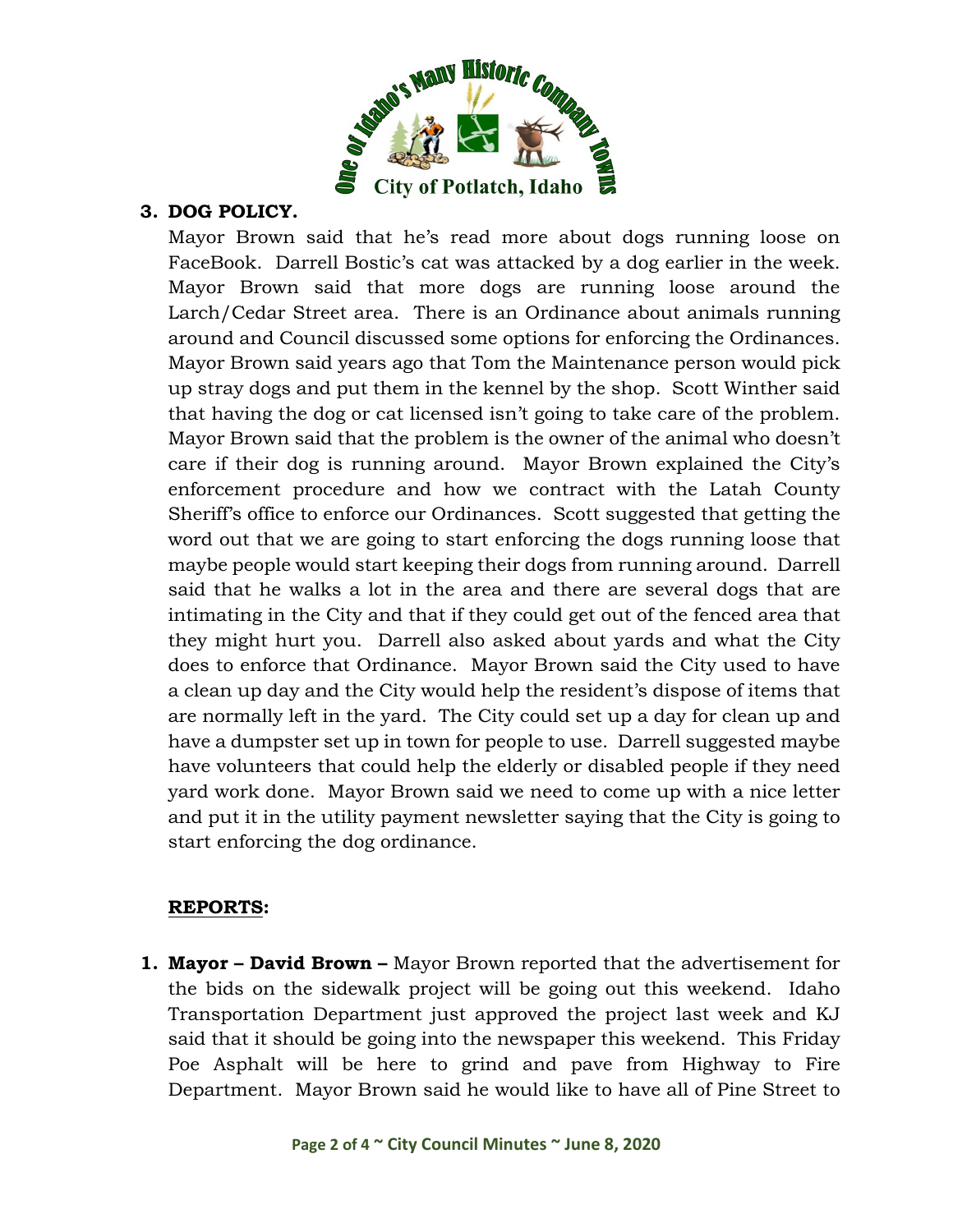

4th Street paved but the revenue for next year will be down probably \$15,000.00. Mayor Brown explained the sidewalk project program and how much sidewalk it added to the City. Resident's are responsible for maintaining their sidewalks. Mayor Brown said that there have been a lot of requests for people staying in the RV park monthly. He would like to put in about 10 monthly spaces and that would open up more people to stay in the RV Park. Brian Points from the mobile home park has asked about putting in tiny homes or recreational vehicles in the City Limits and Mayor Brown would like to know how the Council would like to proceed. Mayor Brown said it would need to be put on a future agenda so it could be voted on.

- **2. Parks – Joan Bender –** Joan said she is still concerned about the ground squirrels. She is waiting for the price from the Palouse Empire Pest Control from Karin. Joan asked if there was anything discussed about the ground squirrels at the Potlatch Rec. District meeting and Mayor Brown said no but if she would like to come to the next meeting it would be Thursday, June 18th. Council discussed various ways to get rid of the ground squirrels. Joan said it would take 3 years of constant trying to get rid of the squirrels.
- **3. Pool & Cemetery - Dave Cada –** Cemetery doesn't seem to have the squirrel problem. The Cemetery looks really nice and green right now. Scott asked about the water at the cemetery. Dave said you would need to connect to a hose to the stand pipe. Scott said he opened those but couldn't get any water. Mayor Brown said maybe the pump wasn't turned on or a pipe was broken. The pool is opening on June 15th and the bathroom floors look good. The wood on the ceiling is rotting and needs to be replaced or have it covered.
- **4. Water & Sewer – Scott Winther –** Nothing at this time.
- **5. Streets - Martin Anderson –** Marty asked if Brennan got the land app going. Mayor Brown said that it's going now. Tom Moore was waiting for some test information from Brennan. Shane the farmer needs to reseed the area.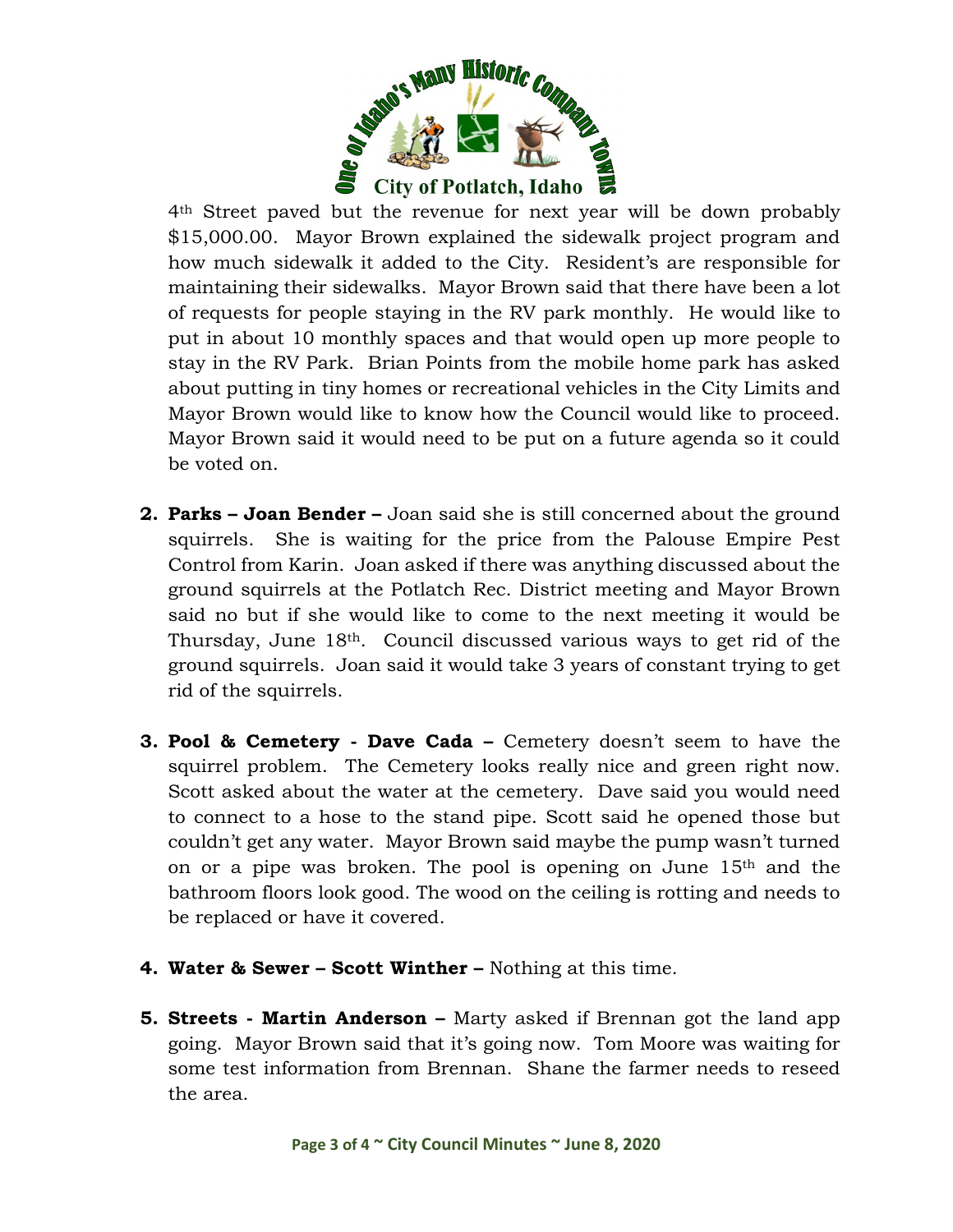

Joan asked about the water & waste water licenses that Tom Andres has. Judi said that Paul from Idaho Rural Water Assn. will be here Thursday to talk with Brennan, Cody & Karin about what tests need to be taken and what to study. The Splash Pad sign is ready to be put up at the Splash Pad. Marty said he would keep it until the Splash Pad is running and have the grand opening.

- **6. Scenic 6 - David Cada –** Dave said the meeting was last month and most of the bands are coming back next year for the Return to Riverside. Dave explained that the owner of the gymnasium raised the price for the building and now back to square one on the building. The all school reunion has been cancelled due to the virus.
- **7. Clerk- Judi Davis** Association of Idaho Cities conference starts on Wednesday. It will be a zoom meeting and the conference starts at 8:00 a.m.

*Marty Anderson made a motion to adjourn the meeting, Scott Winther seconded the motion, the meeting was adjourned at 8:54 p.m.*

ATTEST: ATTEST: AND AND ALL DAVID L. Brown, Mayor

\_\_\_\_\_\_\_\_\_\_\_\_\_\_\_\_\_\_\_\_\_\_\_\_\_\_\_\_\_\_\_\_\_\_\_\_\_\_\_\_\_\_\_\_\_ Judi Davis, City Clerk-Treasurer

**The next City Council meeting will be Monday, June 22, 2020.**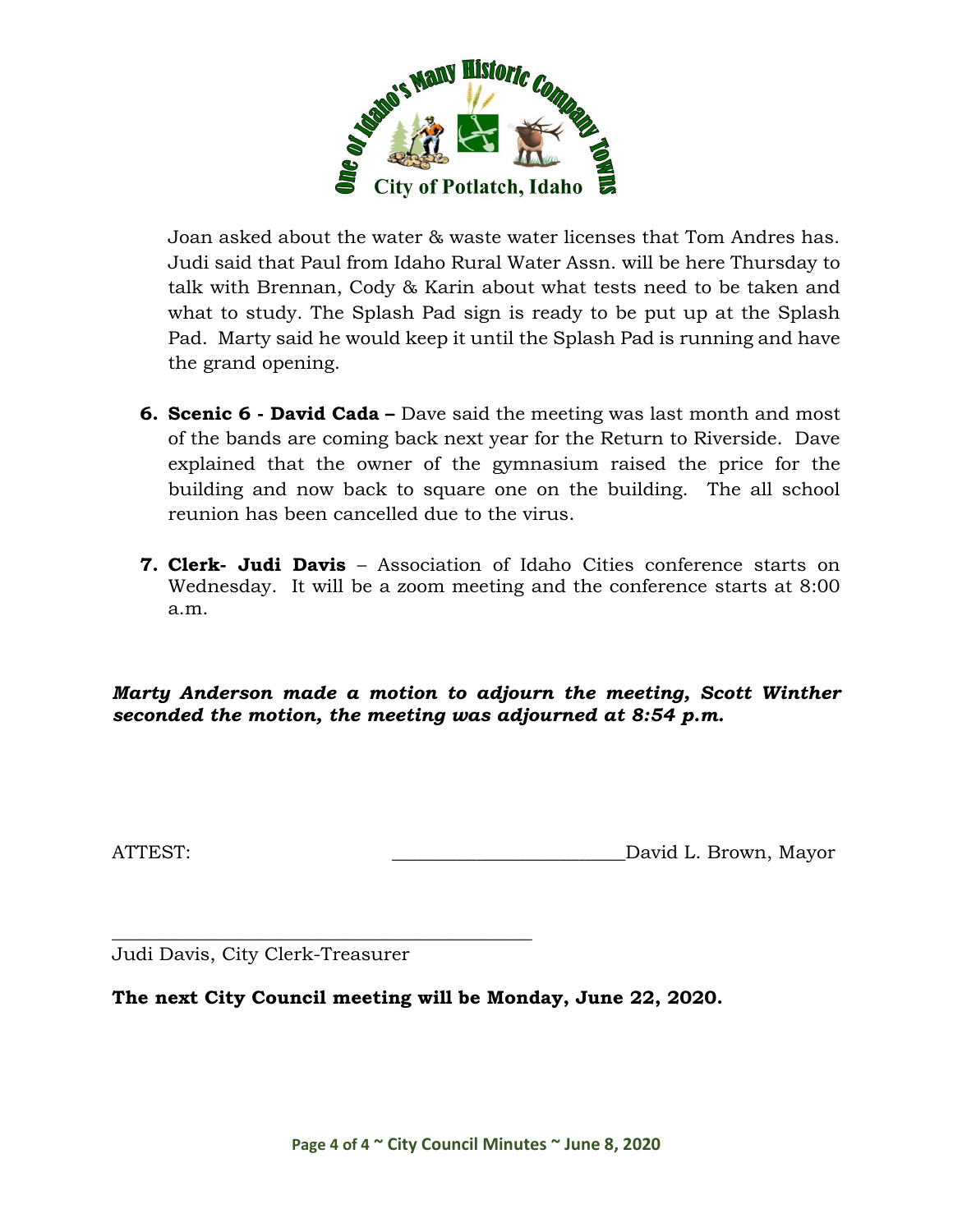

**City Hall – 195 6th Street – Potlatch, ID 83855**

**June 22, 2020 – 7:00 p.m.**

The regular meeting of the City Council was presided over by Mayor David Brown. Council members present: Joan Bender, Marty Anderson, Scott Winther, and Dave Cada. Also present: Judi Davis, City Clerk-Treasurer.

GUESTS: NONE

#### *NEW BUSINESS:*

Joan Bender said the invocation Prayer.

**1.** *CO***NSENT AGENDA:** *Scott Winther made a motion to approve the Consent Agenda (being regularly considered by the City Council, these items will be enacted by one motion unless requested by a City Council member that one or more items be removed for separate discussion): Minutes from June 8, 2020, City Council meeting, the City of Potlatch and Century 21 bills and payroll.*

*Joan Bender seconded the motion. Motion was approved with a Roll Call vote:*

*Scott Winther, aye Dave Cada, yes Martin Anderson, aye Joan Bender, aye*

# *2.* **PEST CONTROL AT THE SCENIC 6 PARK.**

Joan Bender reported on the ground squirrel issue at the Scenic 6 Park. Joan talked with Brad from Palouse Empire Pest Control and he said that he charges \$90.00 an hour and thought he could do the job full 8 hours a couple of times this year for an estimated amount of \$720.00 and then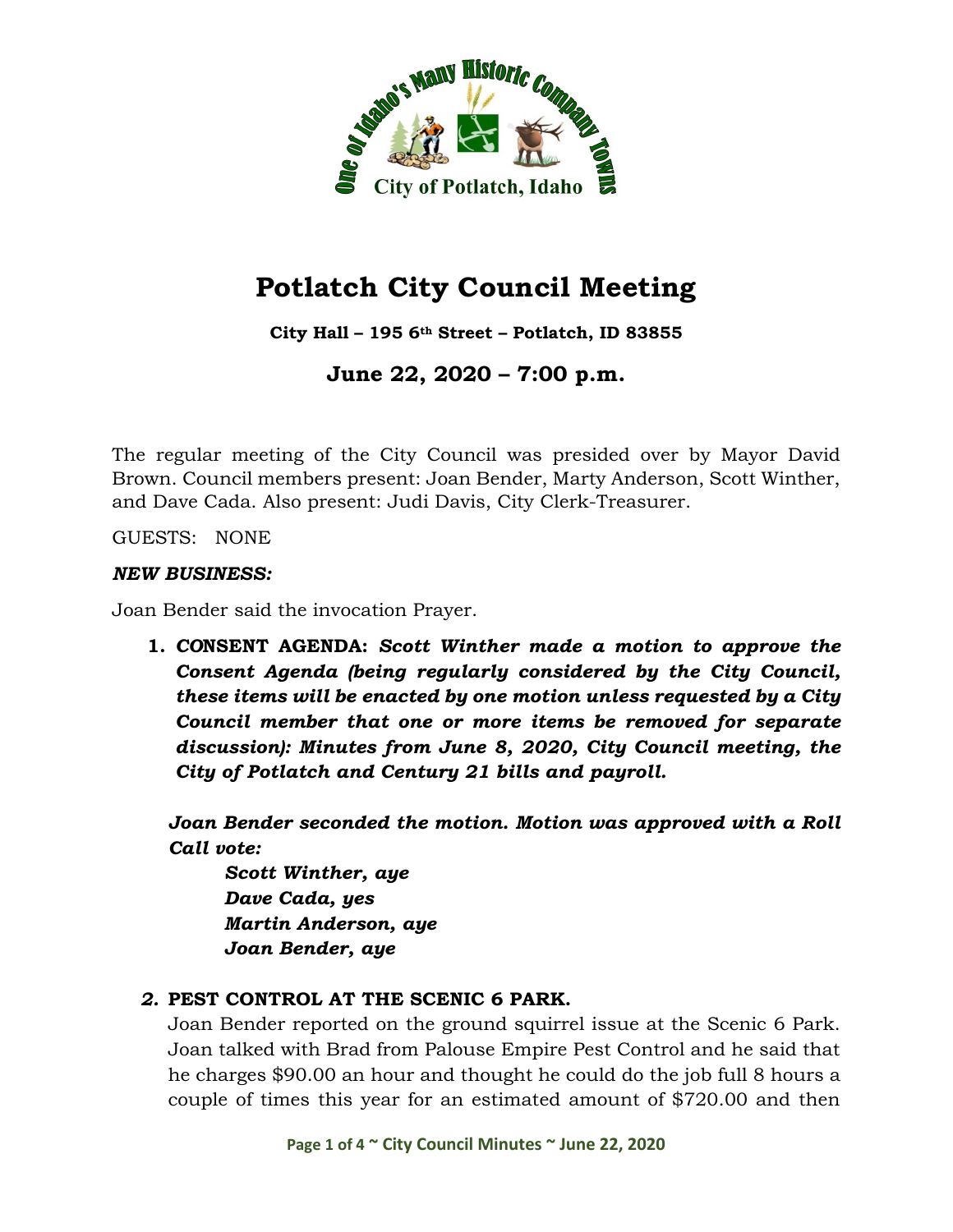

come back next year for the same amount of time for an estimated about of \$720.00 for a total of \$1,440.00. Joan met with Potlatch Recreation District and asked for \$2,500.00. The Potlatch Recreation District agreed to pay for  $\frac{1}{2}$  of the cost of pest control. Joan said she's asking if the City would be pay the other half of estimated cost of \$2,500.00.

*Joan Bender made a motion to pay for ½ of the cost of \$2,500.00 over a two-year period to take care of the ground squirrel problem. Dave Cada seconded the motion. Motion was approved with a Roll Call vote:*

*Scott Winther, aye Dave Cada, yes Martin Anderson, aye Joan Bender, aye*

# **3. PAVING.**

Mayor Brown said that the WIMHPG Depot group is paving their parking lot by the City Shop this week. Poe Asphalt gave Mayor Brown a quote for paving the section right in front of the City Shop. The amount of the quote was \$8,500.00. The street portion would be \$17,700.00 and that work could be completed when they do the sidewalk project.

*Dave Cada made a motion to approve to pave in from of the City Shop in the amount of \$8,500.00 and the street. Joan Bender seconded the motion. Motion was approved with a Roll Call vote:*

*Scott Winther, aye Dave Cada, yes Martin Anderson, aye Joan Bender, aye*

Mayor Brown said that it will make it look really nice down by the Depot.

# **REPORTS:**

**1. Mayor – David Brown –** Mayor Brown said the Scenic 6 Park needs to be sprayed for mosquitos. Mayor Brown said he talked with Brennan and he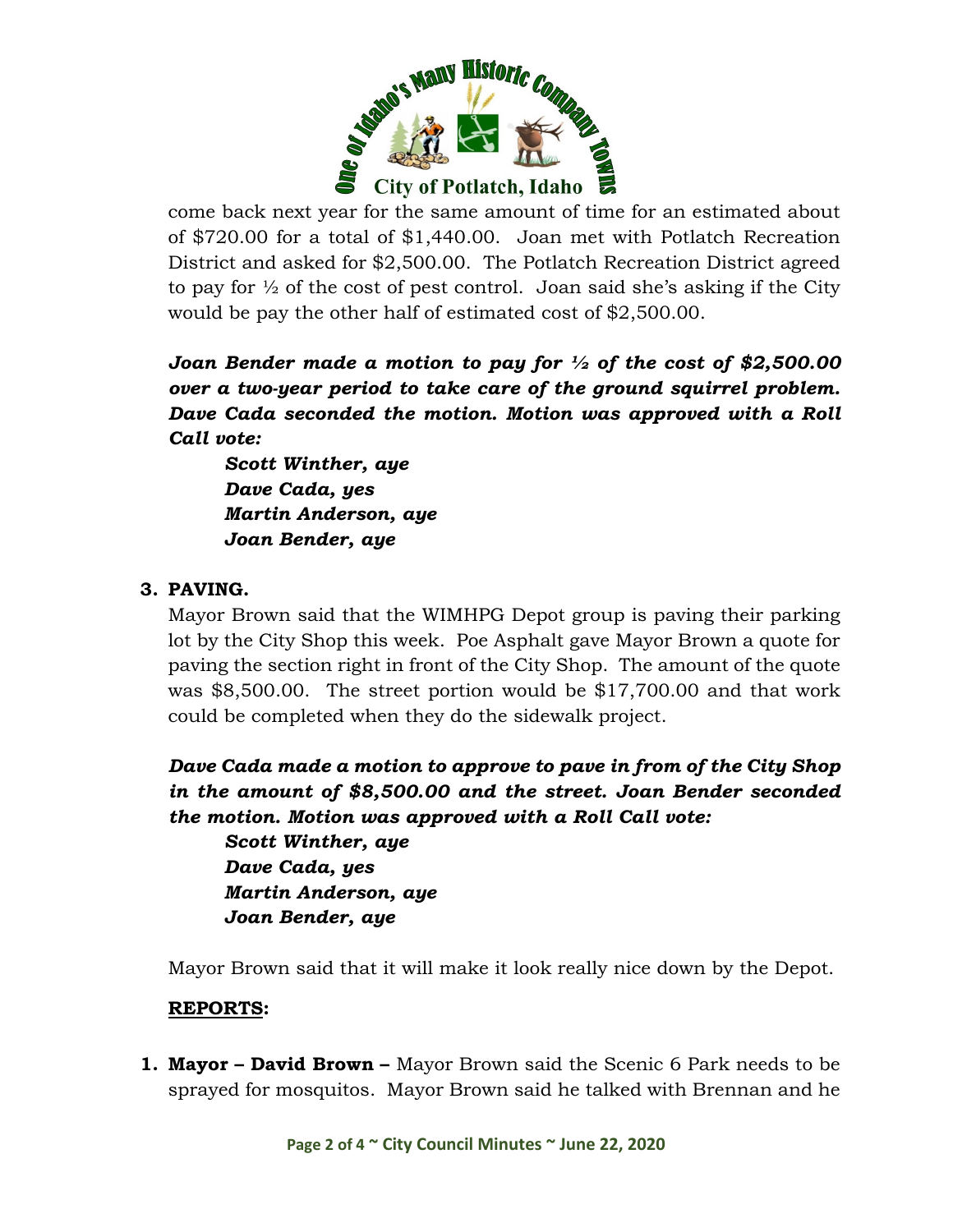

will start picking up the dogs and put them in the kennels. We will charge \$35.00 a day for a kennel charge. Mayor Brown asked Council their thoughts on the protests going on in the area and he asked what do they think the City of Potlatch should do if that happens in our area. The City of Potlatch contracts police services with Latah County. Mayor Brown would like to talk with Sheriff Skiles to see what the Latah County Sheriff's Office plan would be. Council agreed that a discussion with Sheriff Skiles should happen. Mayor Brown said that the State of Idaho has put out \$50M for a Broadband Fiber Grant. The grant needs to go through the City to apply for the grant. The City is working with CEDA and First Step to get the grant submitted. It has to be hard line not satellite. We have a Zoom meeting with CEDA and Kevin Owens from First Step to discuss the grant. Mayor Brown said that he would keep everyone updated on the Zoom meeting.

- **2. Parks – Joan Bender –** Joan said that she talked with a family that was excited about the splash pad. Mayor Brown said that with the COVID-19 it's hard to keep social distancing and sanitizing the area between people. Brennan is currently working on the water pressure because it's too strong. There is a way that we can keep the amount of water used by limiting the time the splashpad is used.
- **3. Pool & Cemetery - Dave Cada –** Dave said that the pool is opening on July 17th. The paint is coming up from the floor in the bathhouse in the traffic areas. This fall when the floor dry it needs to be fixed and let it set all winter. There are some cracks on the deck that need to be filled before it gets cold outside.
- **4. Water & Sewer – Scott Winther –** Scott said he needs to get together with Brennan to talk about the Land App. Mayor Brown said that Shane Anderson needs to reseed and put the pipes back in the ground.
- **5. Streets - Martin Anderson –** Marty asked what is the status of the sidewalk project. Mayor Brown said that the bids will be opened on July 7, 2020 at 11:00 am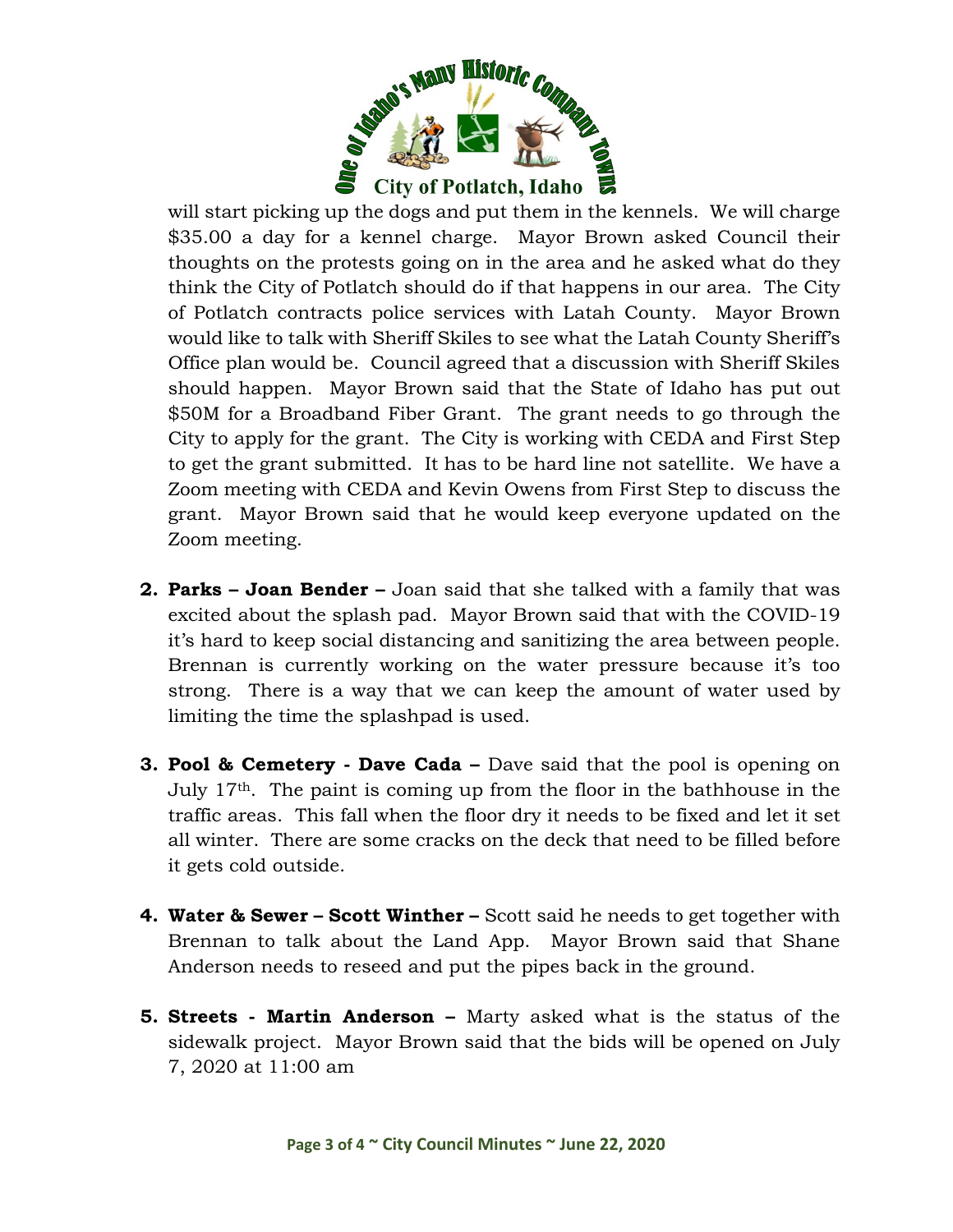

- **6. Scenic 6 - David Cada –** Dave said there was a meeting last Tuesday and talked about how the virus was affecting the schools. Doug Richards is the new Principal at the High School. The group also talked about putting together a survey to find out what people would like in Potlatch 50 years from now.
- **7. Clerk- Judi Davis** Nothing at this time.

*Marty Anderson made a motion to adjourn the meeting, Scott Winther seconded the motion, the meeting was adjourned at 8:30 p.m.*

ATTEST: ATTEST: David L. Brown, Mayor

\_\_\_\_\_\_\_\_\_\_\_\_\_\_\_\_\_\_\_\_\_\_\_\_\_\_\_\_\_\_\_\_\_\_\_\_\_\_\_\_\_\_\_\_\_ Judi Davis, City Clerk-Treasurer

**The next City Council meeting will be Monday, July 13, 2020.**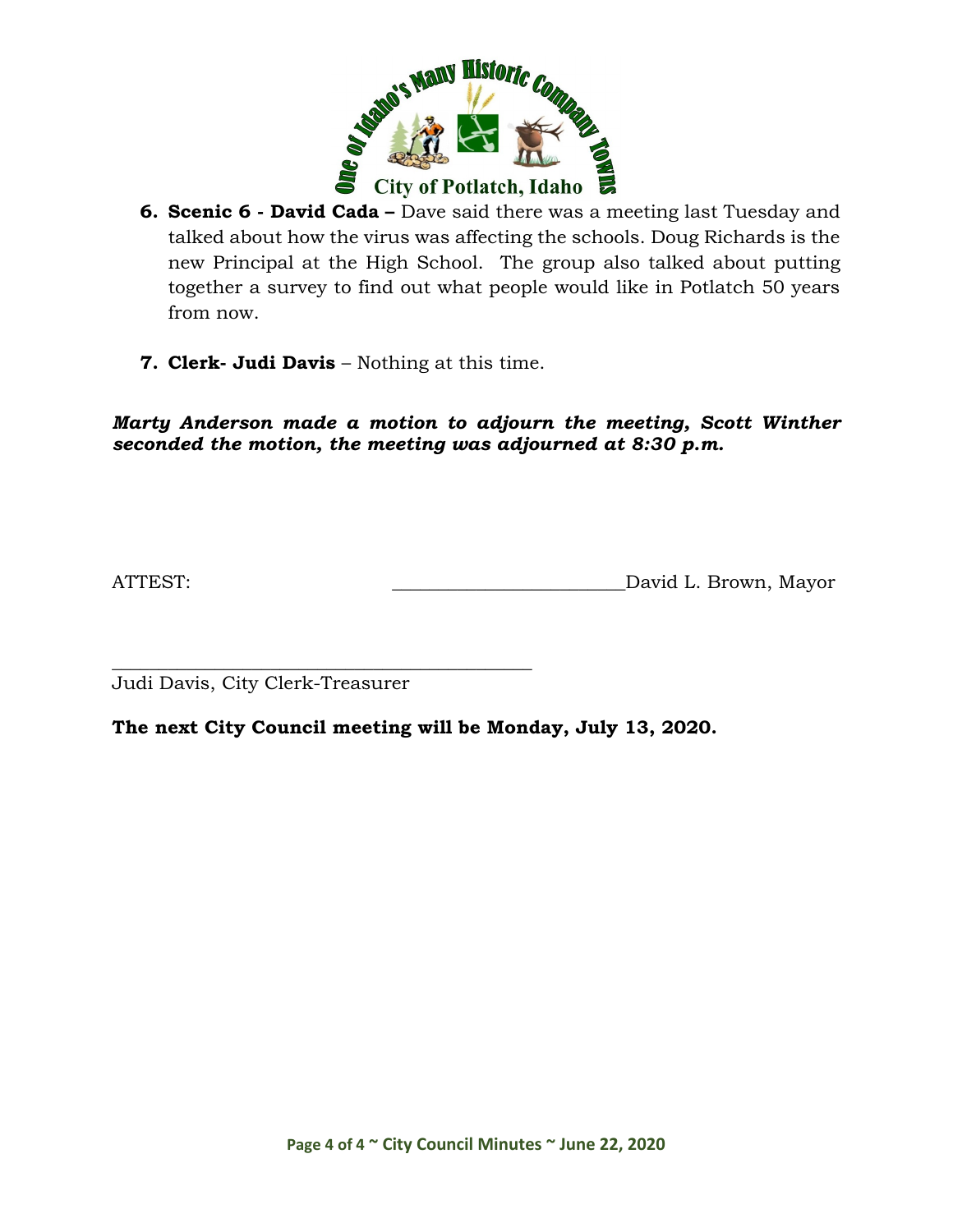

**City Hall – 195 6th Street – Potlatch, ID 83855**

**July 13, 2020 – 7:00 p.m.**

The regular meeting of the City Council was presided over by Mayor David Brown. Council members present: Joan Bender, Marty Anderson, and Dave Cada, Scott Winther - Absent. Also present: Judi Davis, City Clerk-Treasurer.

GUESTS: NONE

#### *NEW BUSINESS:*

Joan Bender said the invocation Prayer.

**1.** *CO***NSENT AGENDA:** *Dave Cada made a motion to approve the Consent Agenda (being regularly considered by the City Council, these items will be enacted by one motion unless requested by a City Council member that one or more items be removed for separate discussion): Minutes from June 22, 2020, City Council meeting, the City of Potlatch and Century 21 bills and payroll.*

*Joan Bender seconded the motion. Motion was approved with a Roll Call vote:*

*Scott Winther, absent Dave Cada, yes Martin Anderson, aye Joan Bender, aye*

# *2.* **BROADBAND FIBER GRANT.**

Mayor Brown said he received a letter about the Broadband Fiber Grant from Christine Frei, Executive Director, CEDA. Christine said that CEDA will write the grant and send the City of Potlatch the letter to sign.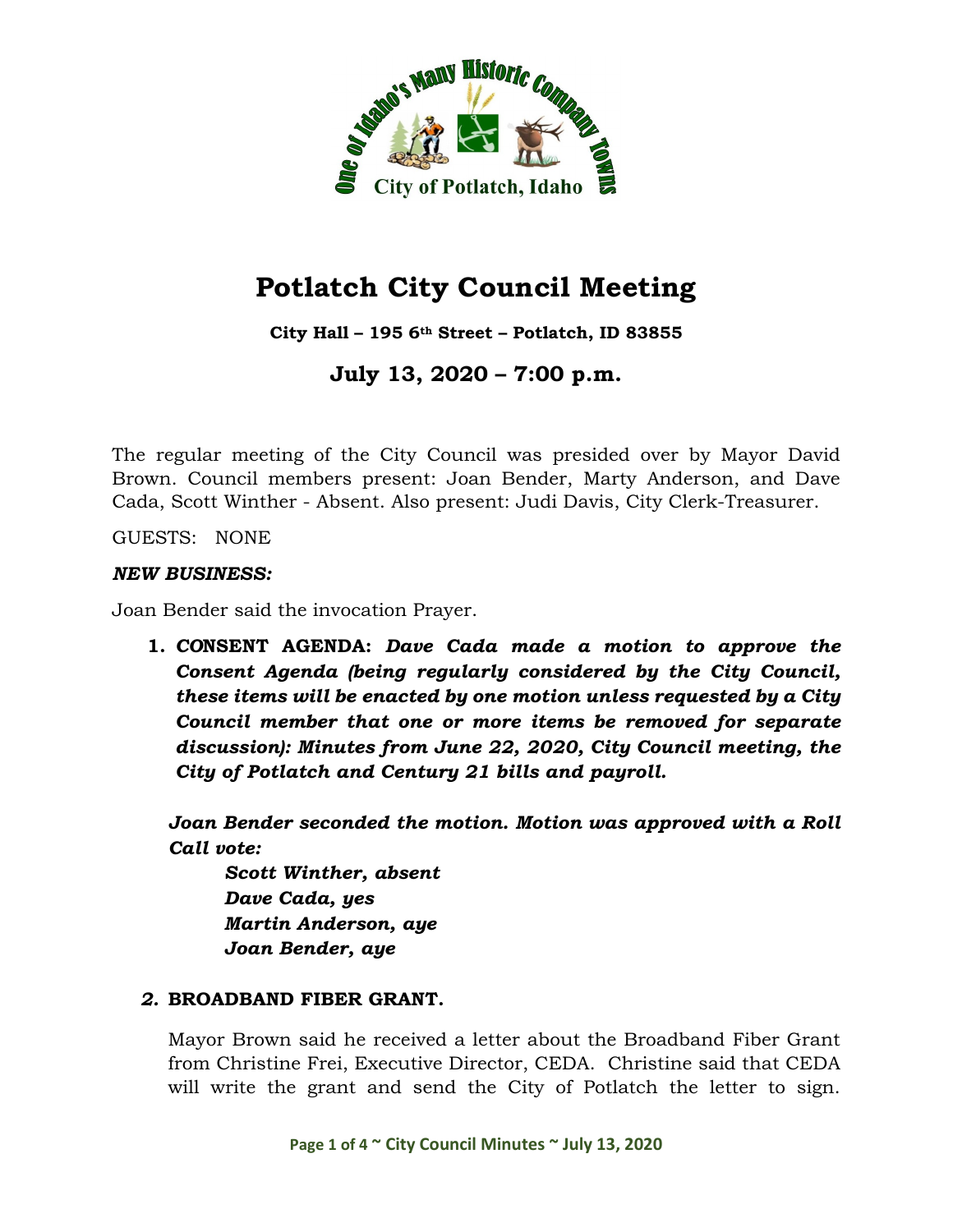

Wednesday is the deadline for the grant. This grant will bring fiber from the City of Palouse to the City of Potlatch, City Hall, Potlatch School District offices, High School, Elementary School, Library, Fire Station and Scenic 6 Park. CEDA is writing the grant for the City at no charge. There is another Broadband Fiber Grant that we are working on with Partnership for Economic Prosperity (PEP) and this grant will put NODES on 7 Buildings in the City of Potlatch. PEP is working with Latah County to put the NODES, which are little antennas on the buildings in Genesee, Troy, Deary and Potlatch. This will let people sit in their cars and access the internet for free. This is only bringing access to those public buildings on the list. It won't be running fiber to the homes at this time. If the grant is approved then the City of Potlatch will request a Request for Proposal (RFP) and at that time First Step or Ziply Fiber can submit an RFP and the City will then pick a provider to work with. The hope is that this will be the first step to get fiber out to the community.

# **3. SIDEWALK PROJECT AWARD OF GRANT.**

Mayor Brown said that the bid opening for the Sidewalk Project was July 7, 2020 at 11:00 a.m. The bids that were received were from Germer Construction, NNAC and Quality Contractor's. The bid from Quality Contractor's was the low bid in the amount of \$337,103.00. The Engineer's estimate was \$441,040.00. The bids were opened by K. J. Hanley of Parametrix, Inc. The project should start in about a month from the bid opening. Mayor Brown said there is about \$87,000 left in the amount of the grant and Ken Helm said he would see about the possibility of doing some other sidewalk work in Potlatch if the state would allow.

*Dave Cada made a motion to accept Quality Contractor's bid in the amount of \$337,103.00. Marty Anderson seconded the motion, the Mayor asked for a Roll Call vote:*

*Scott Winther, absent Dave Cada, yes Martin Anderson, aye Joan Bender, aye*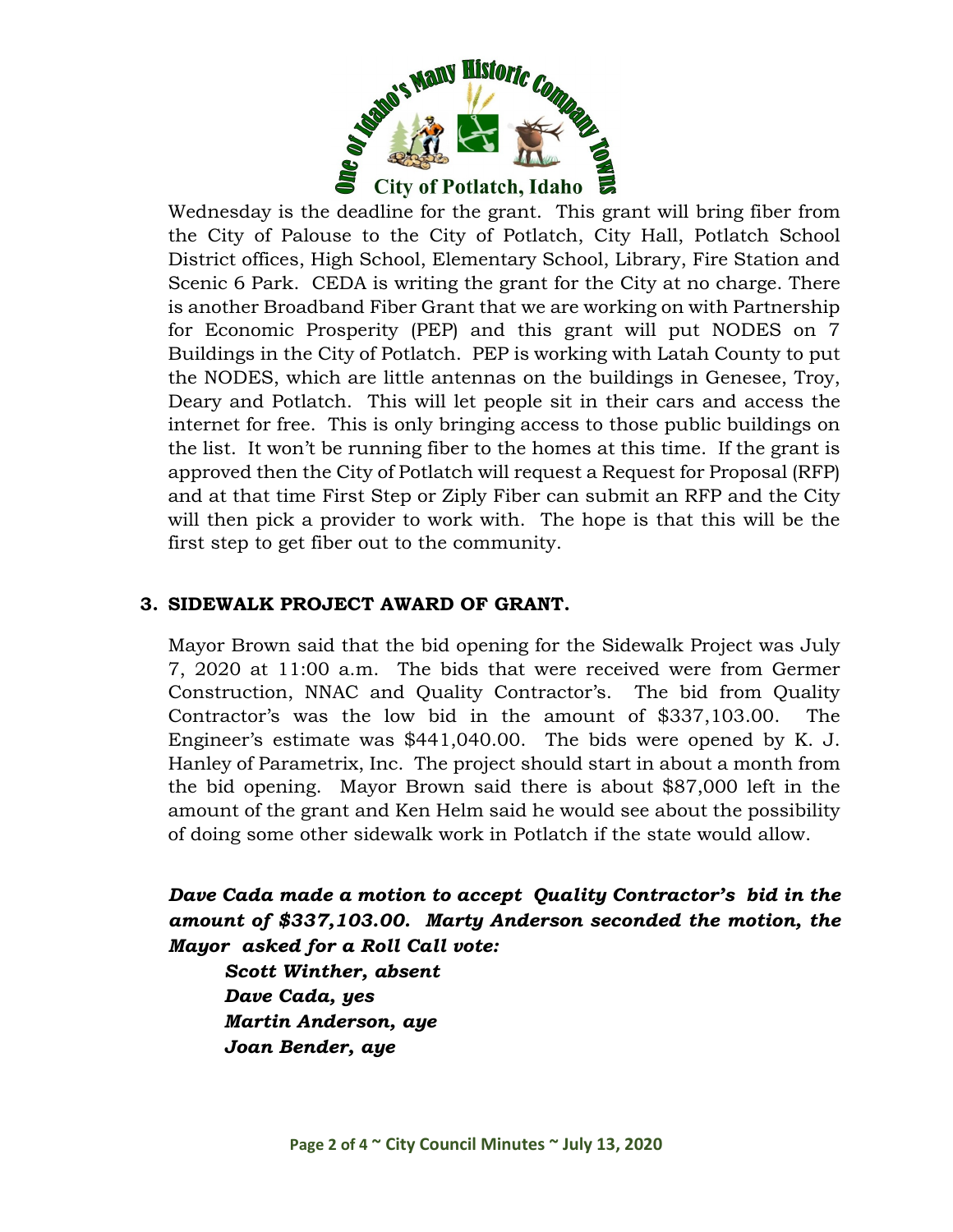

# **REPORTS:**

- **1. Mayor – David Brown –** Mayor Brown said that the City workers have been busy painting the crosswalks. The Day School at the VFW building has closed and Kaylee Richmond has moved out of the building. There was a leak at the Riddlemoser's house over the weekend. Cody Brigham of the City came and helped figure out where the leak was coming from. It was on the home owner's side of the meter. Cody is working on getting the roller going.
- **2. Parks – Joan Bender –** Joan said that the plaques down at the park are not being cleaned after mowing and weed eating. Some places the grass is starting to grow over the plaques. Dallas Carscallen's bench is broken and needs to be fixed or replaced. The rodent exterminator was here all day on Thursday filling in all the holes.
- **3. Pool & Cemetery - Dave Cada –** Dave said the pool has been busy with about 50 kids there. The water looks really good and the shelter is being use. The paint on the floor of the bathhouse didn't stick like it was supposed to and needs to be redone for next pool season. After summer is over it needs to be power washed and all the paint scraped off and let dry for a month then re-paint the floor and maybe use the paint that was used on the pickleball courts. The ceiling needs to have new sheathing put up and painted. Marty suggested using white roofing up on the ceilings in the pool bathhouse. The furnace has been acting up and needs to be replaced. Marty suggested getting a bid from Redinger's to replace the furnace. The cemetery still looks nice and green.

# **4. Water & Sewer – Scott Winther – Absent**

- **5. Streets - Martin Anderson –** Marty asked if the sprinklers have been on at the land app yet. Mayor Brown said he hasn't heard from the farmer Shane and doesn't know if it has been cut yet. The forest section hasn't been running yet.
- **6. Scenic 6 - David Cada –** Nothing at this time.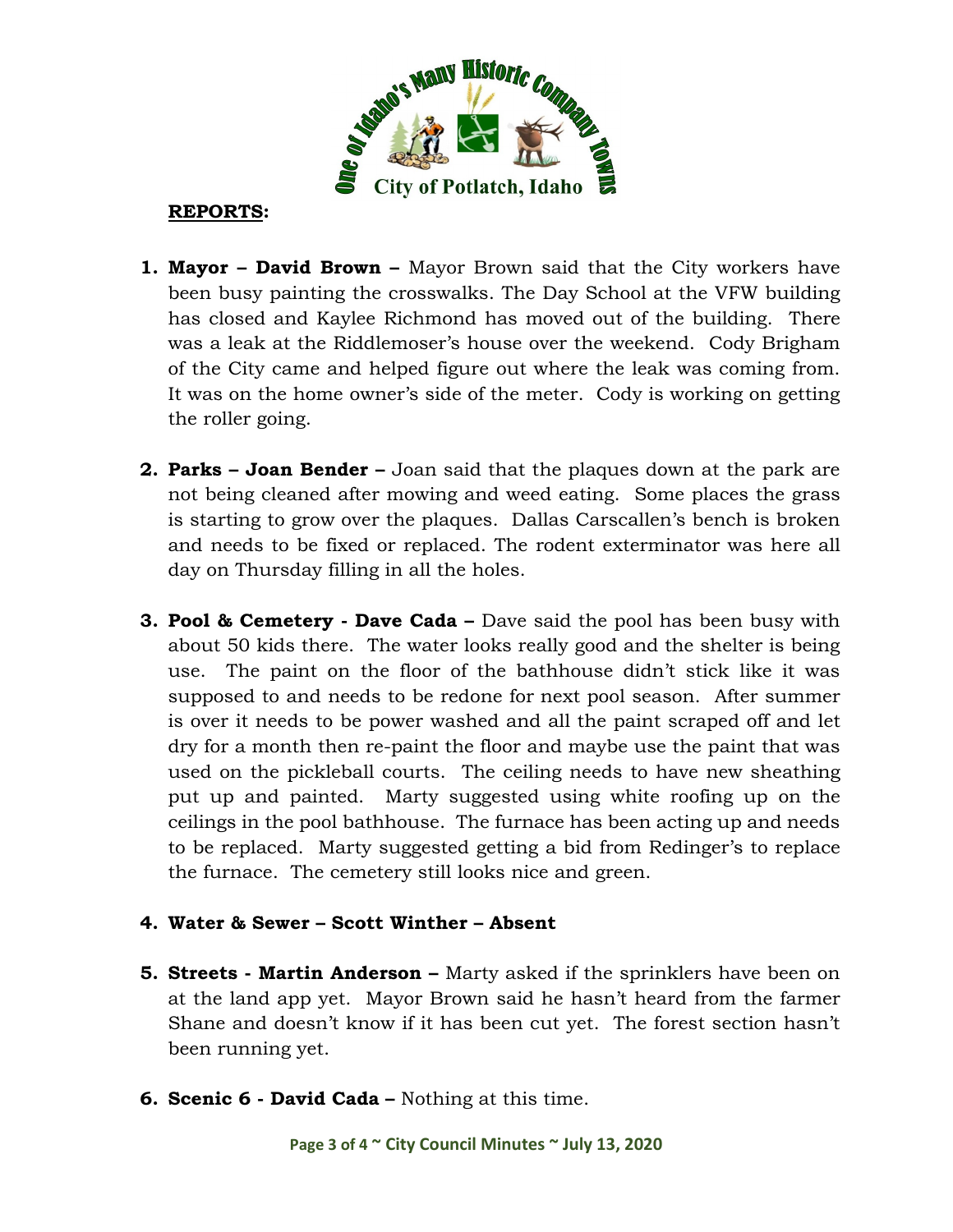

**7. Clerk- Judi Davis** – Mayor Brown and Judi had a demo for Financial Software last Friday. The financial system that the City is currently using was purchased and it getting outdated. Looking at possible replacing using the Cares Act money.

*Marty Anderson made a motion to adjourn the meeting, Dave Cada seconded the motion, the meeting was adjourned at 8:25 p.m.*

ATTEST: David L. Brown, Mayor

Judi Davis, City Clerk-Treasurer

\_\_\_\_\_\_\_\_\_\_\_\_\_\_\_\_\_\_\_\_\_\_\_\_\_\_\_\_\_\_\_\_\_\_\_\_\_\_\_\_\_\_\_\_\_

**The next City Council meeting will be Monday, July 27, 2020.**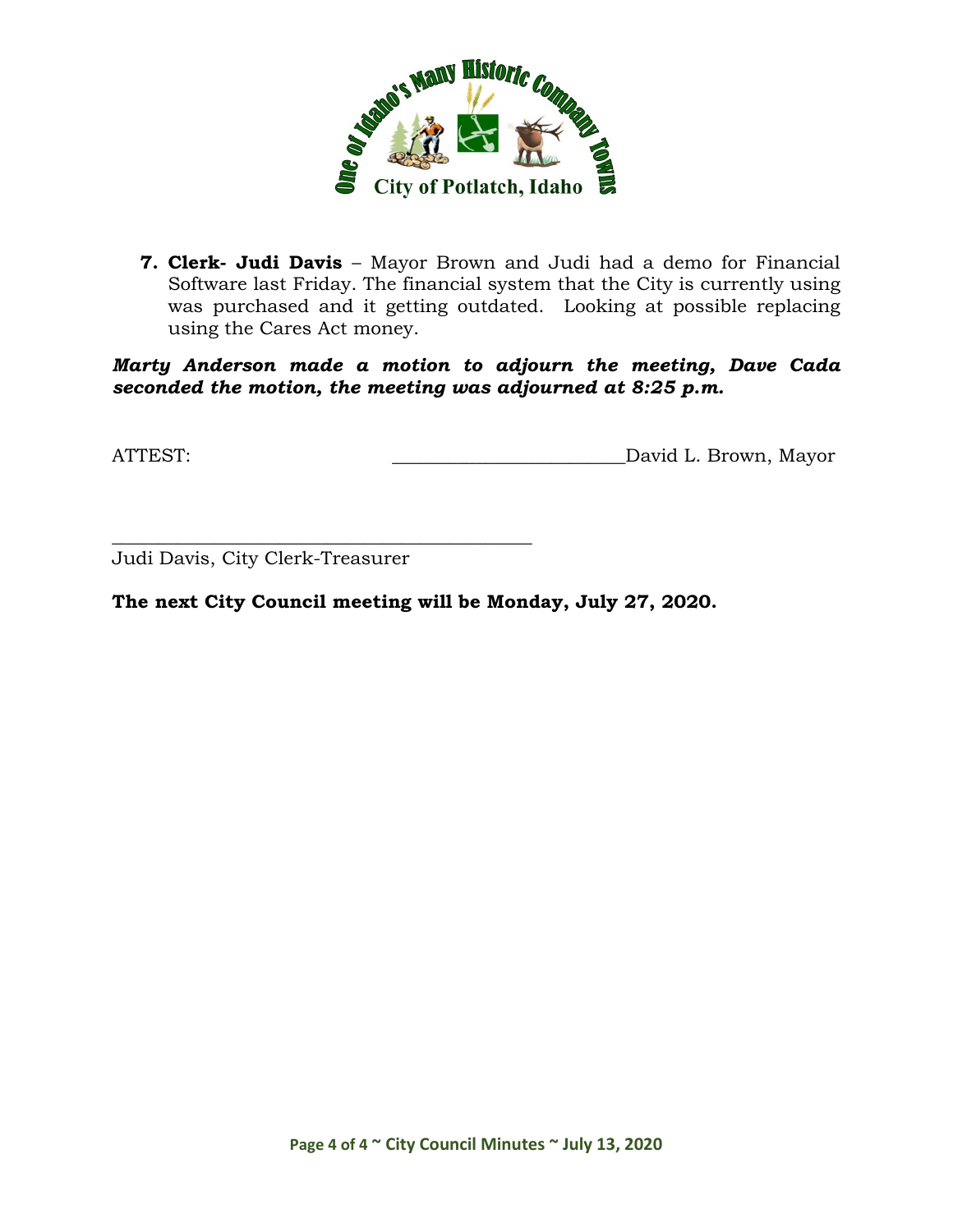

**City Hall – 195 6th Street – Potlatch, ID 83855**

**July 27, 2020 – 7:00 p.m.**

The regular meeting of the City Council was presided over by Mayor David Brown. Council members present: Marty Anderson, Dave Cada, Scott Winther, and Joan Bender- Absent. Also present: Judi Davis, City Clerk-Treasurer.

GUESTS: Bonnie Rohn and Vicki Schott

#### *NEW BUSINESS:*

**1.** *CO***NSENT AGENDA:** *Dave Cada made a motion to approve the Consent Agenda (being regularly considered by the City Council, these items will be enacted by one motion unless requested by a City Council member that one or more items be removed for separate discussion): Minutes from July 13, 2020, City Council meeting, the City of Potlatch and Century 21 bills and payroll.*

*Scott Winther seconded the motion. Motion was approved with a Roll Call vote:*

*Scott Winther, yes Dave Cada, yes Martin Anderson, aye Joan Bender, absent*

# *2.* **SENIOR CENTER BUILDING & PROPERTY.**

Mayor Brown introduced Bonnie Rohn & Vicki Schott. Bonnie had a proposal for the City of Potlatch to take over ownership of the box building behind the Senior Center. There are 2 separate buildings on the property and the City of Potlatch already owns the Senior Center Building. The box building behind the Senior Center was a building that GTE built, the walls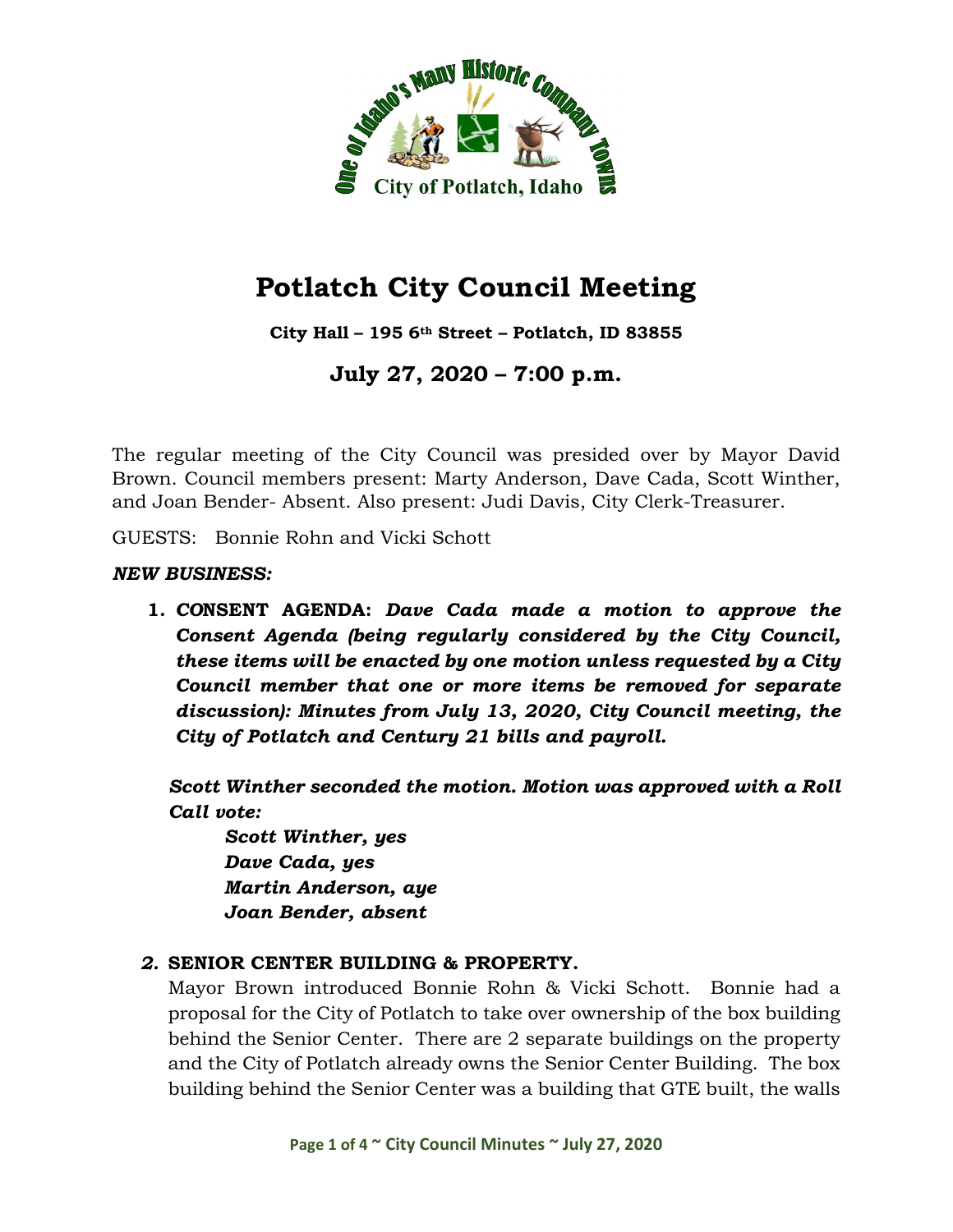

are solid but the roof would need to be replaced. The building hasn't been used by the Seniors for probably 10 years. There is heat to the building but the air conditioning doesn't work. The Seniors used the building to store their records. The other proposal from the group was to put internet into the building and put in a cupboard to store the computer equipment for the Senior Center. Bonnie said they would also like to get rid of the 15 to 16 antique chairs that are in the building. Not being used at this time. Marty suggested taking the chairs to the VFW building to use. Bonnie said they would also like to have 2 handicap parking signs installed and the street marked with blue paint in front of the Senior Center.

# **3. ADA PROCLAMATION.**

Mayor Brown read the ADA Proclamation to Council.

*Marty Anderson made a motion that the Mayor sign the ADA Proclamation for 2020, Dave Cada seconded the motion, the motion was approved with "all ayes".* 

# **4. APPROVE CAMPGROUND RESERVATION SOFTWARE PURCHASE.**

Mayor Brown said the City is looking at purchasing a campground reservation software program for the Scenic 6 RV Park. The program will track the reservations and customers can see what vacancies are on-line. The program will be free for the first 3 months and then \$66.00 a month but we can give the company 30 days' notice to cancel.

*Dave Cada made a motion that to purchase the campground reservation software program, Scott Winther seconded the motion, the motion was approved with "all ayes".* 

# **5. REVIEW PROPOSED BUDGET FOR FY2020-2021.**

Mayor Brown discussed the budget for FY2020-2021 and how the revenue will be decreasing next year because of COVID-19. He explained how he would like to see an increase of 2% for the employees and there will be an increase of 1% for medical insurance. The City rates need to be looked at to see if the City needs to increase any rates. Mayor Brown explained how he balances the budget with the revenue coming in. Next meeting there will be a public hearing on the budget. If anyone needs to discuss the budget before the meeting let him know.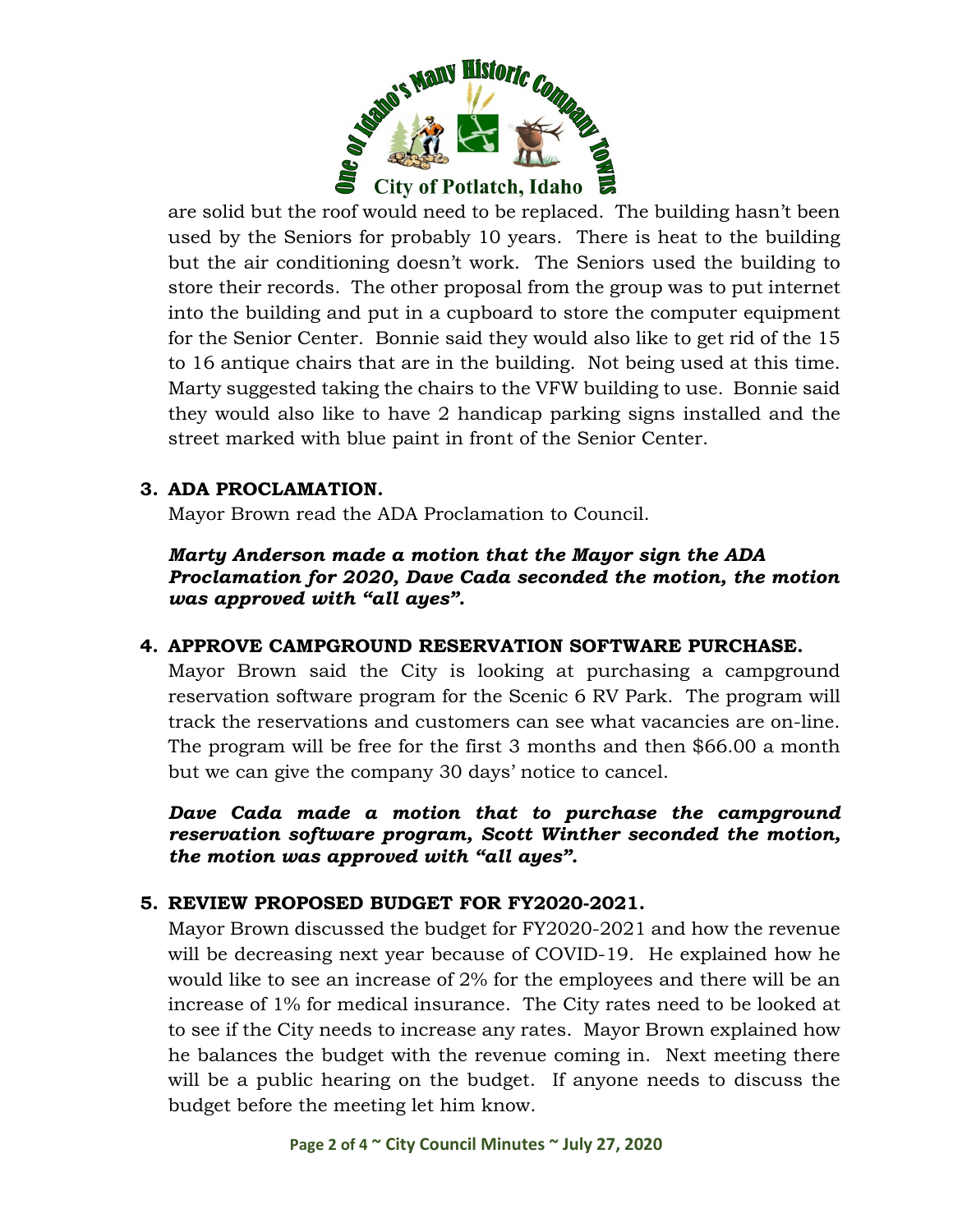

#### **REPORTS:**

- **1. Mayor – David Brown –** Mayor Brown updated Council on the Sidewalk Project. He said that an Award letter went out to Quality Contractor's but they haven't accepted the letter yet. Quality Contractor's didn't put any materials testing in their bid for the sidewalk project. It's estimated about \$12,000 fees in testing. Ken Helm from Idaho Transportation Department said that the testing was included in the contract documents. Not sure where the project is now. The Broadband Grant update – Ziply is challenging the grant. They have challenged about 8 to 10 other cities. Ziply is saying that there is already fiber in Potlatch. CEDA is putting together a letter from the City in response to the challenge to send to Dept. of Commerce.
- **2. Parks – Joan Bender –** Absent.
- **3. Pool & Cemetery - Dave Cada –** Everything is going well at the pool. The water looks good. The furnace is looking okay for now.
- **4. Water & Sewer – Scott Winther –** Scott asked if the City would need another well. Talked about City of Genesee declaring a disaster emergency and they are down to one well. Scott said he had a friend staying at the RV Park and they had good things to say about the RV park.
- **5. Streets - Martin Anderson –** Marty said that there is a hole by a manhole cover that needs to be filled up with rock.
- **6. Scenic 6 - David Cada –** Nothing at this time.
- **7. Clerk- Judi Davis** Nothing at this time.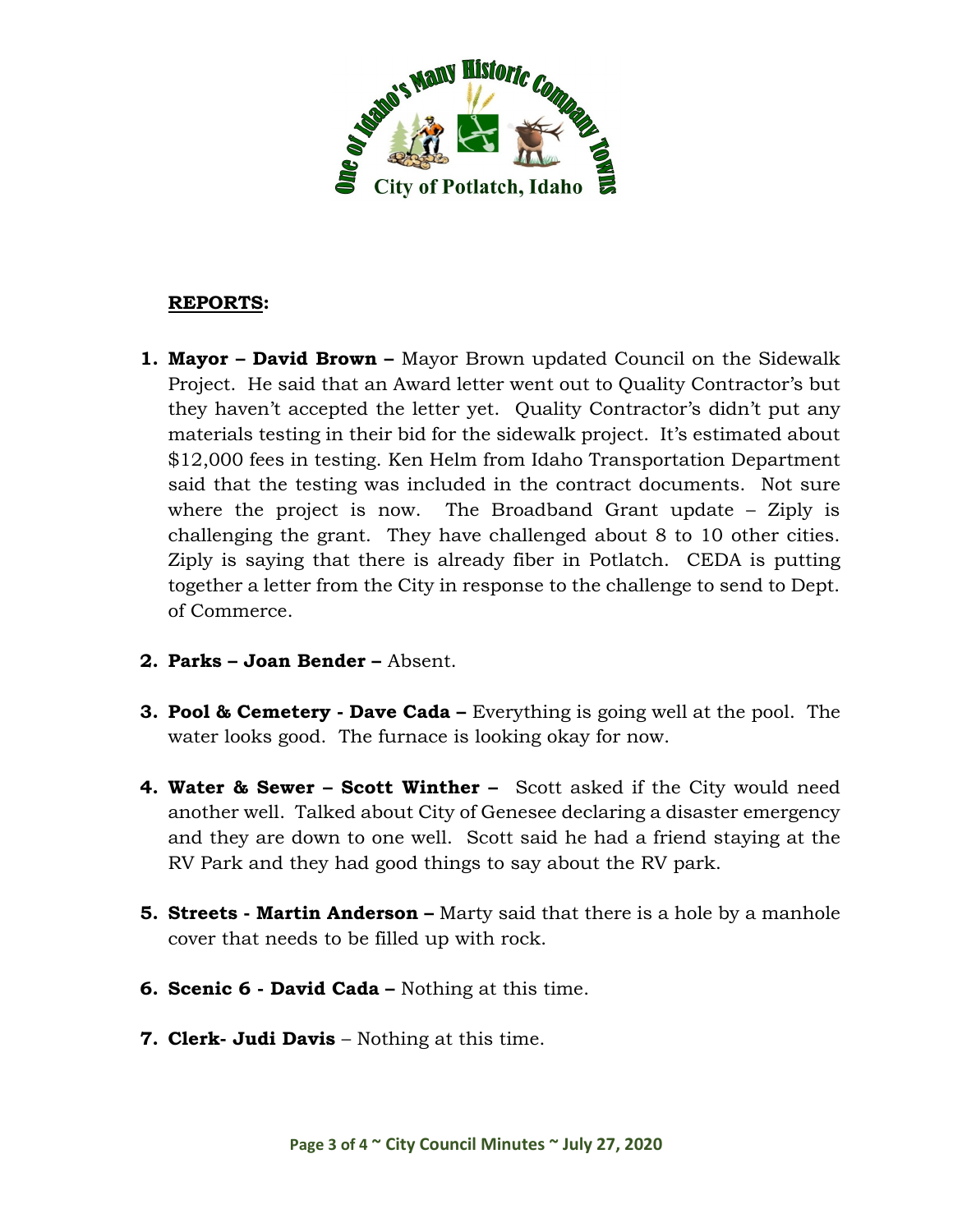

*Marty Anderson made a motion to adjourn the meeting, Scott Winther seconded the motion, the meeting was adjourned at 8:20 p.m.*

ATTEST: ATTEST: AND AND ALL BROWN, Mayor

\_\_\_\_\_\_\_\_\_\_\_\_\_\_\_\_\_\_\_\_\_\_\_\_\_\_\_\_\_\_\_\_\_\_\_\_\_\_\_\_\_\_\_\_\_ Judi Davis, City Clerk-Treasurer

**The next City Council meeting will be Monday, August 10, 2020.**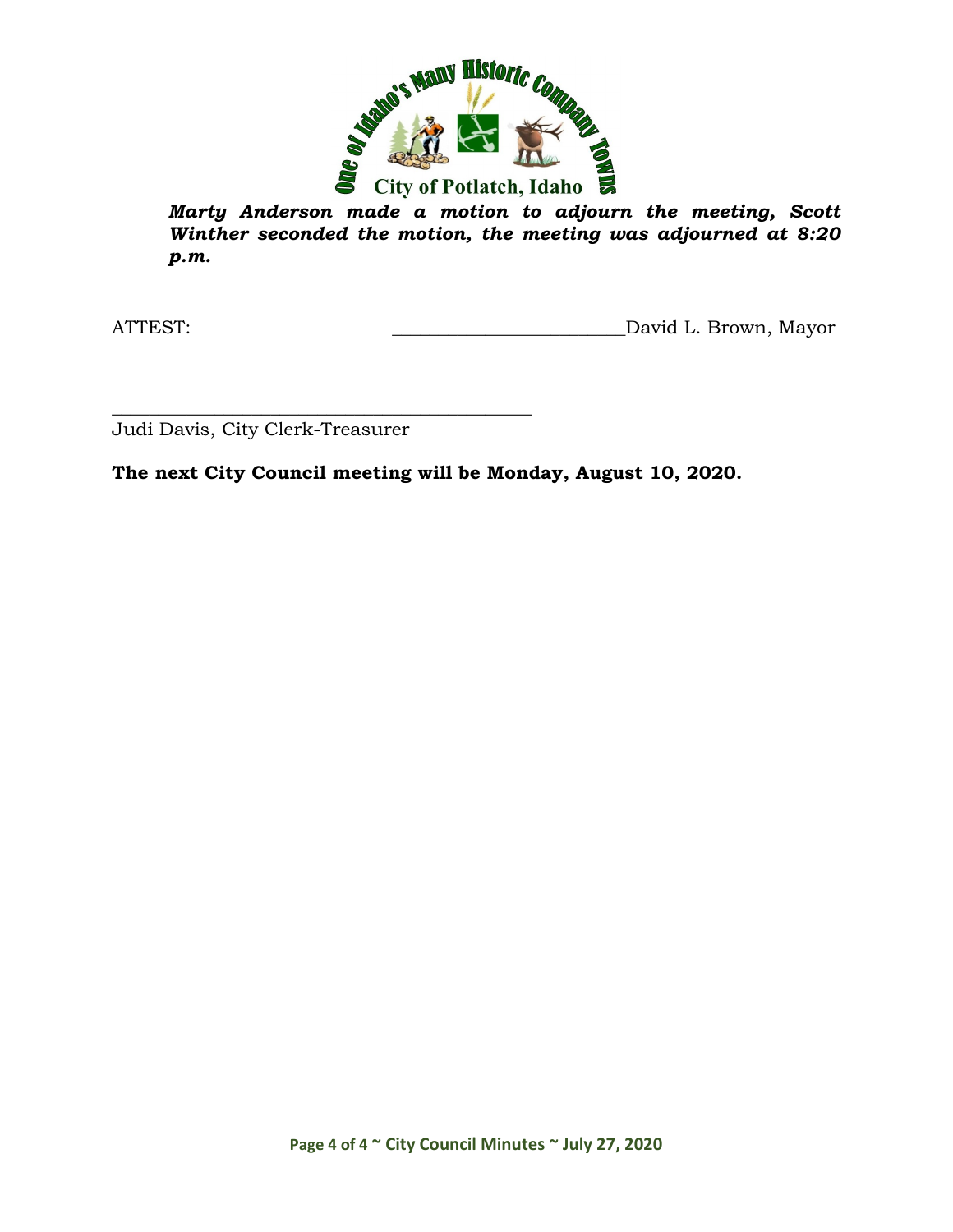

**City Hall – 195 6th Street – Potlatch, ID 83855**

**August 10, 2020 – 7:00 p.m.**

The regular meeting of the City Council was presided over by Mayor David Brown. Council members present: Marty Anderson, Dave Cada, Scott Winther, and Joan Bender. Also present: Judi Davis, City Clerk-Treasurer.

GUESTS:

*NEW BUSINESS:* Wade & Jameson Morris, Melissa Smith

**1.** *CO***NSENT AGENDA:** *Scott Winther made a motion to approve the Consent Agenda (being regularly considered by the City Council, these items will be enacted by one motion unless requested by a City Council member that one or more items be removed for separate discussion): Minutes from July 27, 2020, City Council meeting, the City of Potlatch and Century 21 bills and payroll.*

*Joan Bender seconded the motion. Motion was approved with a Roll Call vote:*

*Scott Winther, yes Dave Cada, yes Martin Anderson, aye Joan Bender, yes*

# *2.* **SCENIC 6 BALLFIELD.**

Mayor Brown introduced Wade & Jameson Morris. Wade Morris said they were here to ask permission to use the ballfield in Potlatch for Jameson's team to practice. Jameson Morris is on an All-Star Team that has traveled all over for tournaments. Wade said that he would also be interested in helping to host a baseball tournament. The kids have participated in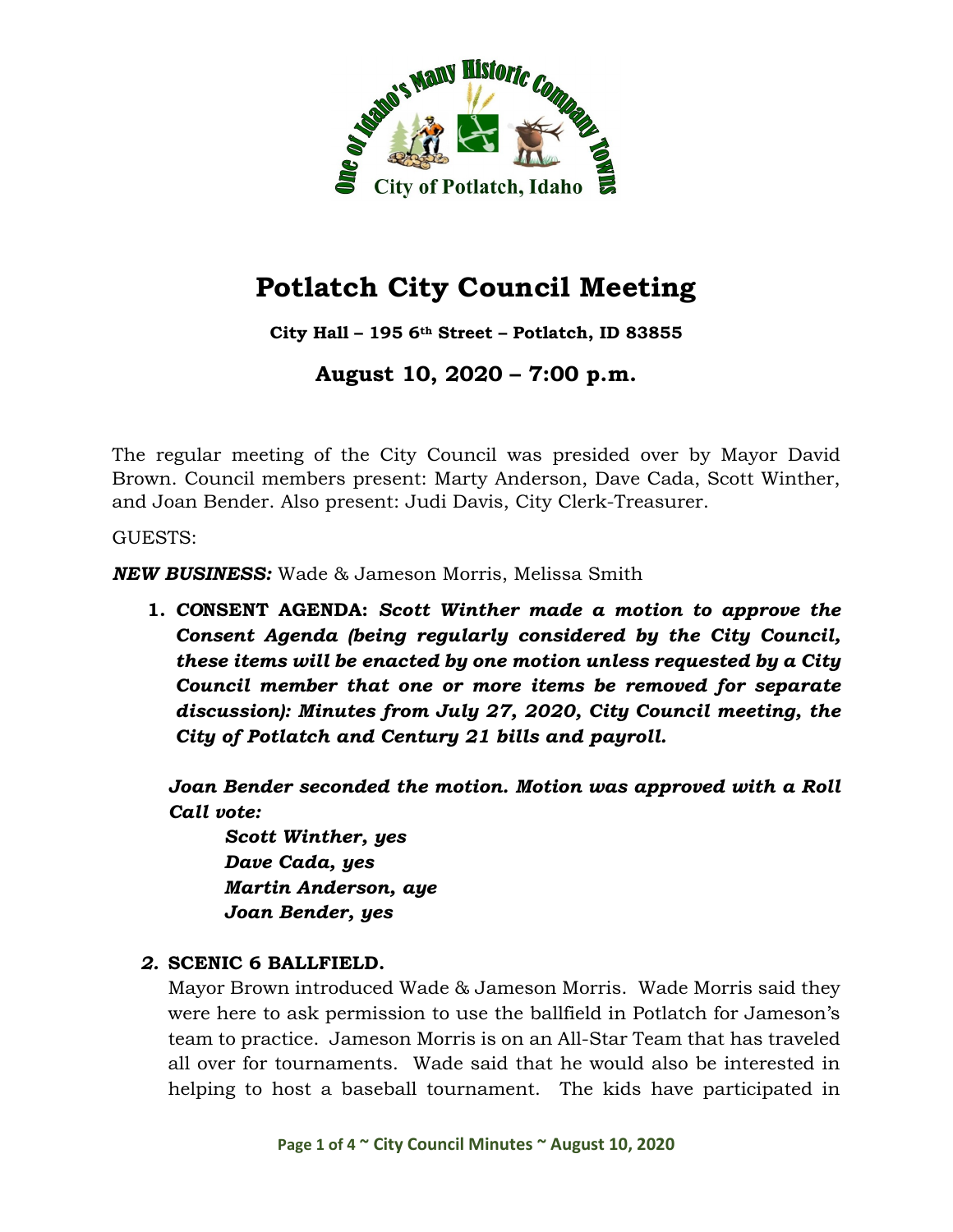

several tournaments and know all the COVID-19 protocol that has to take place for a tournament. They would follow all social distancing and wear masks when they couldn't follow social distancing. All Council Members were in favor of allowing practice on the ballfield and a possible tournament later in the summer.

# **3. CENTURY 21 AFTER SCHOOL PROGRAM.**

Melissa Smith updated the Council on the Century 21 After School Program. Melissa said that her staff at the end of the school year helped students with their on-line school work. Melissa said that school will be starting after Labor Day on September 8<sup>th</sup>. The school will have modified classes of AA group Monday and Tuesday then close the school on Wednesday to clean and the next group BB will be there on Thursday and Friday. The after-school program is set to start on September 21<sup>st</sup>. Melissa is asking the Council for permission to use the old VFW Building for the after-school program this school year. In using the VFW Building it will be easier to set hours instead of having to use the school hours. She said that the after-school program goes from 3:00-6:00 Monday thru Thursday each week. Having the VFW Building would give them more room to social distance and will wear masks when appropriate.

#### *Dave Cada made a motion that the Century 21 After School Program use the VFW Building this school year, Scott Winther seconded the motion, the motion was approved with "all ayes".*

#### **4. NEW ADDRESSES.**

Mayor Brown said the Ron Polley is requesting an address for this property behind his house at 315 Spruce St. Clay Warner is also wanting an address for his lot by his house at 410 Spruce to build a shop. Mayor Brown explained how the City came to these new addresses.

*Joan Bender made a motion to approve the new addresses for Polley's - 320 3rd Street and Warner's - 420 Cedar Street. Dave Cada seconded the motion. The motion was approved with "all ayes".*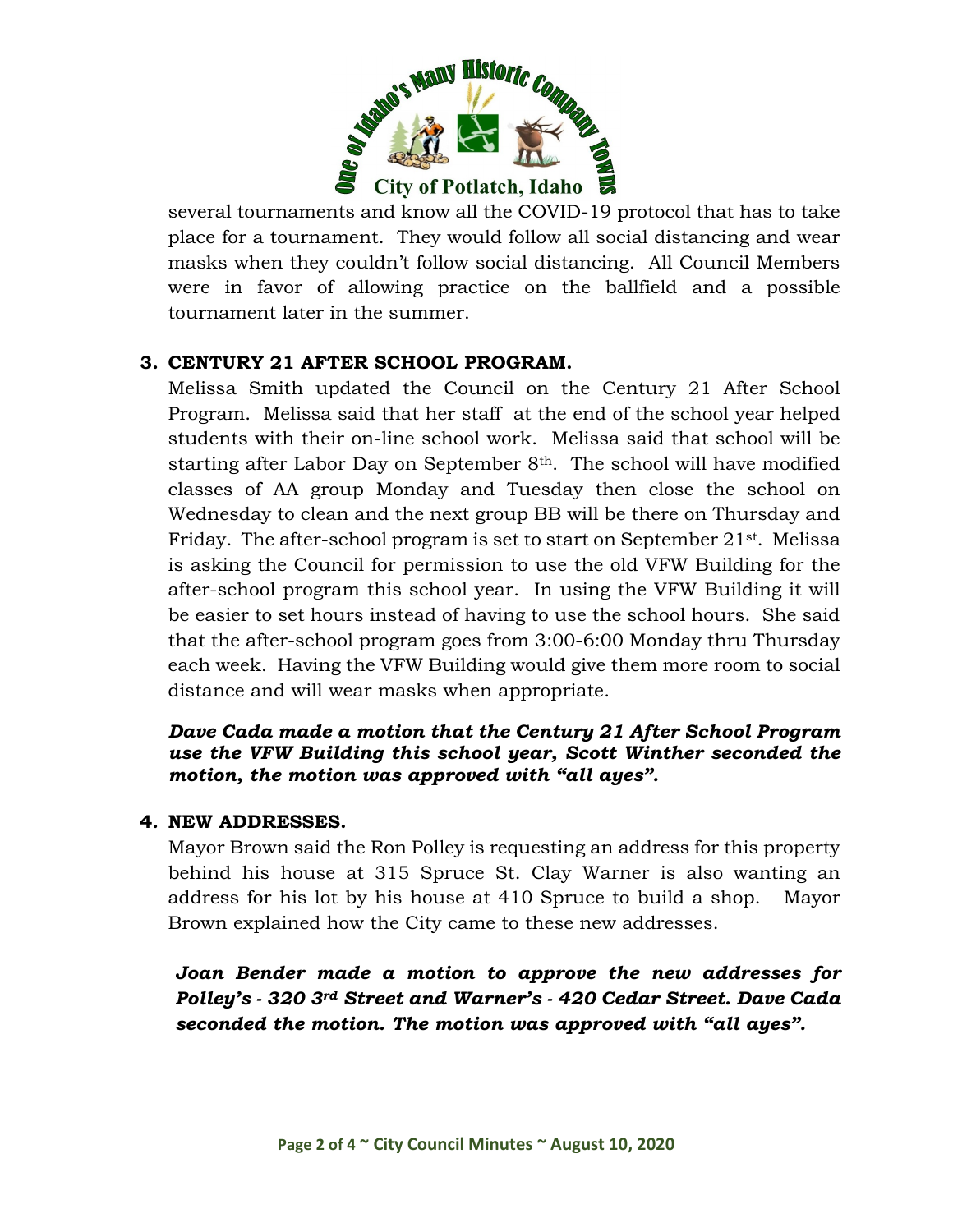

# **5. PUBLIC HEARING FOR BUDGET FOR FY2020-2021.**

Mayor Brown opened the Public Hearing at 7:58 p.m. for the Budget for FY 2020-2021. The Mayor read the proposed budget. THE MEETING WAS OPENED FOR PUBLIC COMMENT: No Guests attended the Public Hearing. Marty Anderson made a motion to close the meeting at 8:15 p.m. and Joan Bender seconded the motion, the motion was approved with "all ayes".

# **6. ADOPTION AND APPROVAL OF THE BUDGET FOR FY2020-2021.**

Approval of the Proposed Budget for FY2020-2021 and then have a Resolution to Adopt the Budget at next meeting.

*Dave Cada made a motion to approve the Budget for FY2020-2021; Scott Winther seconded the motion, the Mayor asked for a Roll Call vote:*

*Dave Cada, aye Martin Anderson, yes Joan Bender, yes Scott Winther, yes*

# **REPORTS:**

**1. Mayor – David Brown –** Mayor Brown said updated the Council on the Sidewalk Project. Brown is waiting to hear from Quality Contractor's. The testing was left out of the contract so Quality was working with the Engineer and ITD to find a solution to the \$12,000 testing question. Brown gave an update on the Broadband Internet Grant. Ziply is challenging the grant. The City should hear something on Friday if we get the grant or not. Mayor Brown said that the City Maintenance workers have been working on filling potholes and cleaning the sidewalks around town. The decks at City Hall and the Depot have been repaired and stained. Land application area was never seeded this year and wondered if anyone know of someone that could get it seeded.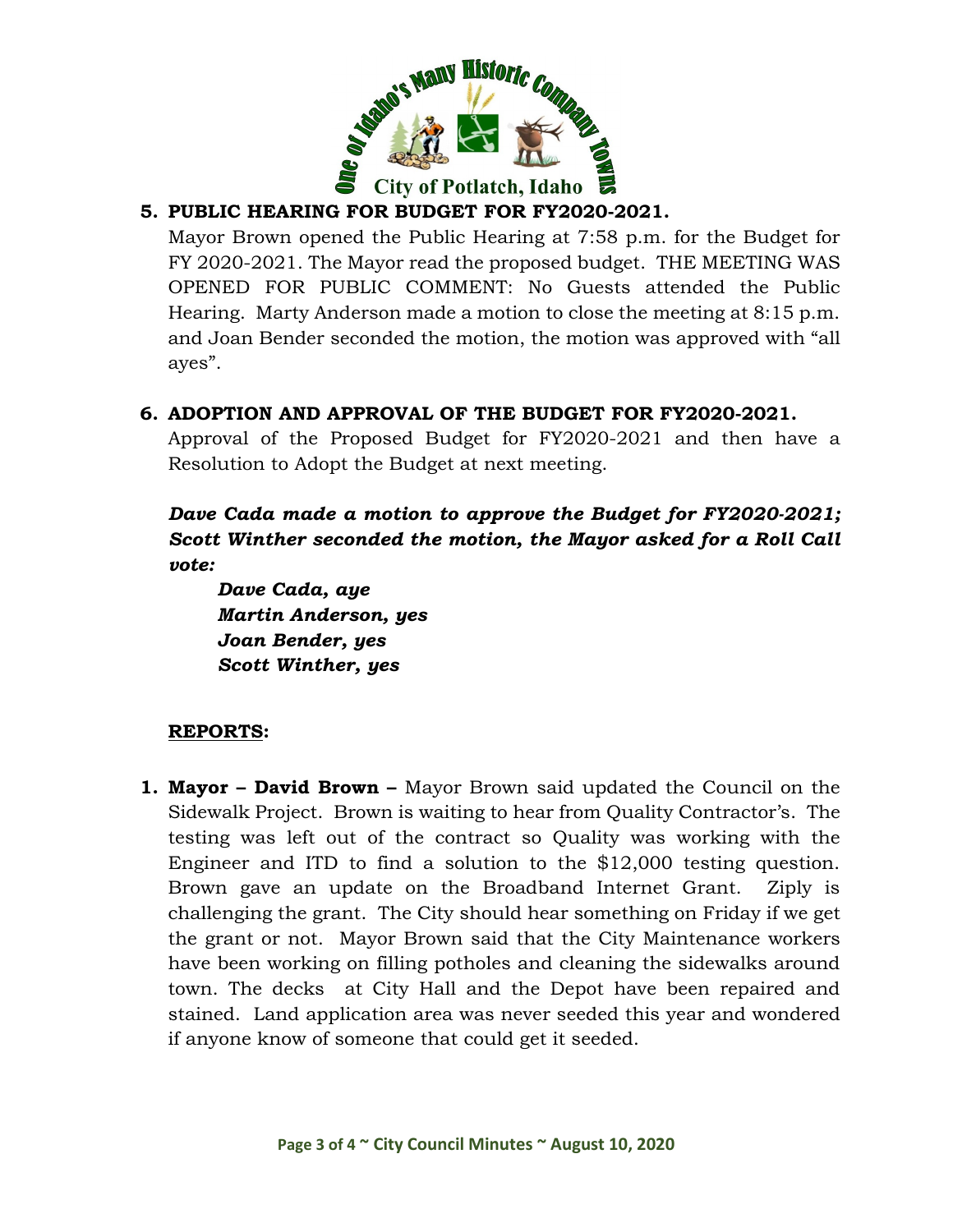

- **2. Parks – Joan Bender –** Joan Bender said that the parks are looking good and she hasn't seen any squirrels around since the exterminator was here last month. Next year the exterminator will farther out from the park. The plagues at the park have been cleaned and mowed.
- **3. Pool & Cemetery - Dave Cada –** Dave Cada said that the floors in the pool's bathhouse need to be re-painted this fall. He asked if we could use the same paint as the pickleball courts. Mayor Brown said that the propane has been expensive this year at the pool and the furnace isn't working very well. Controls need to be fixed.
- **4. Water & Sewer – Scott Winther –** May & June are the months that the City can put the most on the ground in the land application area. Mayor Brown said that this needs to be running and follow DEA's regulations. Mayor Brown said that FEMA will be here to do a final inspection on Thursday and Tom Moore will be here for the inspection.
- **5. Streets - Martin Anderson –** Marty Anderson said it would be nice to use the patching material when filling potholes. Mayor Brown said maybe we could get a bucket or 2. Brown said that the roller needs a lot of work like a hydraulic hose.
- **6. Scenic 6 - David Cada –** Nothing at this time.
- **7. Clerk- Judi Davis** Nothing at this time.

*Marty Anderson made a motion to adjourn the meeting, Scott Winther seconded the motion, the meeting was adjourned at 9:00 p.m.*

ATTEST: David L. Brown, Mayor

\_\_\_\_\_\_\_\_\_\_\_\_\_\_\_\_\_\_\_\_\_\_\_\_\_\_\_\_\_\_\_\_\_\_\_\_\_\_\_\_\_\_\_\_\_ Judi Davis, City Clerk-Treasurer

**The next City Council meeting will be Monday, August 24, 2020.**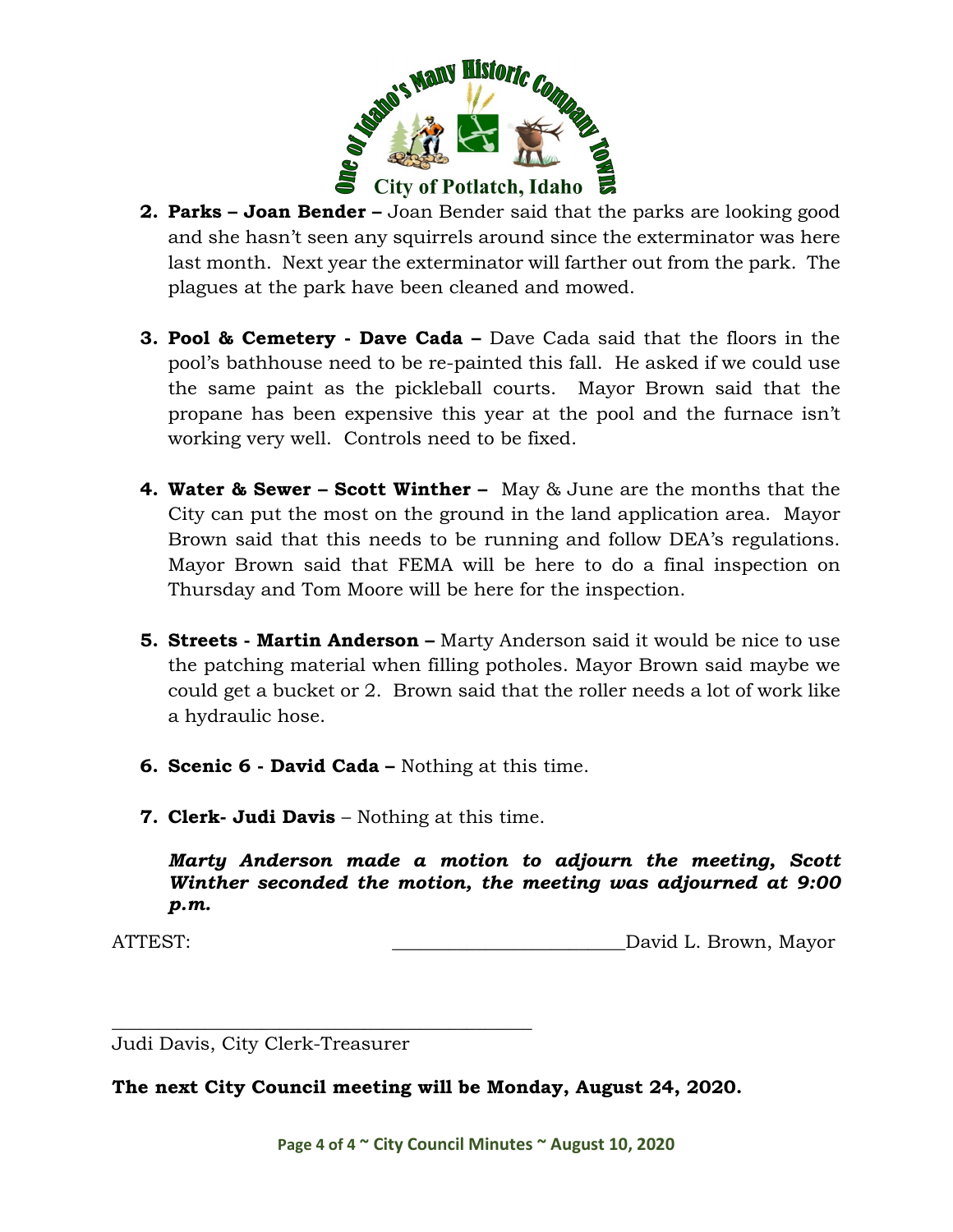

# **City Hall – 195 6th Street – Potlatch, ID 83855**

# **August 24, 2020 – 7:00 p.m.**

The regular meeting of the City Council was presided over by Mayor David Brown. Council members present: Joan Bender, Marty Anderson, Scott Winther, Dave Cada.

Also present: Judi Davis, City Clerk-Treasurer.

GUESTS: NONE

#### *NEW BUSINESS:*

Joan Bender said the invocation Prayer.

**1. CONSENT AGENDA:** *Joan Bender made a motion to approve the Consent Agenda (being regularly considered by the City Council, these items will be enacted by one motion unless requested by a City Council member that one or more items be removed for separate discussion): Minutes from August 10, 2020, City Council meeting, the City of Potlatch and Century 21 bills and payroll.*

*Scott Winther seconded the motion. Motion was approved with a Roll Call vote:*

*Dave Cada, yes Martin Anderson, yes Joan Bender, yes Scott Winther, yes*

#### *2.* **APPROVE ORDINANCE #515 ANNUAL APPROPRIATION.**

The Mayor asked for a motion to approve the Proposed FY20-21 Budget.

*Joan Bender made a motion that the Council approve the Proposed FY20-21 Budget, Scott Winther seconded the motion, the motion was approved with "all ayes".*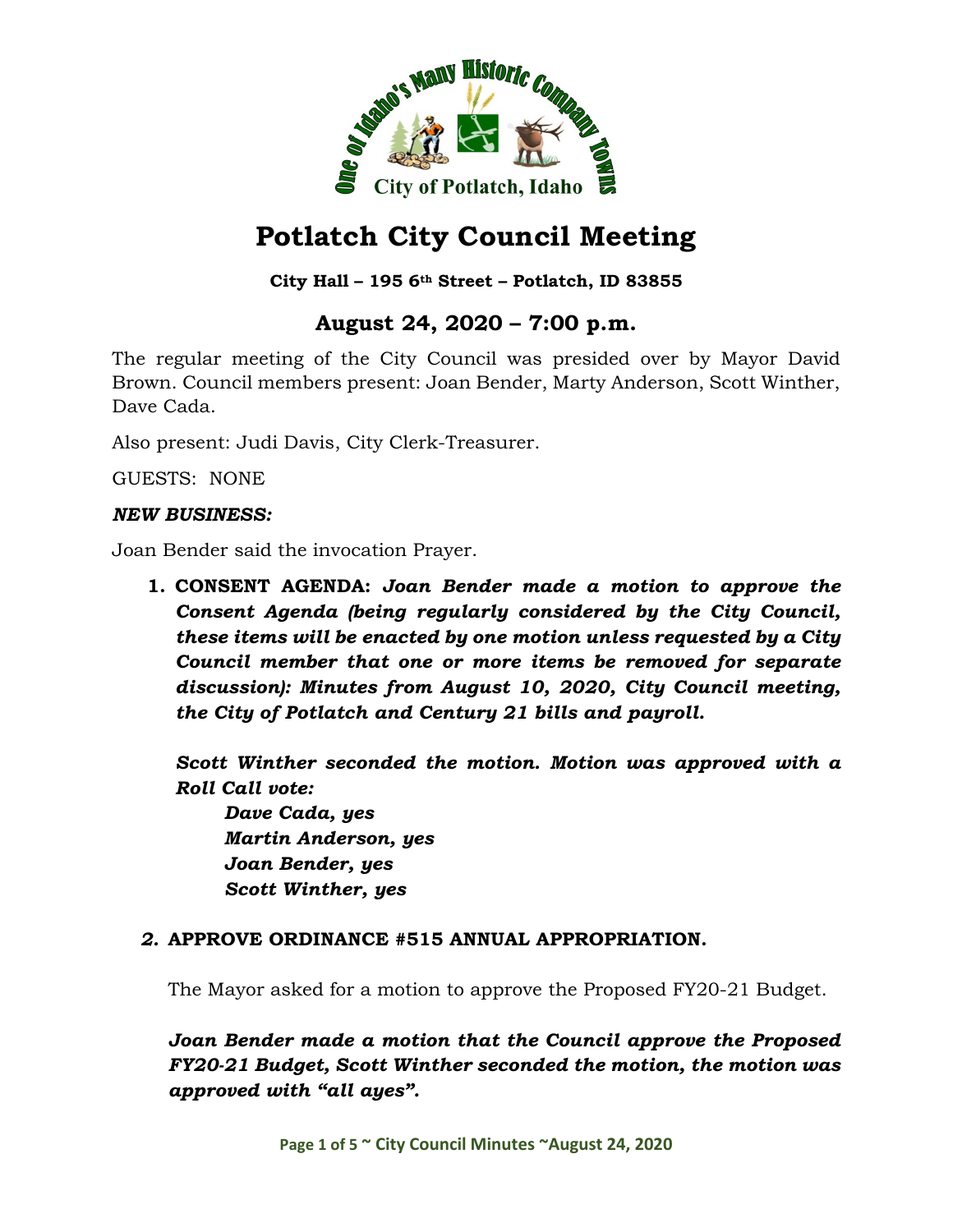

The next order of business is a proposed Ordinance whose Title reads as follows:

AN ORDINANCE OF THE CITY OF POTLATCH, IDAHO, ENTITLED THE ANNUAL APPROPRIATION ORDINANCE INCREASING THE AMOUNTS APPROPRIATED TO **\$1,636,173.00** TO DEFRAY THE EXPENSES AND LIABILITIES OF THE CITY OF POTLATCH FOR SAID FISCAL YEAR PROVIDING FOR REPEAL OF CONFLICTING PROVISIONS, AND PROVIDING AN EFFECTIVE DATE.

Mayor: I would entertain a motion that the rules be suspended and the proposed Ordinance pass its first reading by Title only.

*Joan Bender made a motion that the rules be suspended and that the proposed Ordinance pass its first reading by Title only and its second and third readings under suspension of the rules.*

Is there a second? *Scott Winther seconded Joan Bender's motion.*

Mayor: It has been moved by Joan Bender and seconded by Scott Winther that the rules be suspended and that the proposed Ordinance pass its first reading by Title only and its second and third readings under suspension of the rules.

Mayor: Is there any discussion? No

| Mayor: This is a roll call vote: | Dave Cada, aye             |
|----------------------------------|----------------------------|
|                                  | <b>Marty Anderson, yes</b> |
|                                  | Joan Bender, yes           |
|                                  | <b>Scott Winther, yes</b>  |

*The Ordinance passes its first reading by Title only and its second and third reading under suspension of the rules.*

Mayor: I would entertain a motion that the Ordinance be formally adopted.

*Dave Cada made a motion that the Ordinance No. 515 be formally adopted.*

Is there a second? *Scott Winther seconded Dave Cada's motion.*

It has been moved by Dave Cada and seconded by Scott Winther that Ordinance No. 515 be formally adopted.

**Mayor: This is a roll call vote: Dave Cada, aye Marty Anderson, yes Joan Bender, yes**

**Scott Winther, yes**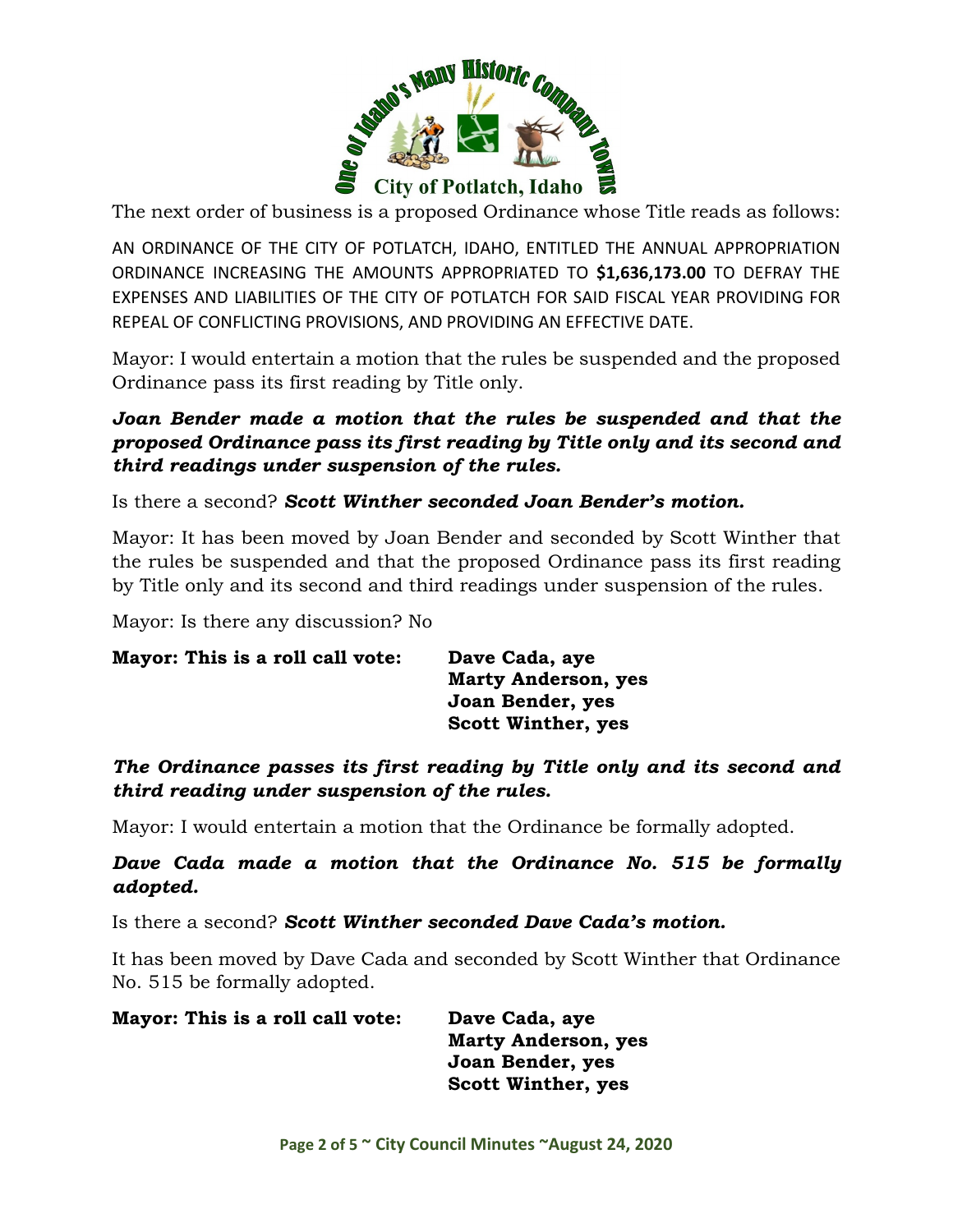

# **3. FEE SCHEDULE CHANGES.**

Mayor Brown went through the rates for water, sewer and pool current rates and explained why the fees need to increase. We need to increase the water and sewer to pay the bills. The pool prices are needed to cover all pool expenses. Raising the pool rates would require a public hearing. Any increase over 5% requires a public hearing. The City does get \$10,000 from the Potlatch Recreation District but the City needs to be able to run the pool without needing that money. Council reviewed all the rates and made recommendations to increase the Cemetery Cremation, Pool, RV Park and Water, Sewer & Garbage rates.

# **4. APPROVAL FOR MAYOR TO SIGN SIDEWALK PAY REQUESTS.**

Mayor Brown asks for approval to sign Quality Contractor's invoices for the Sidewalk Project. The pre-construction meeting will be Wednesday, August 26th at 9:00 a.m. in City Council Chambers.

*Dave Cada made a motion for approval for the Mayor to sign the Sidewalk Project Pay Requests with Quality Contractors.*

*Scott Winther seconded the motion. Motion was approved with a Roll Call vote:*

*Dave Cada, yes Martin Anderson, yes Joan Bender, yes Scott Winther, yes*

# **5. SCHEDULE WORKSHOP.**

Mayor Brown said he would like to schedule a Council Workshop to discuss the Personnel Policies. The policies haven't been updated since 2009. Council agreed to schedule the workshop for September 8, 2020 at 10:00 a.m.

#### **REPORTS:**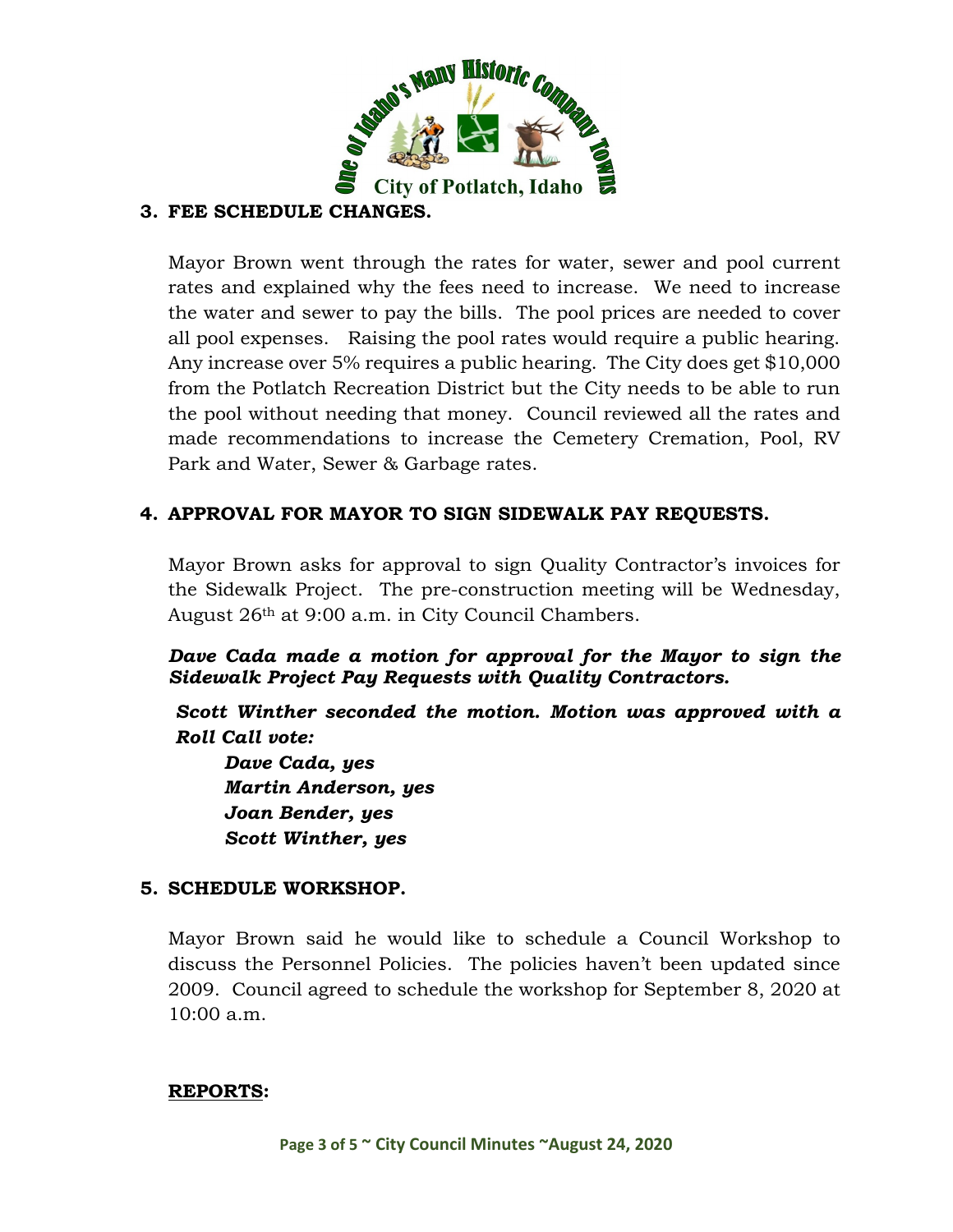

- **1. Mayor – David Brown –** Mayor Brown said he hasn't received an answer from Shane about seeding the Land App. Idaho Department of Environmental Quality will be here tomorrow to meet with Brennan and Cody at 9:00 a.m. Mayor Brown said that the company that put in the controls for the Land App need to come back and work on the controls to get it running and show Brennan how the controls work. Brown also asked what other things could be grown in the Land App. Mayor Brown thought maybe corn and Marty Anderson suggested grass a CRP mix that doesn't need to be cut just spray for weeds. Mayor Brown said that the City has spent a lot of money on the Land App. and it needs to be up and running.
- **2. Parks – Joan Bender –** Joan said that the park still looks good. She said the plaques are really noticeable now that they've been weeded and cleaned. The exterminator for the ground squirrels will be back next year. Joan asked if the pickle ball paint has been picked up yet. Mayor Brown said that he went to Lewiston to pick up the paint.
- **3. Pool & Cemetery - Dave Cada –** Dave said the pool bathhouse ceiling needs to be repaired. The idea of putting roofing on the ceiling would really improve the looks in the bathhouse. Paint the tresses then put up white roofing tin would make it look really clean. The floor in the bathhouse needs to be painted with pickle ball paint.
- **4. Water & Sewer – Scott Winther** Nothing at this time.
- **5. Streets - Martin Anderson –** Marty said that he found a ramp that would work at the Senior Center that is premade. He said he would contact the company and get a quote.
- **6. Scenic 6 - David Cada –** Dave said that the next meeting is next month.
- *7.* **Clerk- Judi Davis** Nothing at this time.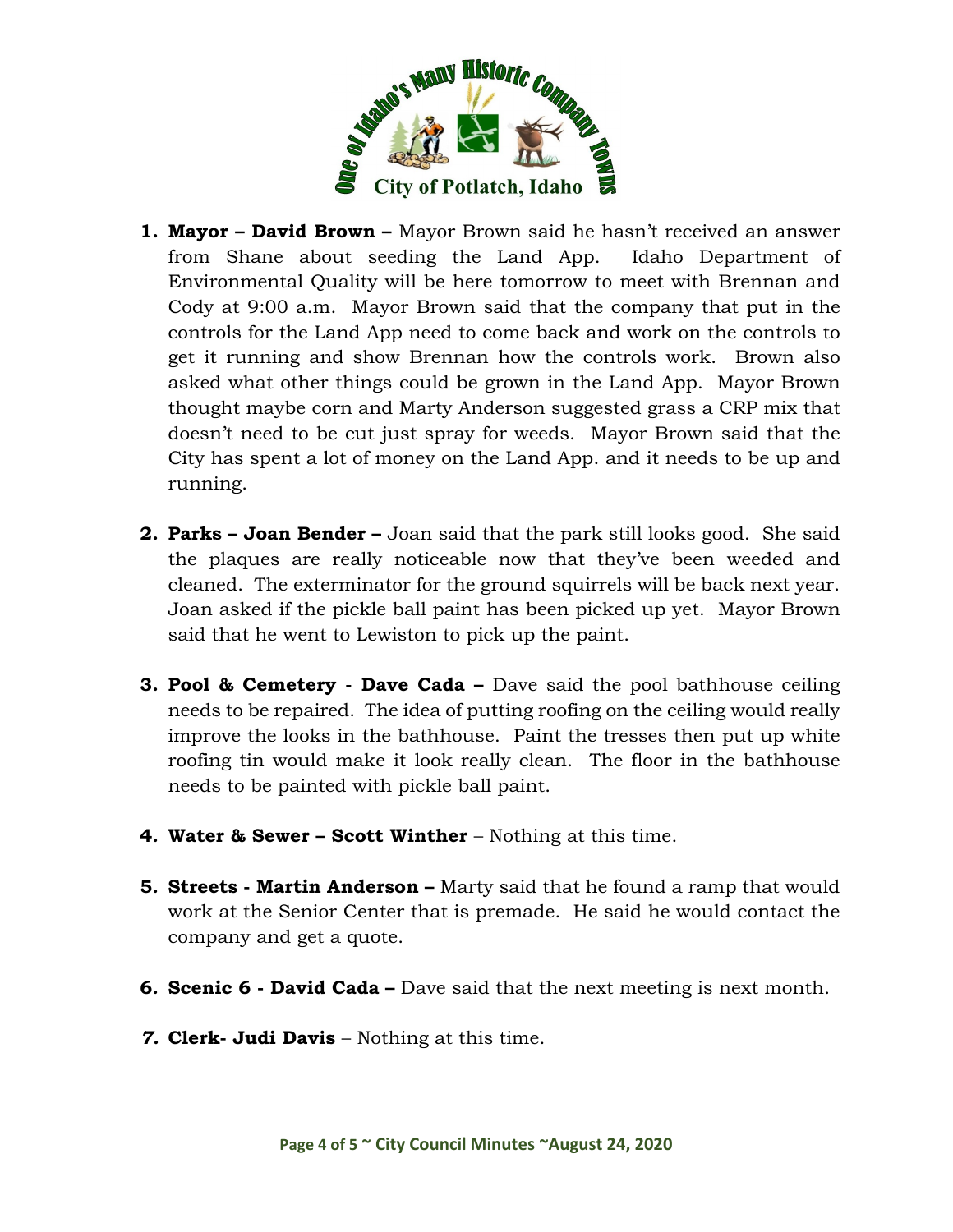

*Marty Anderson made a motion to adjourn the meeting, Scott Winther seconded the motion, the meeting was adjourned at 8:58 p.m.*

ATTEST: ATTEST: AND AND AND ANNOUNCED AT A L. Brown, Mayor

\_\_\_\_\_\_\_\_\_\_\_\_\_\_\_\_\_\_\_\_\_\_\_\_\_\_\_\_\_\_\_\_\_\_\_\_\_\_\_\_\_\_\_\_\_ Judi Davis, City Clerk-Treasurer

**The next City Council meeting will be Monday, September 14, 2020.**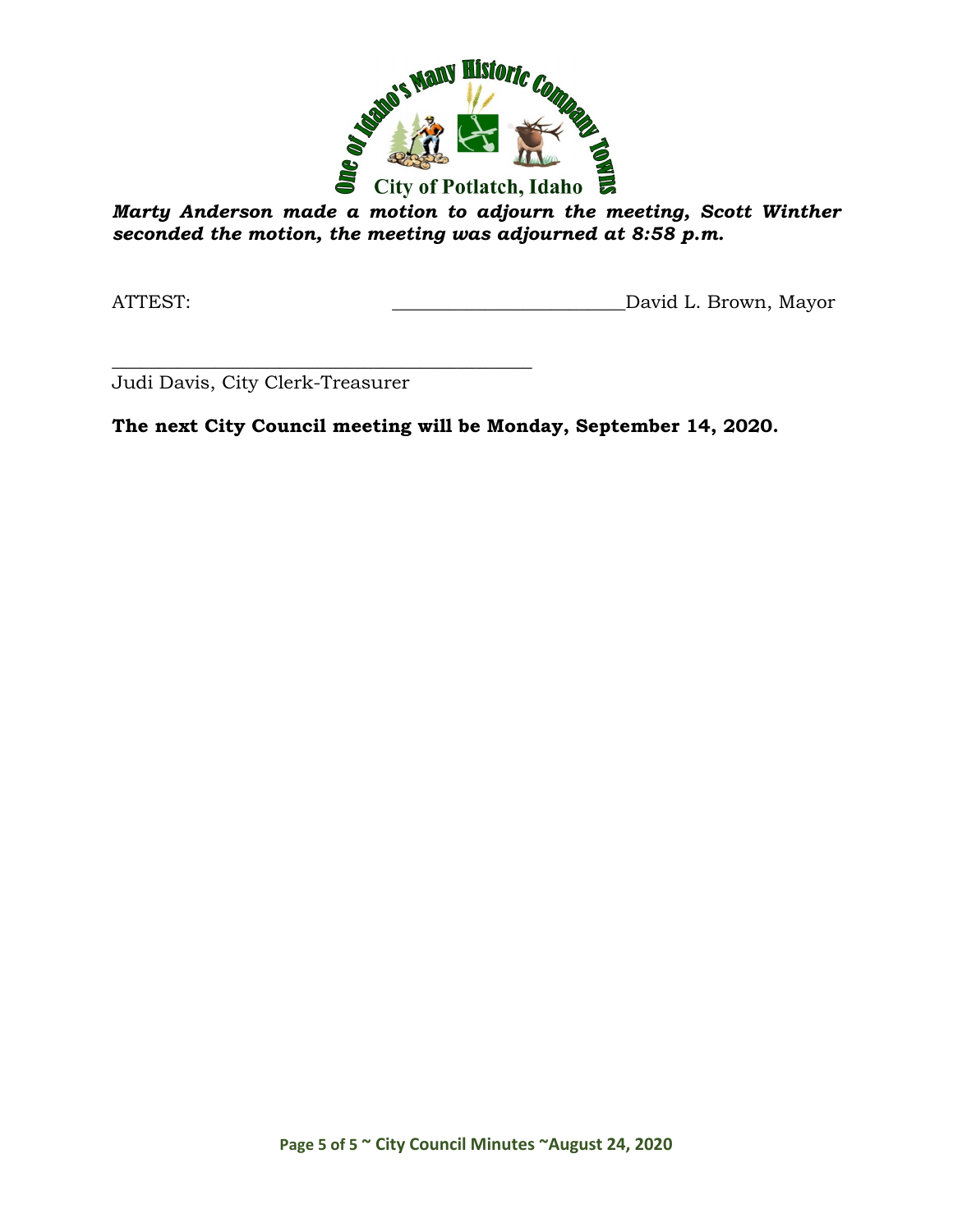

# **City Hall – 195 6th Street – Potlatch, ID 83855**

# **September 14, 2020 – 7:00 p.m.**

The regular meeting of the City Council was presided over by Mayor David Brown. Council members present: Marty Anderson, Scott Winther, Dave Cada Joan Bender-Absent.

Also present: Judi Davis, City Clerk-Treasurer.

GUESTS: Darrell Bostic, Joe Savoy and Monie Harriott Scrivner.

#### *NEW BUSINESS:*

The Mayor asked for a motion to accept the Revised Agenda. *Dave Cada made a motion to accept the Revised Agenda, Scott Winther seconded the motion, the motion was approved with "all ayes".*

**1. CONSENT AGENDA:** *Scott Winther made a motion to approve the Consent Agenda (being regularly considered by the City Council, these items will be enacted by one motion unless requested by a City Council member that one or more items be removed for separate discussion): Minutes from August 24, 2020, City Council meeting, the City of Potlatch and Century 21 bills and payroll.*

*Dave Cada seconded the motion. Motion was approved with a Roll Call vote:*

*Dave Cada, yes Martin Anderson, yes Joan Bender, absent Scott Winther, yes*

*2.* **ADOPT NEW FY20-21 RATE & FEE SCHEDULE RESOLUTION No. 2020-09-14.**

*The attached resolution was introduced by Mayor Brown. Dave Cada who moved for its adoption. Seconded by Scott Winther.*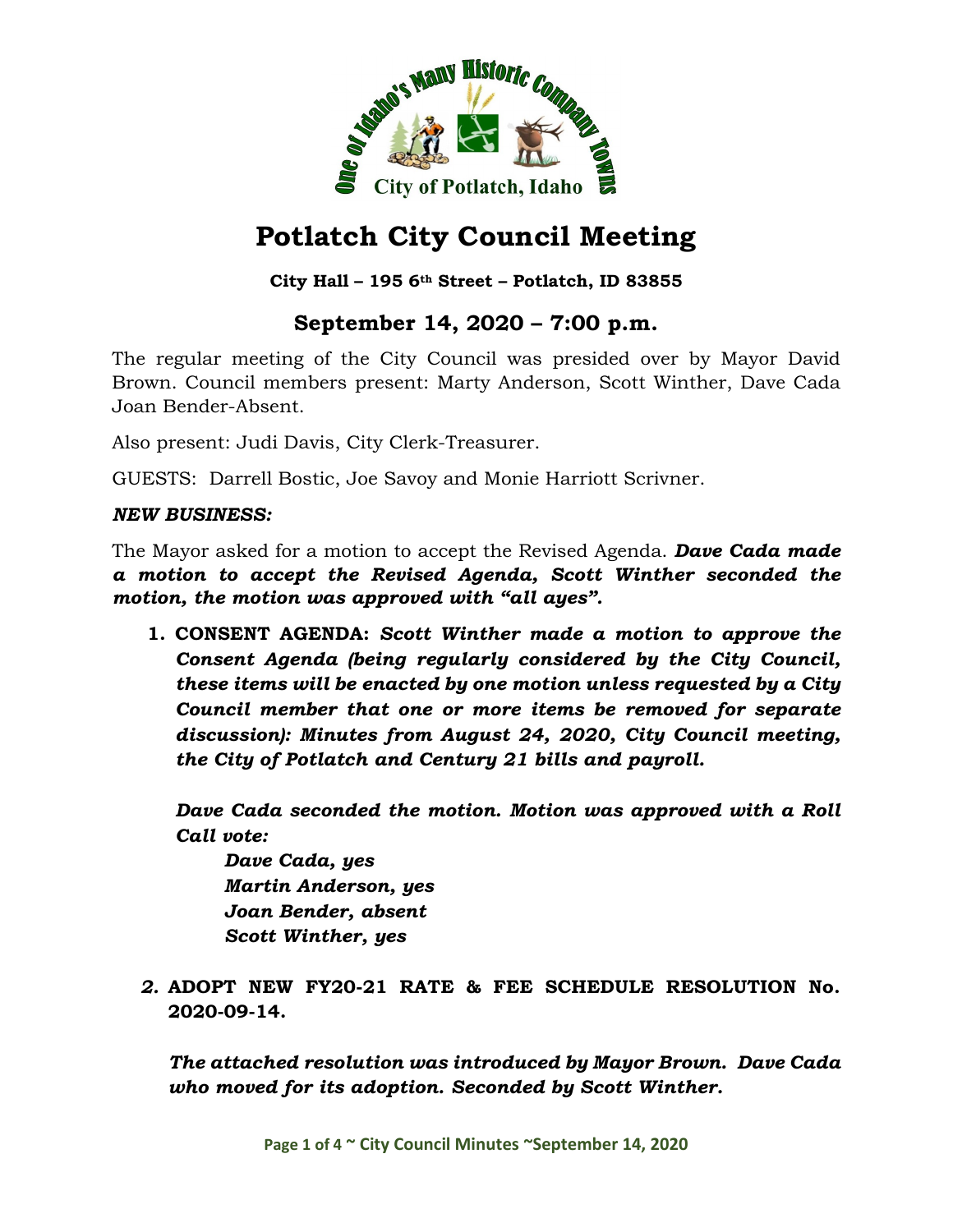

#### **ROLL CALL VOTE:**

*Dave Cada, yes Martin Anderson, yes Joan Bender, absent Scott Winther, yes*

# **3. APPROVAL FOR SELECTION OF THE BROADBAND GRANT MOU.**

Mayor Brown said the Request for Proposal for the Broadband Grant selection committee met this morning and went through the scoring process and selected First Step Internet. Mayor Brown said that Christine Frei from Clearwater Economic Development Association met with the committee to help answer any questions and the committee called Paul DeWolfe from Access Consulting with questions. At the City Council meeting, Joe Savoy from First Step Internet went through how the project would be completed and the timeline. First Step Internet didn't charge a fee for the monthly service to the public buildings. The Ziply Fiber's RFP quoted charging the public buildings \$990.00 a month.

# *Dave Cada seconded the motion. Motion was approved with a Roll Call vote:*

*Dave Cada, yes Martin Anderson, yes Joan Bender, absent Scott Winther, yes*

# **4. WATER WELL DATA EQUIPMENT.**

Mayor Brown said he met with Dale Ralston and Scott Winther about the wells in the City of Potlatch to find out if we need to put in a new well. Dale Ralston said that he would need more data and would like to put data controllers on the wells to record the output. The sensors could be moved from well to well to record the data. Dale Ralston thought that the wells in Potlatch had plenty of water but the City should water to see what the output is on a daily basis. Mayor Brown said he would like to purchase data control recorders/sensors to be put on the wells.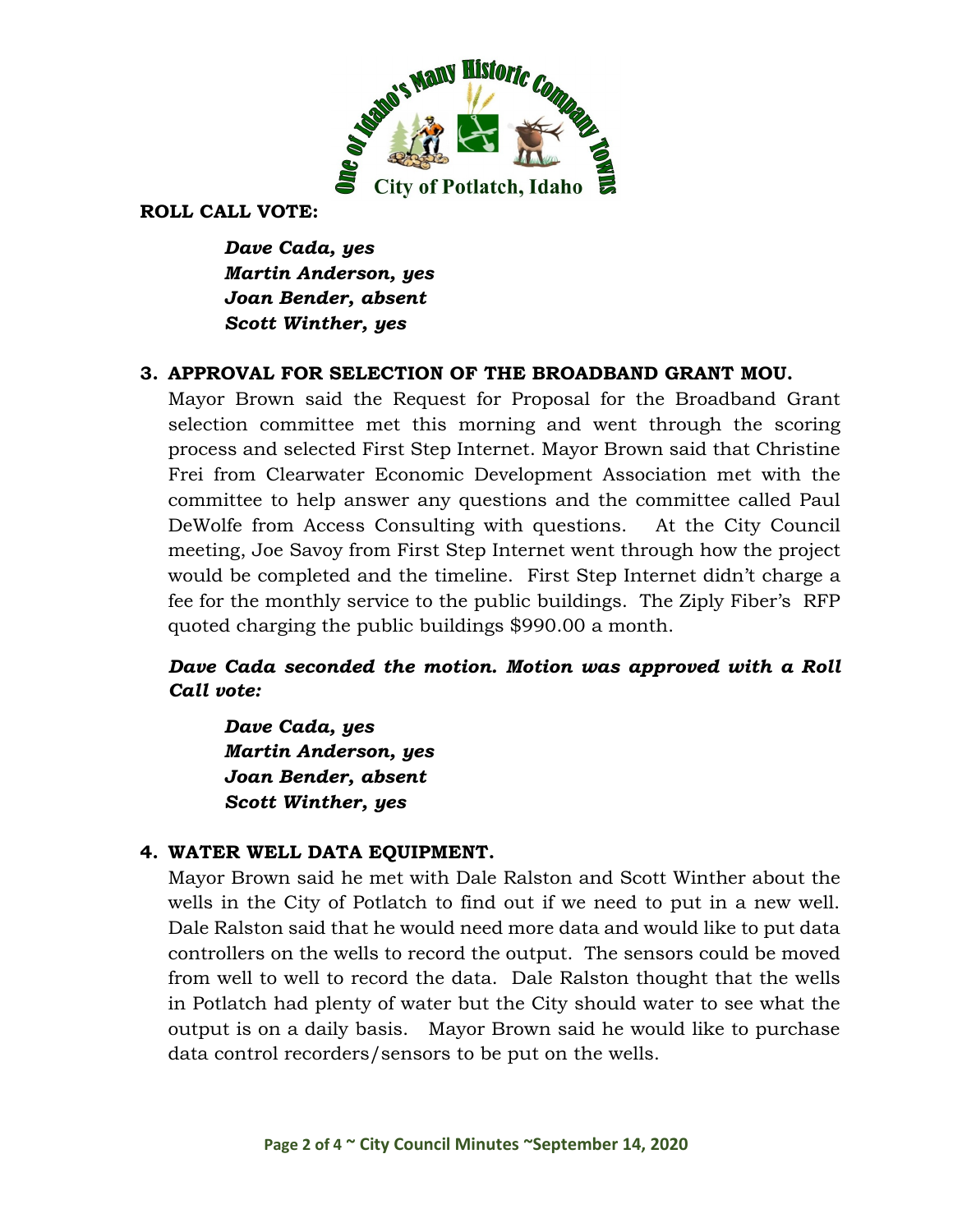

*Dave Cada made a motion to purchase the data equipment needed for the wells to record the data. Scott Winther seconded the motion. Motion was approved with a Roll Call vote:*

*Dave Cada, yes Martin Anderson, yes Joan Bender, absent Scott Winther, yes*

# **5. ANIMAL/POULTRY COMPLAINT.**

Mayor Brown said that there was a complaint about dogs and chickens running loose in the City of Potlatch. If there is a complaint the Latah County Sheriff's office needs to be called to enforce. Mayor Brown said that we need to go through the ordinances and make sure the ordinances are up to date.

# **6. BOBBY CHAMBERS MEMORIAL HIGHWAY.**

Mayor Brown said he received a call from Darrell Kibbee who would like to get support from the Potlatch City Council for a Memorial Highway named after Bobby Chambers. Bobby Chambers was from Potlatch and was killed in the Vietnam War. Darrell would like a letter of support from the City.

*Scott Winther made a motion to send a letter of support for the Memorial Highway named for Bobby Chambers. This motion was approved with a Roll Call vote:*

*Dave Cada, yes Martin Anderson, yes Joan Bender, absent Scott Winther, yes*

# **REPORTS:**

**1. Mayor – David Brown –** Mayor Brown said the sidewalk project is going. The project will stop 10 feet short because of an easement issue with the Scenic 6 Depot group. There is probably \$80,000-\$90,000 remaining to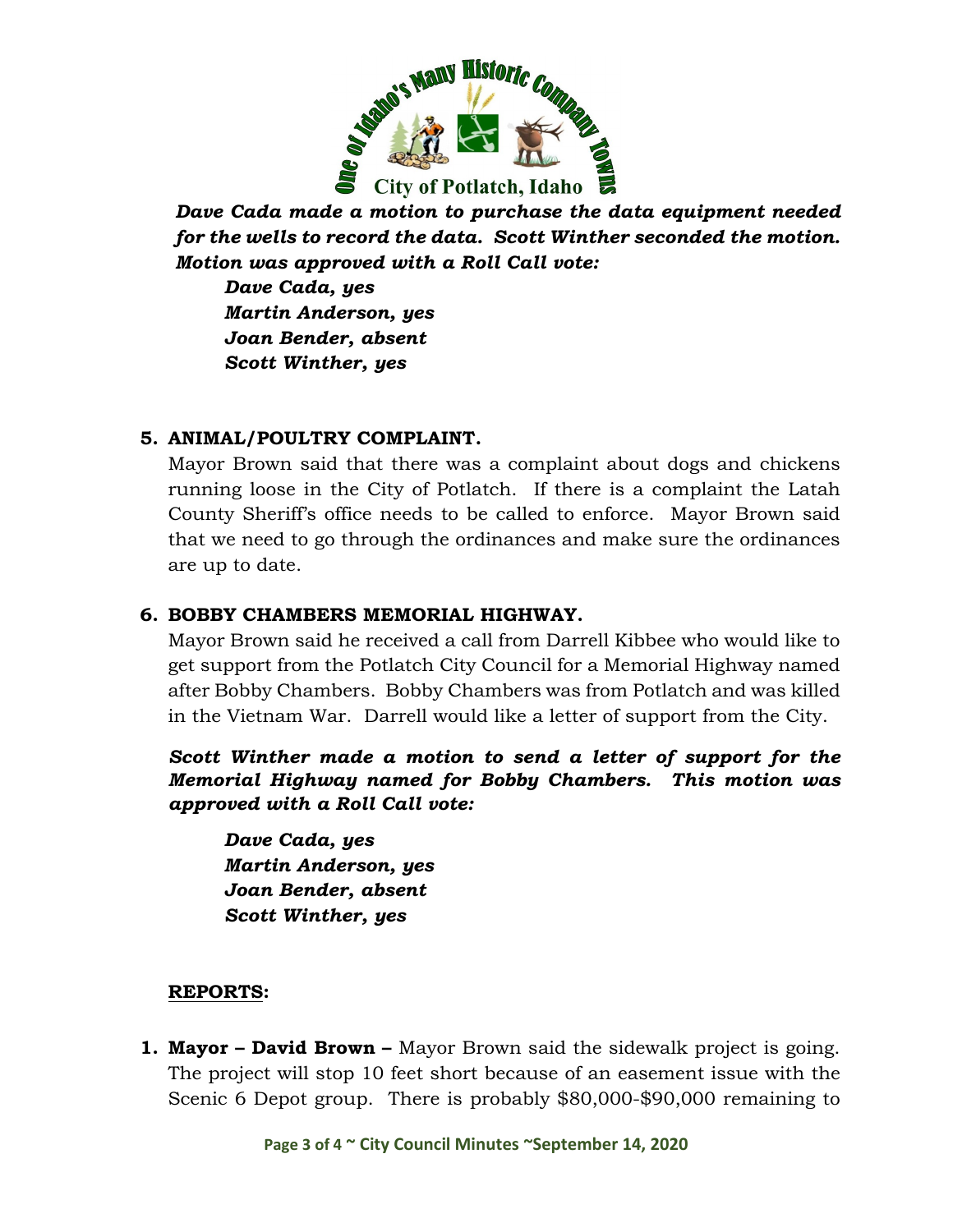

do some additional work. Mayor Brown is waiting to hear back from Joe Schacker at ITD to get a total amount and if the City could use that money next year if it doesn't get used this year. Dave Cada asked if the City could use that money to enhance the area and Mayor Brown said that the money can't be used for any enhancements or landscaping. Mayor Brown asked Joe Schacker about the drain tile by the sidewalks and Joe said that it wasn't needed.

- **2. Parks – Joan Bender –** Absent
- **3. Pool & Cemetery - Dave Cada –** Dave said he's received a lot of thanks for the City opening the swimming pool this year with the COVID-19 a lot of pools in the area didn't open.
- **4. Water & Sewer – Scott Winther** Nothing at this time.
- **5. Streets - Martin Anderson –** Marty said that he's still waiting to hear about the quote on the ramp for the Senior Center. Marty said the sidewalks in front of the Senior Center need to be replaced.
- **6. Scenic 6 - David Cada –** Dave said that the next meeting is next month.
- *7.* **Clerk- Judi Davis** Nothing at this time.

*Marty Anderson made a motion to adjourn the meeting, Scott Winther seconded the motion, the meeting was adjourned at 8:43 p.m.*

ATTEST: David L. Brown, Mayor

\_\_\_\_\_\_\_\_\_\_\_\_\_\_\_\_\_\_\_\_\_\_\_\_\_\_\_\_\_\_\_\_\_\_\_\_\_\_\_\_\_\_\_\_\_ Judi Davis, City Clerk-Treasurer

**The next City Council meeting will be Monday, October 12, 2020.**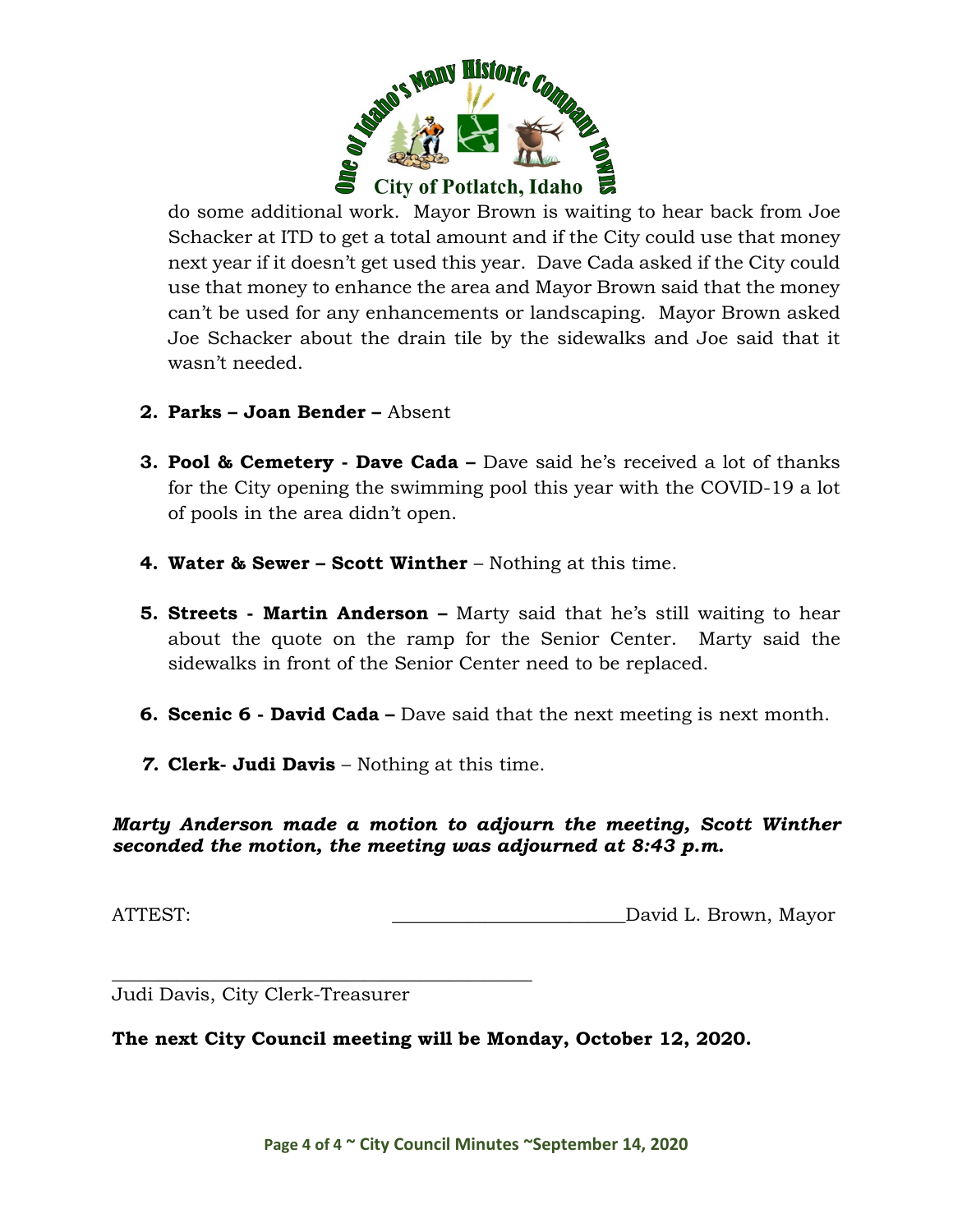

# **City Hall – 195 6th Street – Potlatch, ID 83855**

# **September 28, 2020 – 7:00 p.m.**

The regular meeting of the City Council was presided over by Mayor David Brown. Council members present: Marty Anderson -Absent, Scott Winther, Dave Cada, Joan Bender.

Also, present: Judi Davis, City Clerk-Treasurer.

GUESTS: Nathan Smith & Tanner Smith

#### *NEW BUSINESS:*

The Mayor asked for a motion to accept the Revised Agenda. *Joan Bender made a motion to accept the Revised Agenda, Scott Winther seconded the motion, the motion was approved with "all ayes".*

**1. CONSENT AGENDA:** *Dave Cada made a motion to approve the Consent Agenda (being regularly considered by the City Council, these items will be enacted by one motion unless requested by a City Council member that one or more items be removed for separate discussion): Minutes from September 14, 2020, City Council meeting, the City of Potlatch and Century 21 bills and payroll.*

*Scott Winther seconded the motion. Motion was approved with a Roll Call vote:*

*Dave Cada, yes Martin Anderson, absent Joan Bender, yes Scott Winther, yes*

# *2.* **COVID-19 UPDATE.**

Mayor Brown said he has had several people ask about people wearing masks in the City of Potlatch. Nathan Smith called him and asked with more COVID-19 cases in Potlatch if the City would be requiring masks. Mayor Brown said that he had heard of several residents testing positive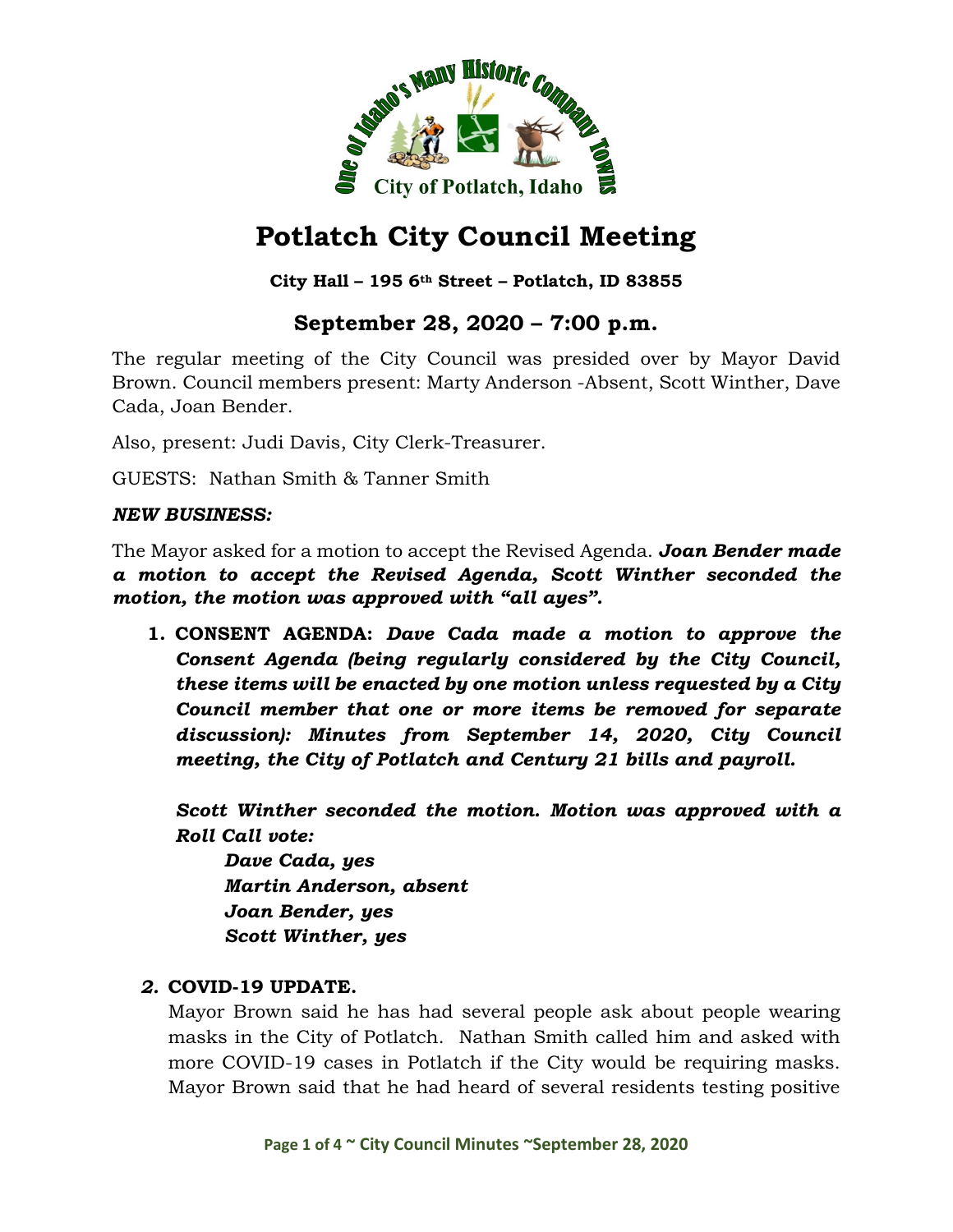

in Potlatch. The Senior meal site is shut down because of residents testing positive. Debi Swinney sent Mayor Brown an email requesting Council to consider recommending people to wear facemasks in Potlatch. Council agreed to suggested that the City should recommend people wear masks in public places. Mayor Brown said that people need to be respectful of people wearing or not wearing masks in public places and to be courteous.

# **3. O'MALLEY HIKING TRAIL.**

Mayor Brown described the property that was purchased by the O'Malley's on the hillside. The O'Malley's would like to put in a hiking trail that would eventually hook up the City sidewalk system. The O'Malley's will be holding a public meeting to talk to residents about the hiking trail on October  $8<sup>th</sup>$  at 7:00 p.m. at City Hall in Potlatch. They are hoping to talk with the people that use the trail to see if they could get more input on what they would like to see in a trail.

# **4. LION'S CLUB BUILDING RENTAL.**

Mayor Brown said that he was contacted by Ashley Daily to see if she could rent the Lion's Club Building and put in a consignment store. The Lion's Club has mainly been using the building for storage and could meet at the old VFW Building. Ashley Daily asked if the City would be interested in exchanging improvements for rent if she fixed up the building. She would be paying the City water and sewer but will make improvements to the building.

*Dave Cada made a motion to allow Ashley Daily to rent the Lion's Club Building for \$100.00 and any improvements made to the building can be exchanged for rent providing receipts. Joan Bender seconded the motion. This motion was approved with a Roll Call vote:*

*Dave Cada, yes Martin Anderson, absent Joan Bender, yes Scott Winther, yes*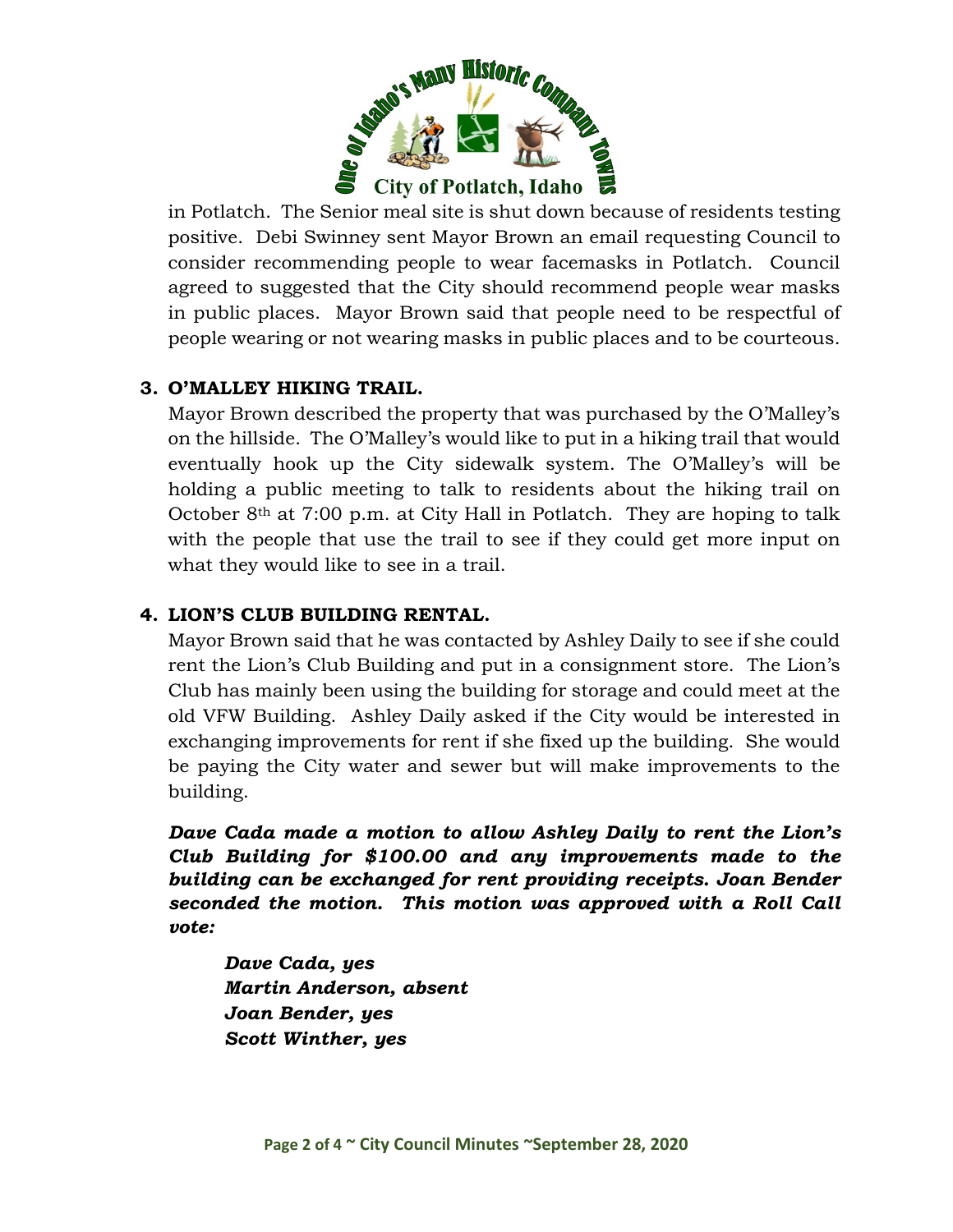

# **5. LEGENDS AND LORE MARKER GRANT.**

Mayor Brown was contact by Karen Rohn from the Potlatch Historical Society. She put in for a Legends & Lore grant to put a sign in at the Lions Club Park and needed a letter of permission from the City for the application. The sign will reference statement make by Johnny Cash that the crowd goes wild. Council gives permission to put the sign in the park.

# **REPORTS:**

- **1. Mayor – David Brown –** Mayor Brown said that the sidewalk project is moving along. There is \$75,000 left in the grant and he is working with Joe Schacker from ITD to see what other work could be completed. The grant doesn't cover landscaping or paving. The sidewalk could be extended down towards the depot but the City would have to have an easement for that portion and there isn't enough time to get the easement. Dave Cada said that the sidewalks look really nice. Mayor Brown said that the City hasn't applied for anymore City Sidewalk grants. Mayor Brown gave an update on the Broadband Fiber Grant. First Step Internet signed the MOU for the project but they have since backed out. First Step Internet felt that there just wasn't enough time to complete the project by December 15, 2020. Mayor Brown said that he has sent emails to Senator Crapo's office and talked multiple times with the Dept. of Commerce to see if we could have an extension on the project but received a no as the answer. Other states are having the same issue and hopefully the project could get extended. Council approves negotiating with Ziply Fiber with an MOU. Will need to be on the agenda for next meeting.
- **2. Parks – Joan Bender –** Joan said that she has nothing at this time.
- **3. Pool & Cemetery - Dave Cada –** Dave said that the pool is closed for the winter and that the bathhouse floor looks worse than last year. He suggests that the City use pickleball paint for the floor and put roofing up on the ceiling.
- **4. Water & Sewer – Scott Winther** Nothing at this time.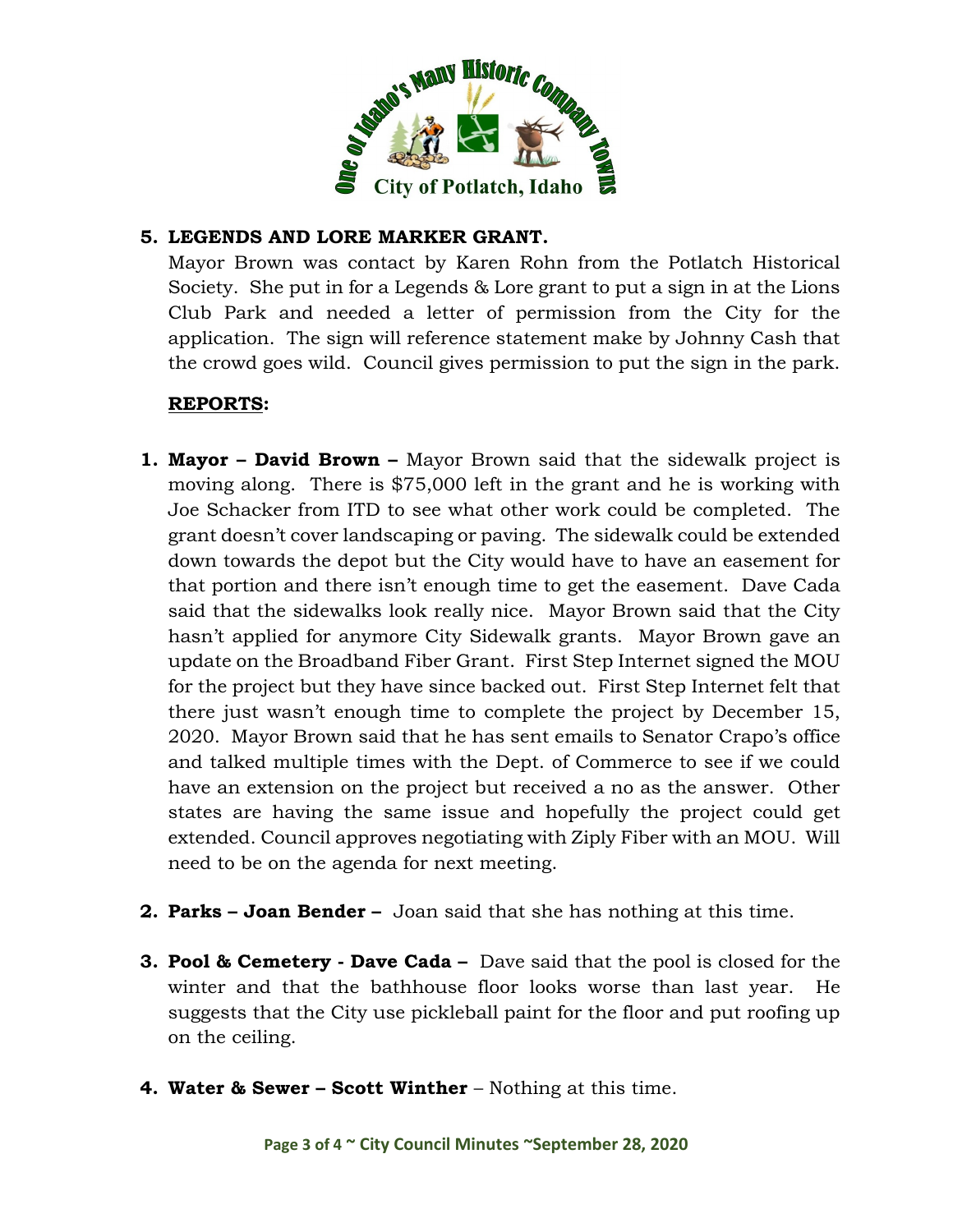

- **5. Streets - Martin Anderson –** Absent.
- **6. Scenic 6 - David Cada –** Meeting will be October 20, 2020.
- *7.* **Clerk- Judi Davis** Judi gave an update on the Clerks Conference she attended virtually.

*Scott Winther made a motion to adjourn the meeting, Joan Bender seconded the motion, the meeting was adjourned at 9:10 p.m.*

ATTEST: David L. Brown, Mayor

\_\_\_\_\_\_\_\_\_\_\_\_\_\_\_\_\_\_\_\_\_\_\_\_\_\_\_\_\_\_\_\_\_\_\_\_\_\_\_\_\_\_\_\_\_ Judi Davis, City Clerk-Treasurer

**The next City Council meeting will be Monday, October 12, 2020.**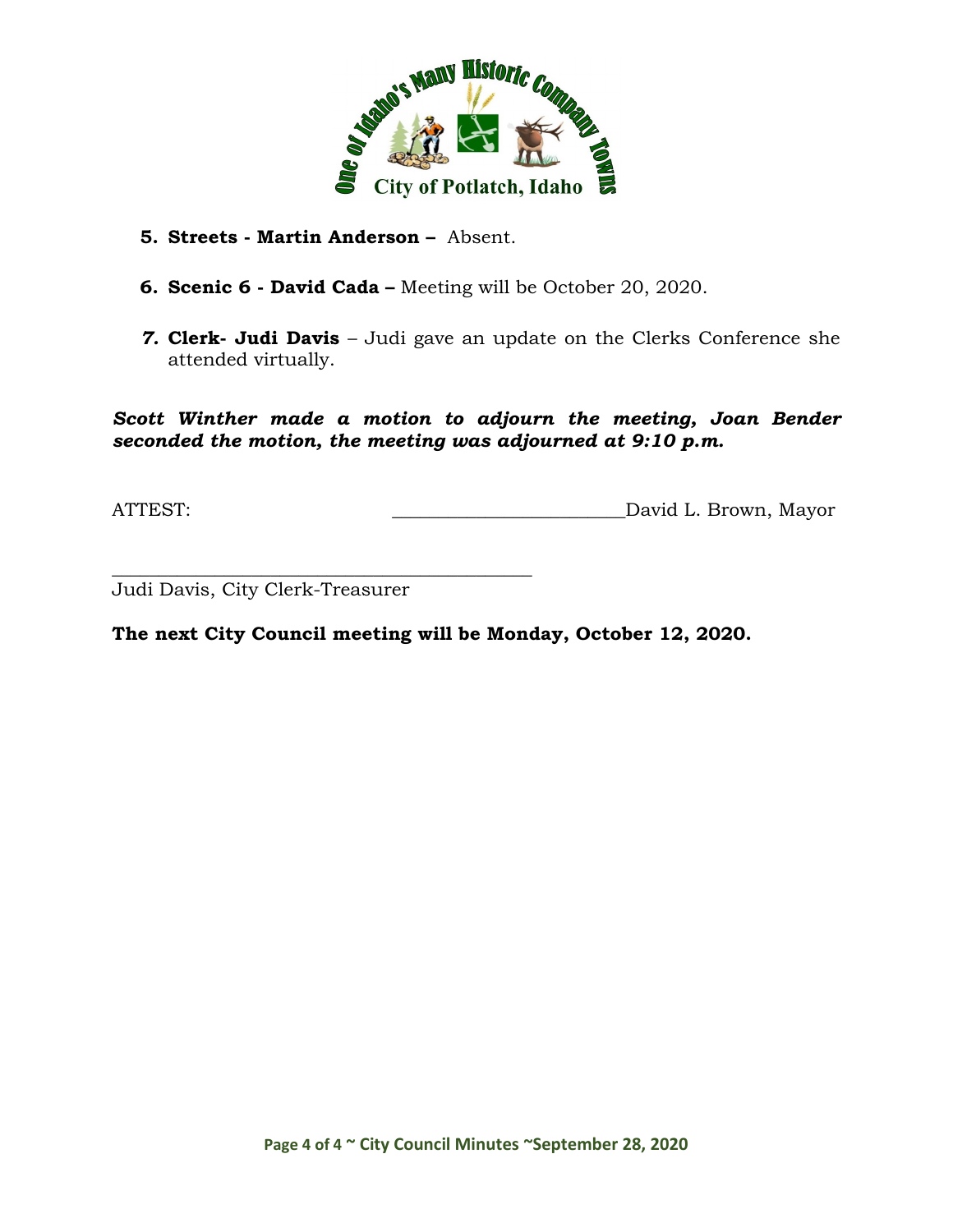

# **City Hall – 195 6th Street – Potlatch, ID 83855**

# **October 26, 2020 – 7:00 p.m.**

The regular meeting of the City Council was presided over by Mayor David Brown. Council members present: Marty Anderson, Dave Cada, Joan Bender, Scott Winther - Absent.

Also, present: Judi Davis, City Clerk-Treasurer.

GUESTS:

#### *NEW BUSINESS:*

**1. CONSENT AGENDA:** *Dave Cada made a motion to approve the Consent Agenda (being regularly considered by the City Council, these items will be enacted by one motion unless requested by a City Council member that one or more items be removed for separate discussion): Minutes from September 28, 2020, City Council meeting, the City of Potlatch and Century 21 bills and payroll.*

*Joan Bender seconded the motion. Motion was approved with a Roll Call vote:*

*Dave Cada, yes Martin Anderson, yes Joan Bender, yes Scott Winther, absent*

# *2.* **HOUSING.**

Mayor Brown said he's received a few phone calls about people living in their recreational vehicles. He said there is a family that sold their house and were living in their RV but have since moved to the Scenic 6 RV Park. There are rules against living in RV's in the City Limits. Mayor Brown said that the Council needs to go through the Ordinances. There will also be a request from Tom O'Malley for tiny homes sometime in the future so it would be good to take a look at the ordinance. Dave Cada said that he remembers when talking with the building inspectors that Council said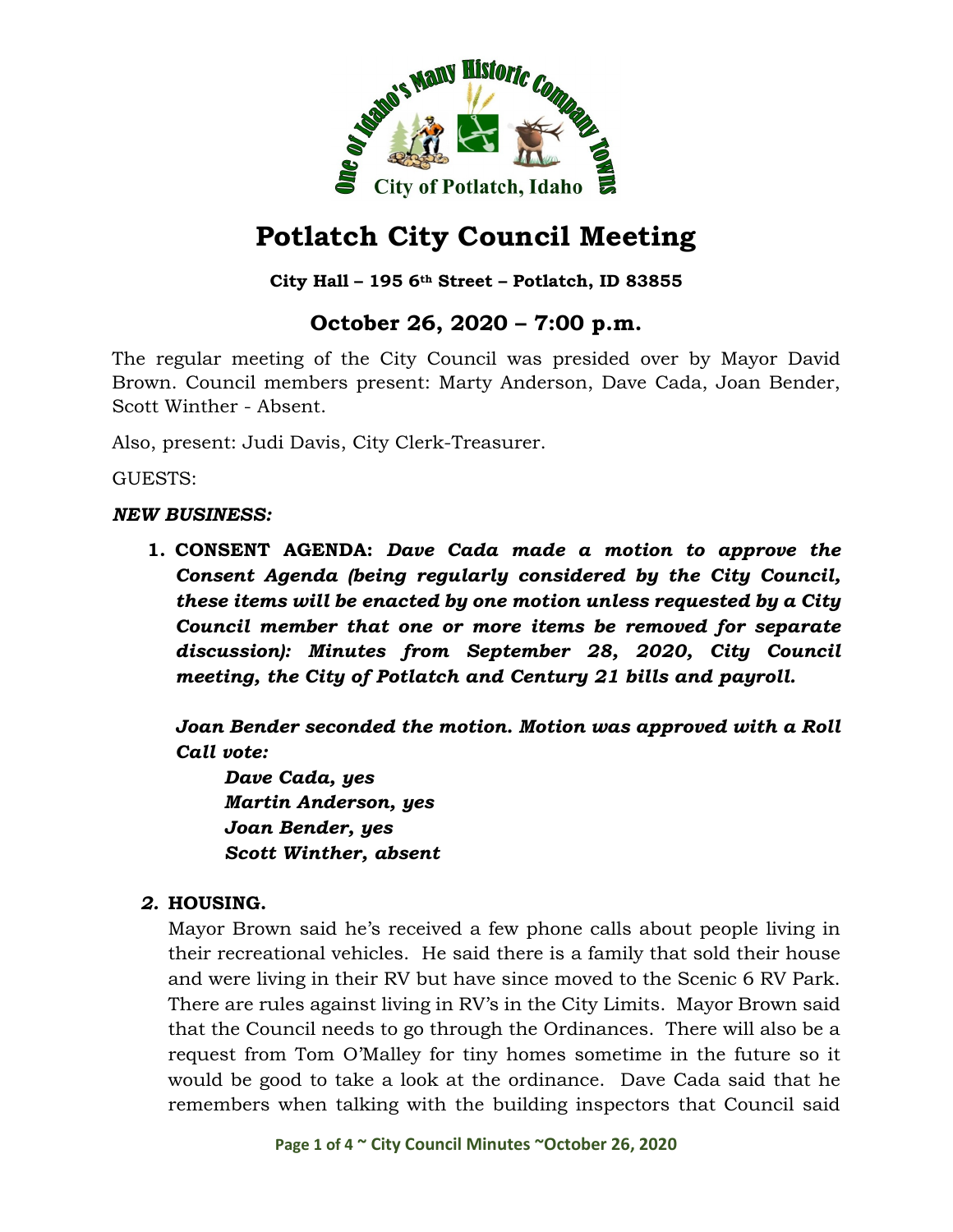

they didn't want tiny homes. Council decided to have a workshop after the first of the year to discuss Ordinances.

#### **3. PAVING.**

Mayor Brown said that he talked with ITD about fixing the handicap ramp by US Bank. The ramp needs to be fixed and the pothole needs to be repaired. It would cost \$12,950 to repair the street and the handicap ramp would be \$13,000. Dave Cada said that he would be in favor of this so it's not so hazardous downtown. It will cost the City \$8,900 for the asphalt down by the Railroad Depot. ITD will pay \$13,000 for the handicap ramp and the City will pay \$12,950 for the 66' in the street by the US Bank. Mayor Brown said that this will be the paving for the year.

*Marty Anderson made a motion to pave the area by US Bank for \$12,950 and pave by the Depot \$8,900. Joan Bender seconded the motion. This motion was approved with a Roll Call vote:*

*Dave Cada, yes Martin Anderson, yes Joan Bender, yes Scott Winther, absent*

#### **4. APPROVAL OF THE BROADBAND FIBER GRANT MOU.**

Mayor Brown would like approval to sign the MOU to Ziply Fiber for the Broadband Fiber Grant. Mayor Brown explained the MOU and the area's that would be covered in the grant.

*Dave Cada made a motion to allow Mayor Brown to sign the MOU to Ziply Fiber for the Broadband Fiber Grant. Joan Bender seconded the motion. This motion was approved with a Roll Call vote:*

*Dave Cada, yes Martin Anderson, yes Joan Bender, yes Scott Winther, absent*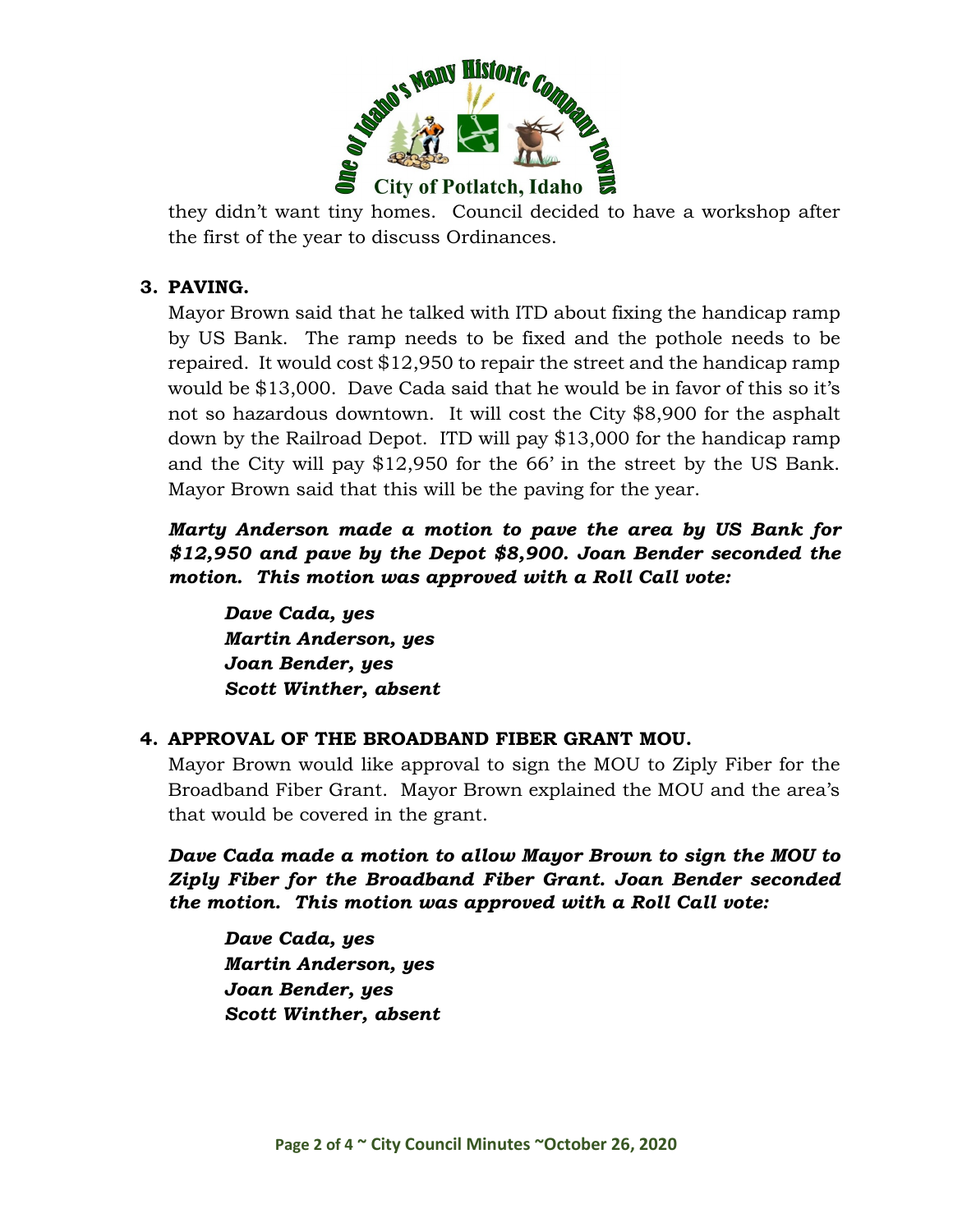

# **5. DIAGONAL PARKING.**

Mayor Brown said there is an Ordinance on diagonal parking and the City needs to find a way to enforce this Ordinance. On some streets it's hard to get a snow plow though. Council agreed to have a full-page notification in the City newsletter saying that no diagonal parking.

# **REPORTS:**

- **1. Mayor – David Brown –** Mayor Brown said that there were a lot of trees and branches that came down in the storm over the weekend. There was a limb on Oak Street that landed on a fence. Cody and Karin have been busy picking up after the storm. Sidewalk is still coming along. They may need to wait until it's a little warmer to complete the sidewalk. Quality Contractors will do the work on the FEMA Lagoon project. They will put rock down by the bridge.
- **2. Parks – Joan Bender –** Joan said that the lines on the Pickleball Court have not been painted. Mayor Brown explained that it was too cold to paint the lines. Joan said that there is an area down by the park that could be a dog park and there are a lot of grants out there that would cover the cost to build. Mayor Brown said that we need to have a plan on the 10 acres of what Council would like to have done.
- **3. Pool & Cemetery - Dave Cada –** Dave said that the pool bathhouse will need to wait until the weather is a little nicer before the floor could be painted. We need to find out how many sheets of white tin roofing that needs to purchase for the ceiling in the bathhouse. Mayor Brown said that he will look into how many are needed and the cost of the roofing.
- **4. Water & Sewer – Scott Winther** Absent.
- **5. Streets - Martin Anderson –** Nothing at this time.
- **6. Scenic 6 - David Cada –** Dave said the Scenic 6 meeting included Gina Taruscio from Partnership for Economic Prosperity and talked about the Business Recovery Grant program. Gina said that there were 50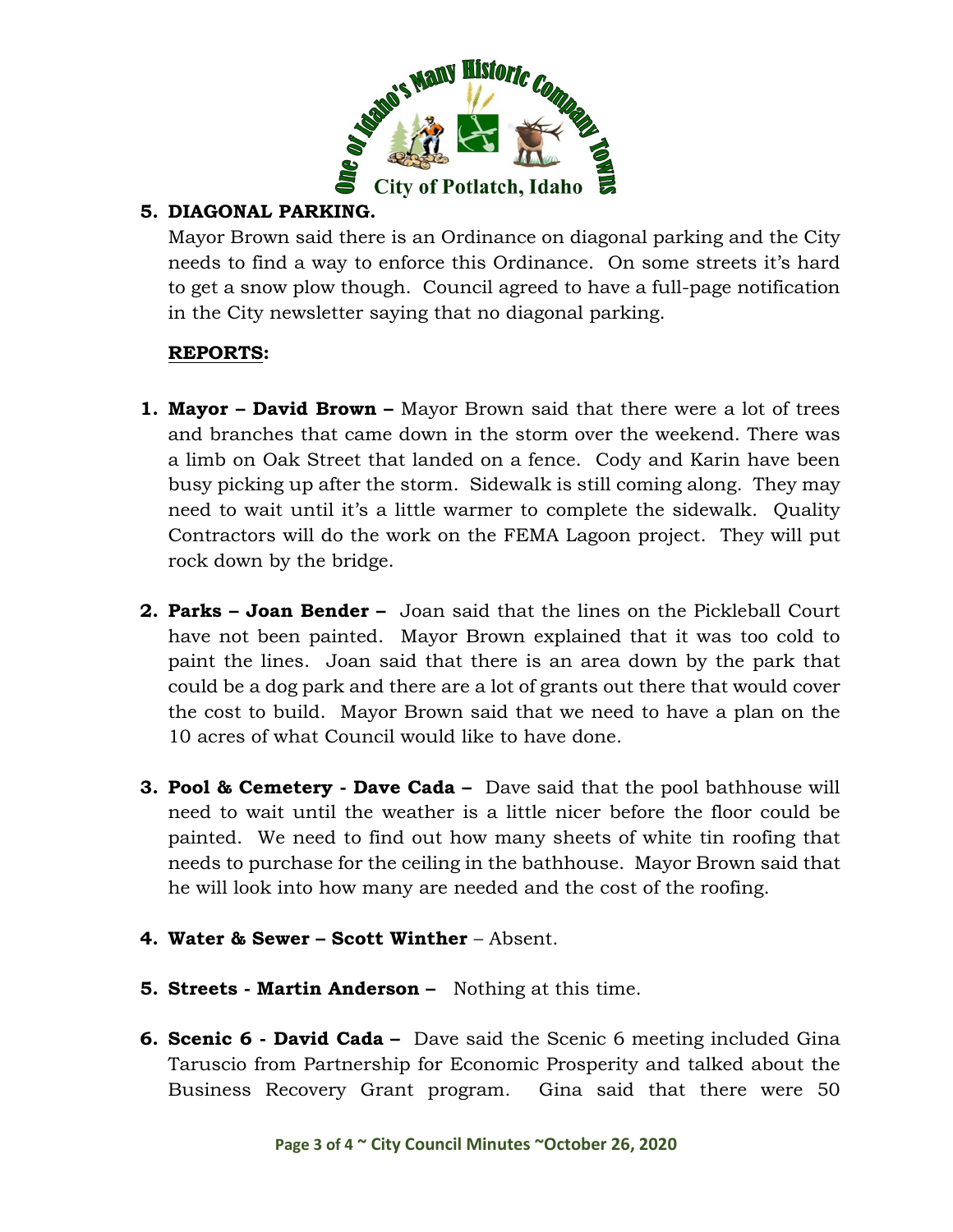

applications and only 10 businesses were given the grant. She was asking the Scenic 6 group for \$5,000.00 for this program. Dave said that the group decided to table the discussion for now. Dave said that the group needs to have a fundraising activity to raise some money so they can give to programs like the one Gina discussed.

*7.* **Clerk- Judi Davis** – Judi talked about the Association of Idaho Cities (AIC) Fall Academy which will be on November 17, 2020 to watch on-line.

#### *Marty Anderson made a motion to adjourn the meeting, Dave Cada seconded the motion, the meeting was adjourned at 9:08 p.m.*

ATTEST: David L. Brown, Mayor

\_\_\_\_\_\_\_\_\_\_\_\_\_\_\_\_\_\_\_\_\_\_\_\_\_\_\_\_\_\_\_\_\_\_\_\_\_\_\_\_\_\_\_\_\_ Judi Davis, City Clerk-Treasurer

**The next City Council meeting will be Monday, November 9, 2020.**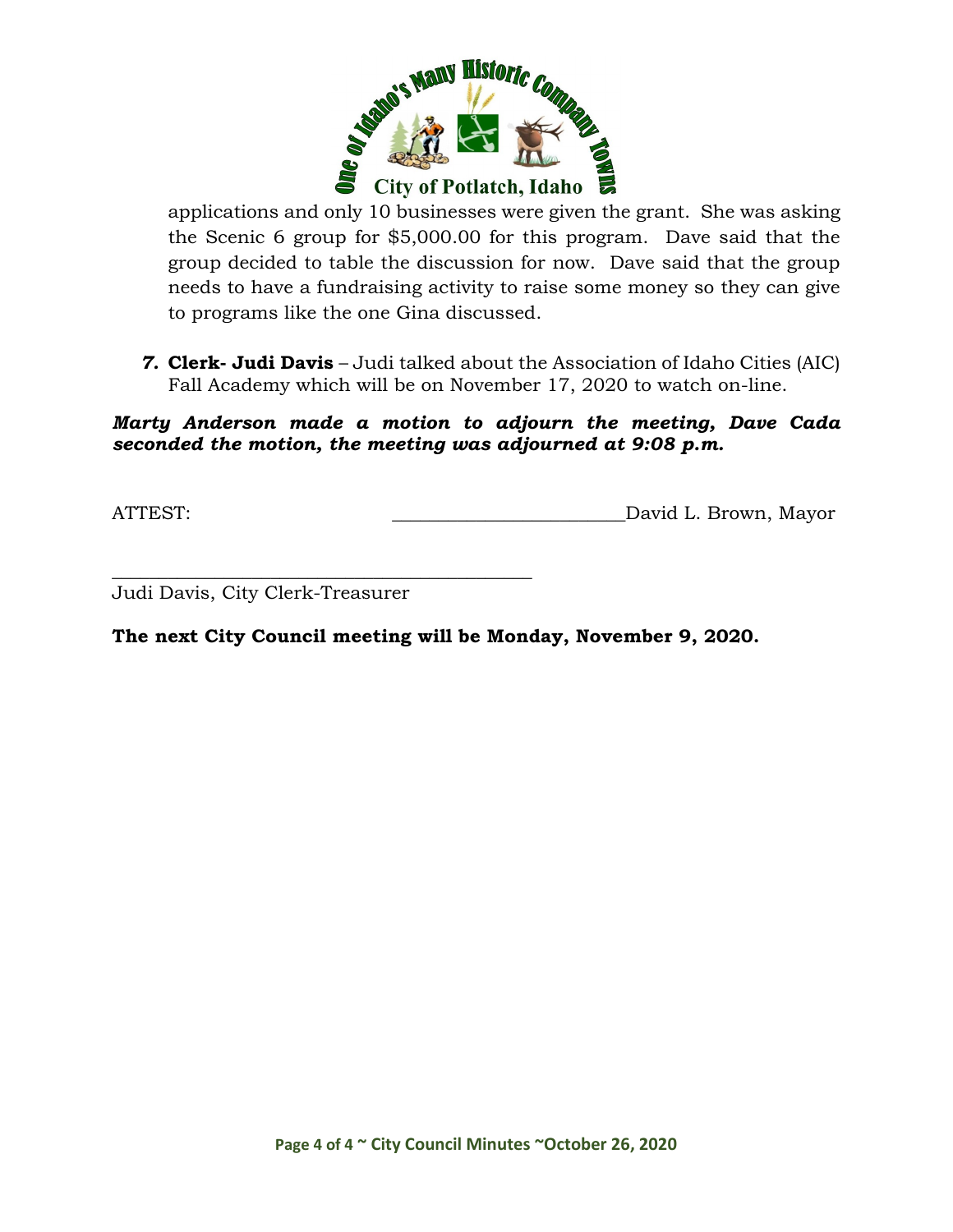

# **City Hall – 195 6th Street – Potlatch, ID 83855**

# **November 9, 2020 – 7:00 p.m.**

The regular meeting of the City Council was presided over by Mayor David Brown. Council members present: Marty Anderson, Dave Cada, Joan Bender Scott Winther - Absent.

Also, present: Judi Davis, City Clerk-Treasurer.

GUESTS:

#### *NEW BUSINESS:*

**1. CONSENT AGENDA:** *Dave Cada made a motion to approve the Consent Agenda (being regularly considered by the City Council, these items will be enacted by one motion unless requested by a City Council member that one or more items be removed for separate discussion): Minutes from October 26, 2020, City Council meeting, the City of Potlatch and Century 21 bills and payroll.*

*Joan Bender seconded the motion. Motion was approved with a Roll Call vote:*

*Dave Cada, yes Martin Anderson, yes Joan Bender, yes Scott Winther, absent*

# *2.* **SIDEWALKS.**

Mayor Brown introduced Shan Hemphill. Shan gave some background that they purchased the building downtown Potlatch at 255 6th Street from the McKinney's. The Hemphill's own Werkz, LLC which is a holster company that started in 2011. The company has grown since it started and has added several more employees. Hemphill Holdings, LLC rents the rest of the building to several businesses. The Hemphill's have been doing many improvements to the building and will be adding a Coffee House early in 2021. Shan said that they are making improvements to the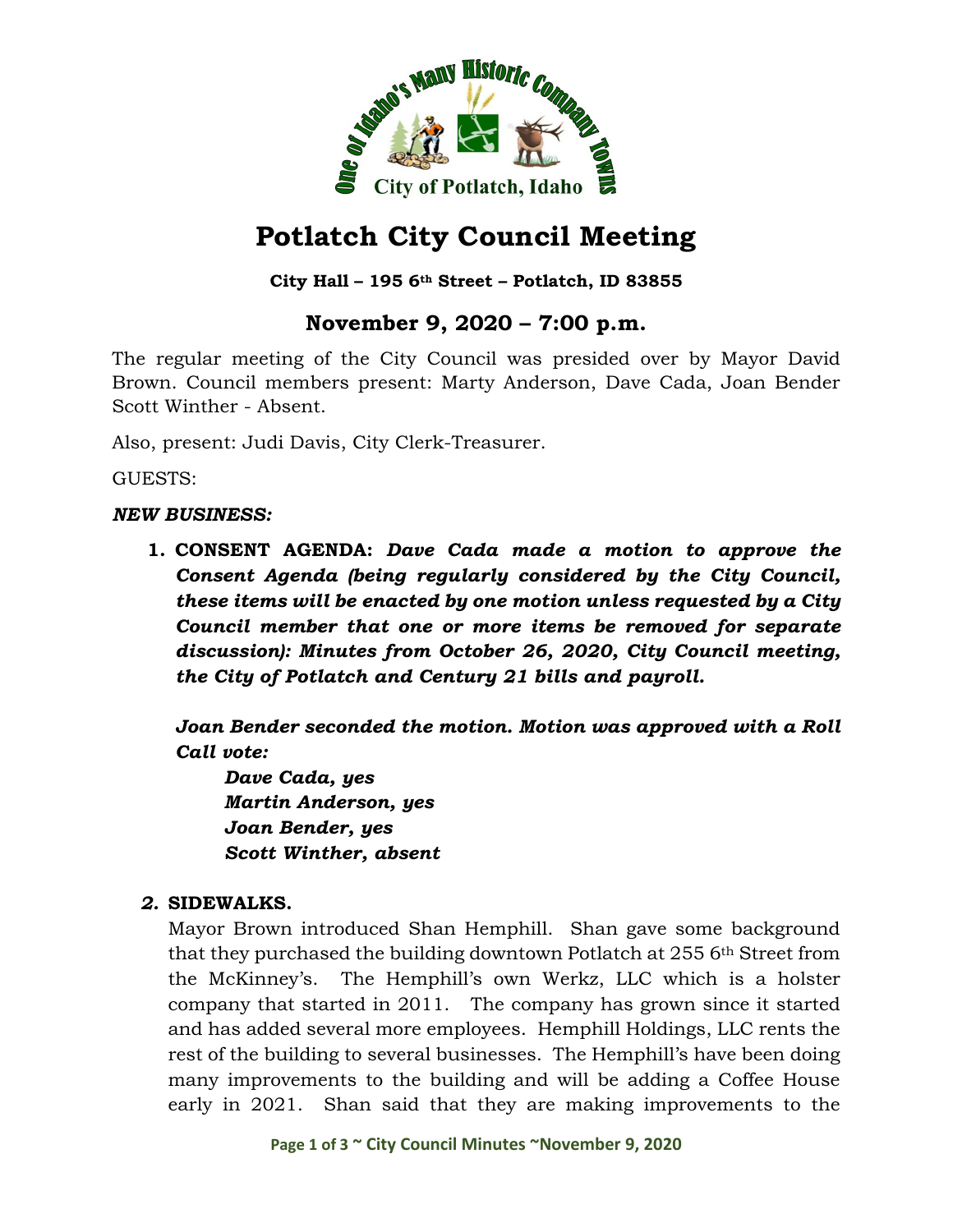

building to help be a good asset to the community. The sidewalk in front of the building has had some damage including around the meter box. He wasn't sure who's responsibility it was to fix the sidewalk and also had a question on the crosswalk that needs to be repainted by their building. Mayor Brown said that it is the property owner's responsibility to maintain sidewalks even in the City right of way. Mayor Brown explained how most of the sidewalks that were put in the City were from several Idaho Transportation Department grants. Mayor Brown explained how that grants worked. City Council discussed the sidewalk in front of Hemphill's building and looked at the pictures Shan Hemphill provided. Mayor Brown said if the City applied for another grant it could take 4 to 5 years before the work was completed. Mayor Brown suggested that the cost be split to replace the sidewalk. The City Maintenance crew could do the work and the Hemphill's could pay for the materials. Mayor Brown explained the crosswalk agreement between the City and ITD. If the City paints the crosswalks then we need to have a certified flagger. Mayor Brown said he would talk with Ty Winther and find a way to get the crosswalks marked on the highway.

# **3. COVID-19 UPDATE.**

Mayor Brown said that COVID-19 is hitting Bennett's Mill hard and currently they have 38 positive cases and are down to 1 shift. He talked with Carole Moehle about the parade in December. Carole thought since the parade is outdoor that it should still be fine to proceed. No bonfire or chili feed just the parade and fireworks show. Try to encourage social distance and wear masks.

# **REPORTS:**

**1. Mayor – David Brown –** Mayor Brown reported that he closed City Hall to the public today due to the COVID-19 outbreak at the mill. Harvest Foods is having their employees wear masks. The Pharmacy has been wearing masks. It looks like more people have been wearing masks. Mayor Brown gave an update on the sidewalk project. Quality Contractor's are just about done and the paving has been completed. The sewer manhole was moved that was being used by the sewer dumping companies. Mayor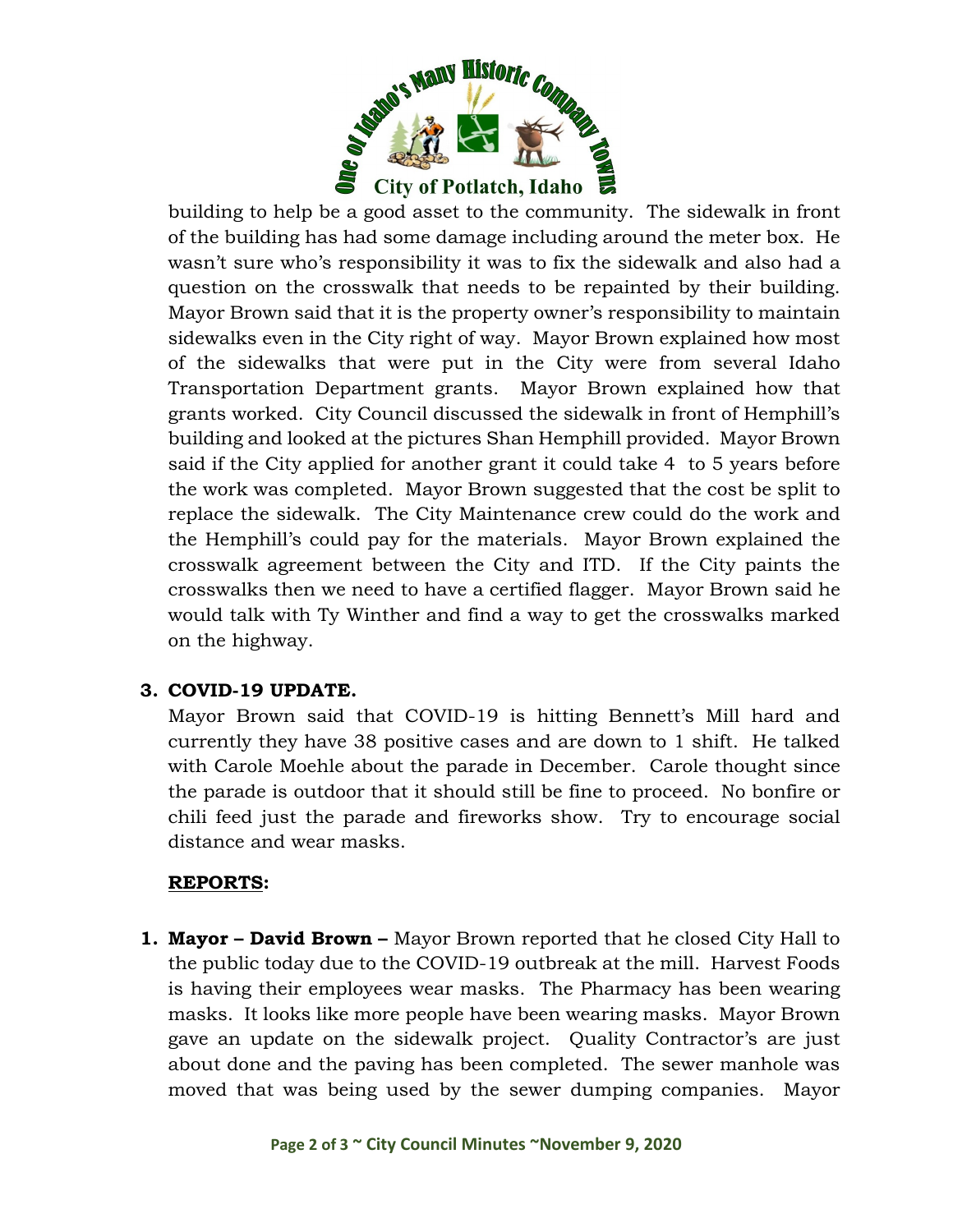

Brown asked Quality Contractor's if a slab could be poured down by the triangle area and have the school kids could come down and put their hand prints in and Quality said that could be done. Mayor Brown gave an update on the Broadband Fiber grant. He said that he's been talking with Ziply Fiber on the monthly costs for the fiber. Mayor Brown updated Council on the consignment store that is located in the Old Lions Club building. He said that a couple of loads of gravel were taken to the parking area to help level it up.

- **2. Parks – Joan Bender –** Joan said that her and Tom were awarded the Idaho Outstanding Adult Volunteer from the Idaho Food Bank on the Idaho Philanthropy Day. They received their award on November 9, 2020.
- **3. Pool & Cemetery - Dave Cada –** Dave said that he didn't have an update on the pool. Mayor Brown said that the tin for the ceiling had been ordered from Moscow Building Supply and should be delivered any day.
- **4. Water & Sewer – Scott Winther** Absent.
- **5. Streets - Martin Anderson –** Nothing at this time.
- **6. Scenic 6 - David Cada –** Dave said that the Scenic 6 group was going to donate to PEP's program next meeting.
- **7. Clerk- Judi Davis** Nothing at this time.

*Marty Anderson made a motion to adjourn the meeting, Joan Bender seconded the motion, the meeting was adjourned at 8:42 p.m.*

ATTEST: ATTEST: AND AND ALL DAVID L. Brown, Mayor

\_\_\_\_\_\_\_\_\_\_\_\_\_\_\_\_\_\_\_\_\_\_\_\_\_\_\_\_\_\_\_\_\_\_\_\_\_\_\_\_\_\_\_\_\_ Judi Davis, City Clerk-Treasurer

**The next City Council meeting will be Monday, November 23, 2020.**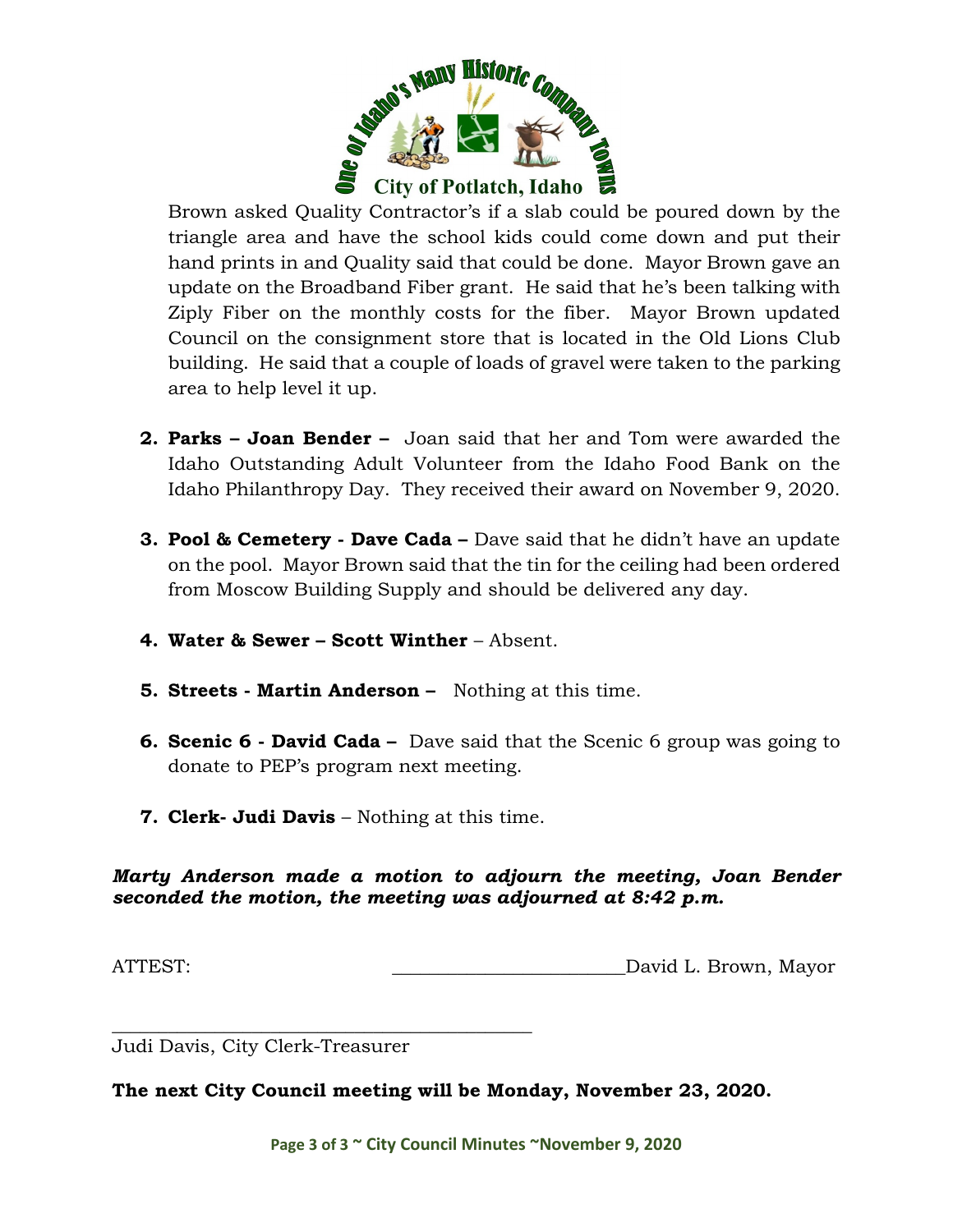

# **Potlatch City Council Meeting**

### **City Hall – 195 6th Street – Potlatch, ID 83855**

# **December 14, 2020 – 7:00 p.m.**

The regular meeting of the City Council was presided over by Mayor David Brown. Council members present: Marty Anderson, Dave Cada, Joan Bender and Scott Winther.

Also, present: Judi Davis, City Clerk-Treasurer.

GUESTS: Melissa Smith

#### *NEW BUSINESS:*

**1. CONSENT AGENDA:** *Scott Winther made a motion to approve the Consent Agenda (being regularly considered by the City Council, these items will be enacted by one motion unless requested by a City Council member that one or more items be removed for separate discussion): Minutes from November 9, 2020, City Council meeting, the City of Potlatch and Century 21 bills and payroll.*

*Joan Bender seconded the motion. Motion was approved with a Roll Call vote:*

*Dave Cada, yes Martin Anderson, yes Joan Bender, yes Scott Winther, yes*

#### *2.* **ADOPT NEW BUILDING CODE ORDINANCE.**

The next order of business is a proposed ordinance whose Title reads as follows:

AN ORDINANCE OF THE CITY OF POTLATCH, A MUNICIPAL CORPORATION OF THE STATE OF IDAHO; REPEALING PRIOR ORDINANCES AND AMENDMENTS PERTAINING TO BUILDING CODES; PROVIDING FOR FILING OF THE ADOPTED CODES; ADOPTING THE 2018 INTERNATIONAL BUILDING CODE, THE 2018 INTERNATIONAL RESIDENTIAL CODE, THE 2018 INTERNATIONAL MECHANICAL CODE, THE 2018 INTERNATIONAL FUEL GAS CODE, THE 2018 INTERNATIONAL ENERGY CONSERVATION CODE, THE 2018 INTERNATIONAL EXISTING BUILDING CODE, THE 2018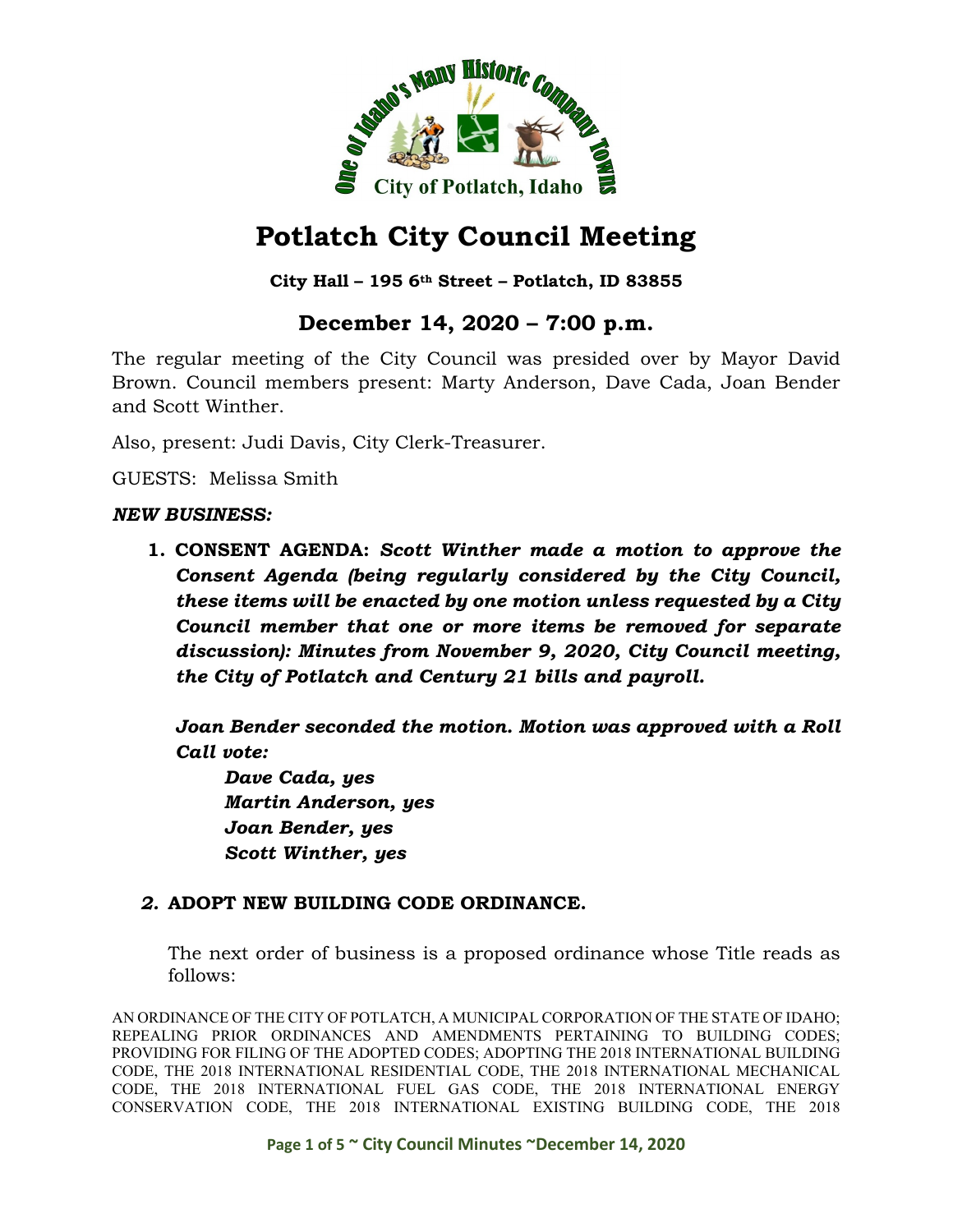

INTERNATIONAL PROPERTY MAINTENANCE CODE, AND RELATED APPENDICES, ALL AS THE CITY OF POTLATCH BUILDING CODE; PROVIDING FOR AMENDMENT OF CERTAIN SECTIONS OF SAID CODES; PROVIDING A SECTION ON MANUFACTURED, MODULAR AND MOBILE HOMES; PROVIDING A SECTION ON PERMANENT LIVING QUARTERS; PROVIDING A SECTION ON PERMITS CONTRARY TO LAW; PROVIDING A SECTION ON ENFORCEMENT AND PENALTIES; PROVIDING FOR FEES; PROVIDING FOR SEVERABILITY; AND PROVIDING AN EFFECTIVE DATE.

Mayor: I would entertain a motion that the rules be suspended and the proposed ordinance pass its first ready by Title only.

Dave Cada made a motion that the rules be suspended and that the proposed ordinance pass its first reading by Title only and its second and third readings under suspension of the rules.

Is there a second? Joan Bender seconded the motion.

Mayor: It has been moved by Marty Anderson and seconded by Dave Cada that the rules be suspended and that the proposed ordinance pass its first reading by Title only and its second and third readings under suspension of the rules.

Discussion? None

This is a ROLL CALL VOTE: Scott Winther, aye Dave Cada, aye Marty Anderson, aye Joan Bender, aye

The ordinance passes its first reading by Title only and its second and third reading under suspension of the rules.

Mayor: I would entertain a motion that the ordinance be formally adopted and summary approved.

Dave Cada made a motion that the ordinance be formally adopted.

Is there a second? Scott Winther seconded the motion.

Mayor: It has been moved by Dave Cada and seconded by Scott Winther that Ordinance No. 516 be formally adopted and summary approved.

This is a ROLL CALL VOTE: Scott Winther, aye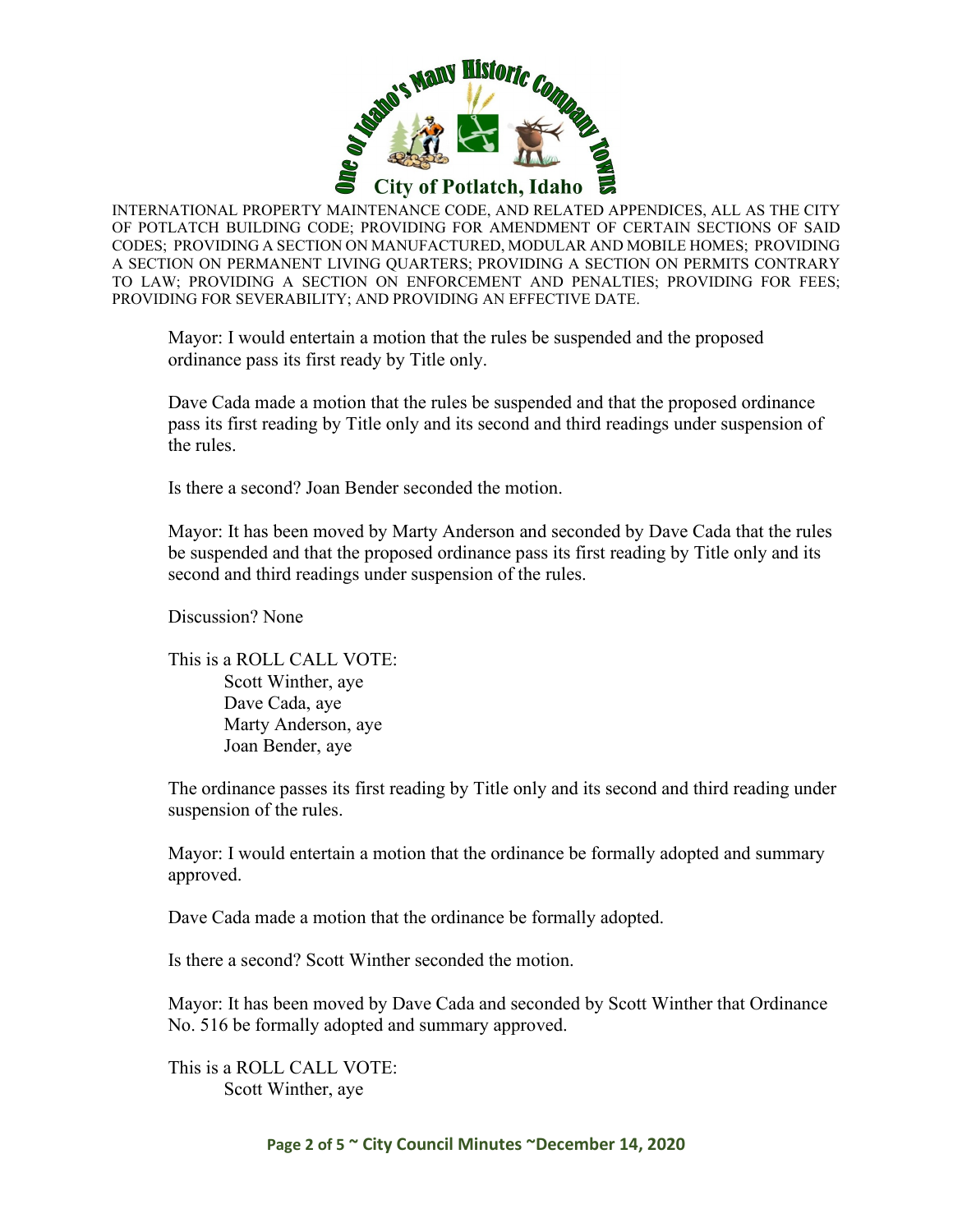

Dave Cada, yes Marty Anderson, aye Joan Bender, aye

## **3. CENTURY 21 AFTER SCHOOL PROGRAM.**

Mayor Brown introduced Melissa Smith, Program Director of the Century 21 Afterschool program. Melissa updated City Council on the Afterschool Program. She said that even with the COVID-19 restrictions there has been a good turn-out. Melissa wanted to let the Council know that the grant competition opens again for the next year and she will be applying for the elementary school program. She said that there isn't enough grant money to run both the Elementary School and Junior/Senior High Program. Melissa said that she couldn't do both programs so she had to pick which program would benefit the community and said the Elementary School Program would be the best program. Melissa wanted to keep the City Council updated on the program and answer any questions. Melissa did say that the Elementary School program will be ran at the Elementary School and would not need the VFW Building after the end of June 2021. She went over the budget details explaining how much she would need to operate each program. The grant that she would be applied for would be for \$115,000.00. She talked with Superintendent Cirka and Principal Haire and they were both supportive of applying for the grant. City Council agreed to the support of the program applying for the grant.

### **REPORTS:**

**1. Mayor – David Brown –** Mayor Brown reported that the Sidewalk Project has been completed and the railing is up. Idaho Transportation Department hasn't scheduled a walk through. There were no issues with the sidewalk during the parade. The City followed the COVID-19 protocol for the parade and fireworks.

The work at the bridge for the FEMA Lagoon project has been completed. Quality Contractor's did the work for the project.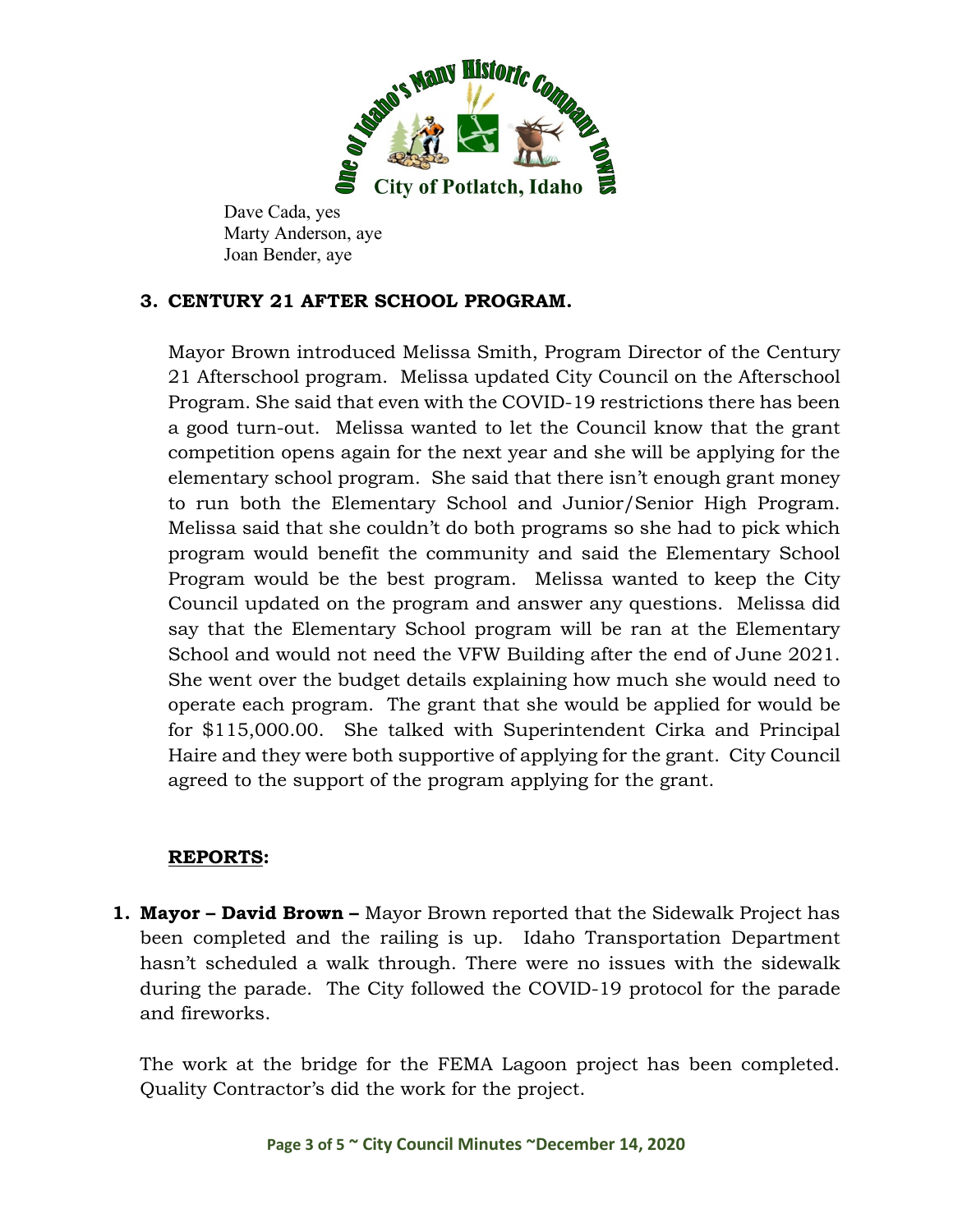

Mayor Brown gave an update on the Fiber Grant. He said that he took a tour of the Ziply Fiber building to see the new equipment that was put into the building. Ziply Fiber did speed tests of all locations that were covered by the grant and took pictures. The next step is to select a provider to use the fiber.

Mayor Brown said that he asked Idaho Rural Water Association for a quote to do a Water & Sewer Rate Study. The quote from IRWA was \$3,800.00 for water and \$3,800.00 for sewer. Mayor Brown had a meeting with Idaho Department of Environmental Quality for a hand off meeting for the IPDES permit. In that meeting there was a discussion about needing to put in a sewer plant to remove phosphorus and ammonia in the future. What the City needs is to have a Forest Management Plan and to do a rate study. The City may be able to plant trees and would need to hire a Forester to do the Forest Management Plan. Mayor Brown said that he met with Harold Osborne and Tom Moore and a Professor from WSU, who has worked with other Cities doing the same type of program. Mayor Brown said we would need to set up another fund to start saving for this program. Council agreed with setting up a new fund. The next step would be to set up a meeting with Onaway's Mayor and Council and Idaho Department of Environmental Quality to talk about future sewer needs.

Mayor Brown asked if the Council would agree to Employee Christmas bonus this year and giving the Employees Christmas Eve day for their floating holiday. Council agreed.

- **2. Parks – Joan Bender –** Nothing at this time.
- **3. Pool & Cemetery - Dave Cada –** Mayor Brown said that the tin for the bathhouse has been received.
- **4. Water & Sewer – Scott Winther** Nothing at this time.
- **5. Streets - Martin Anderson –** Marty asked Mayor Brown if all the snow plows were working. Mayor Brown said yes and that the new sander is working also.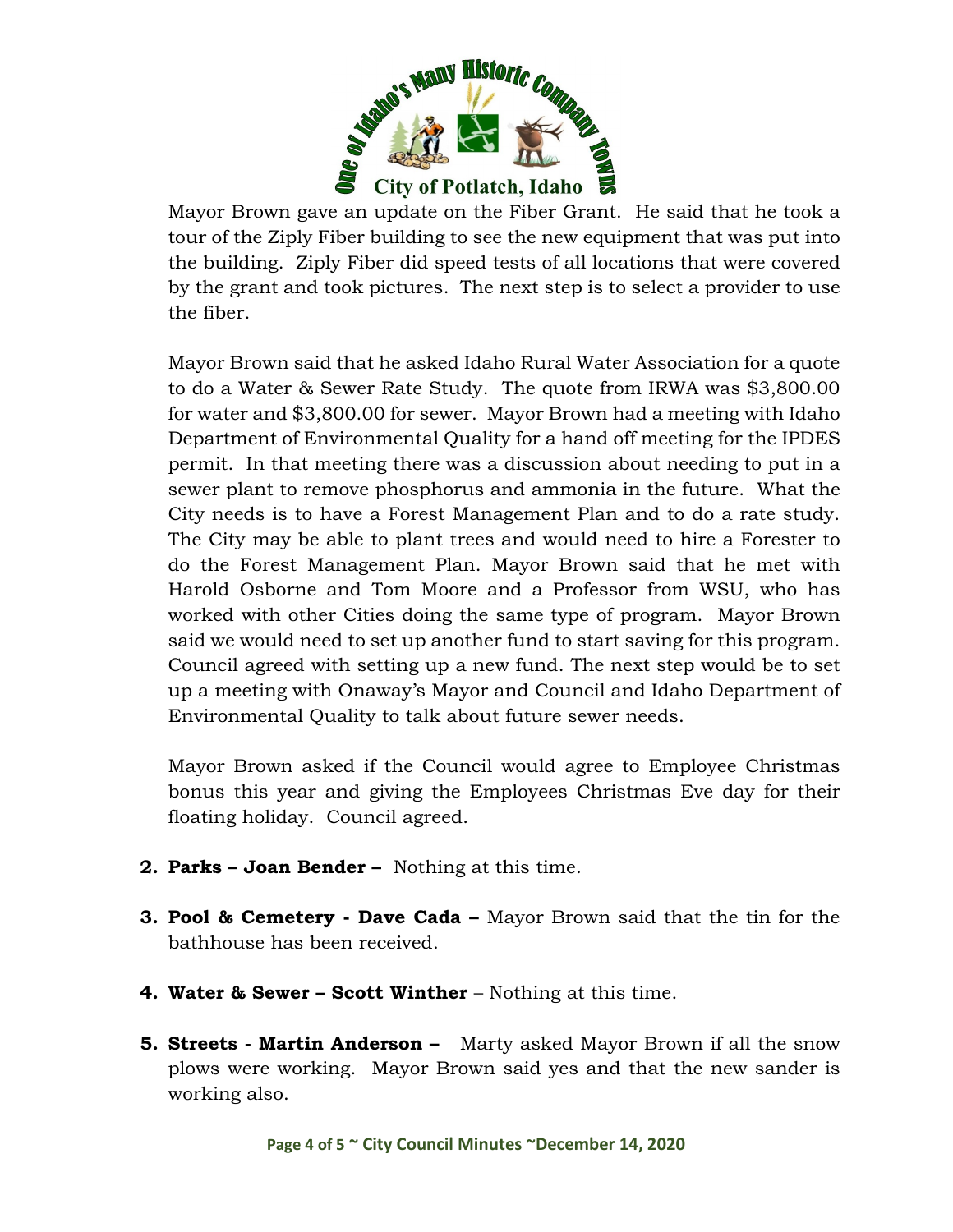

- **6. Scenic 6 - David Cada** Dave said that he was proud of our town. Everyone was having a good time at the Christmas parade and fireworks. We need to continue the Christmas parade and fireworks and asked Mayor Brown what would really help to make it happen next year and Mayor Brown said volunteers to help put up lights at the park. Dave said that the group approved giving PEP \$1,000.00 for the grant fund but wanted it to go to someone in the North Idaho area. The next meeting has been cancelled.
- **7. Clerk- Judi Davis** Nothing at this time.

*Marty Anderson made a motion to adjourn the meeting, Joan Bender seconded the motion, the meeting was adjourned at 9:15 p.m.*

ATTEST: \_\_\_\_\_\_\_\_\_\_\_\_\_\_\_\_\_\_\_\_\_\_\_\_\_David L. Brown, Mayor

\_\_\_\_\_\_\_\_\_\_\_\_\_\_\_\_\_\_\_\_\_\_\_\_\_\_\_\_\_\_\_\_\_\_\_\_\_\_\_\_\_\_\_\_\_ Judi Davis, City Clerk-Treasurer

**The next City Council meeting will be Monday, December 14, 2020.**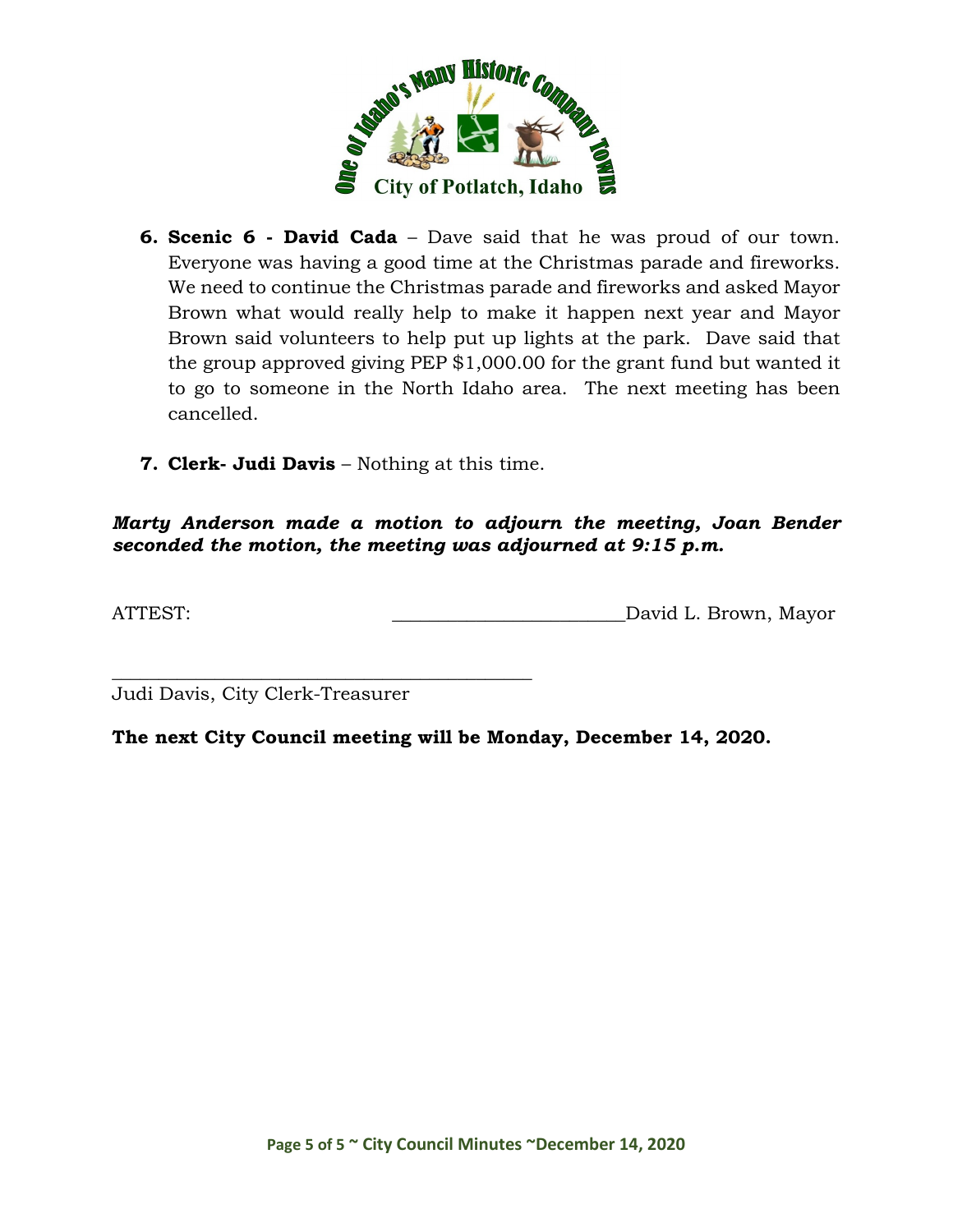

# **Potlatch City Council Meeting**

### **City Hall – 195 6th Street – Potlatch, ID 83855**

# **December 28, 2020 – 7:00 p.m.**

The regular meeting of the City Council was presided over by Mayor David Brown. Council members present: Marty Anderson, Dave Cada, Joan Bender and Scott Winther.

Also, present: Judi Davis, City Clerk-Treasurer.

GUESTS: None

#### *NEW BUSINESS:*

**1. CONSENT AGENDA:** *Joan Bender made a motion to approve the Consent Agenda (being regularly considered by the City Council, these items will be enacted by one motion unless requested by a City Council member that one or more items be removed for separate discussion): Minutes from December 14, 2020, City Council meeting, the City of Potlatch and Century 21 bills and payroll.*

*Scott Winther seconded the motion. Motion was approved with a Roll Call vote:*

*Dave Cada, yes Martin Anderson, yes Joan Bender, yes Scott Winther, yes*

#### *2.* **STREET STANDARDS.**

Mayor Brown reported there was some interest in a possible subdivision in the City of Potlatch. There were some questions on the City's water & sewer system, streets and sidewalks. Mayor Brown said that last January 2020 there was a workshop to start working on the Street/Design Standards for Subdivisions. He would like to continue updating the Standards and would like to schedule a workshop for January 5, 2021 at 11:00 a.m.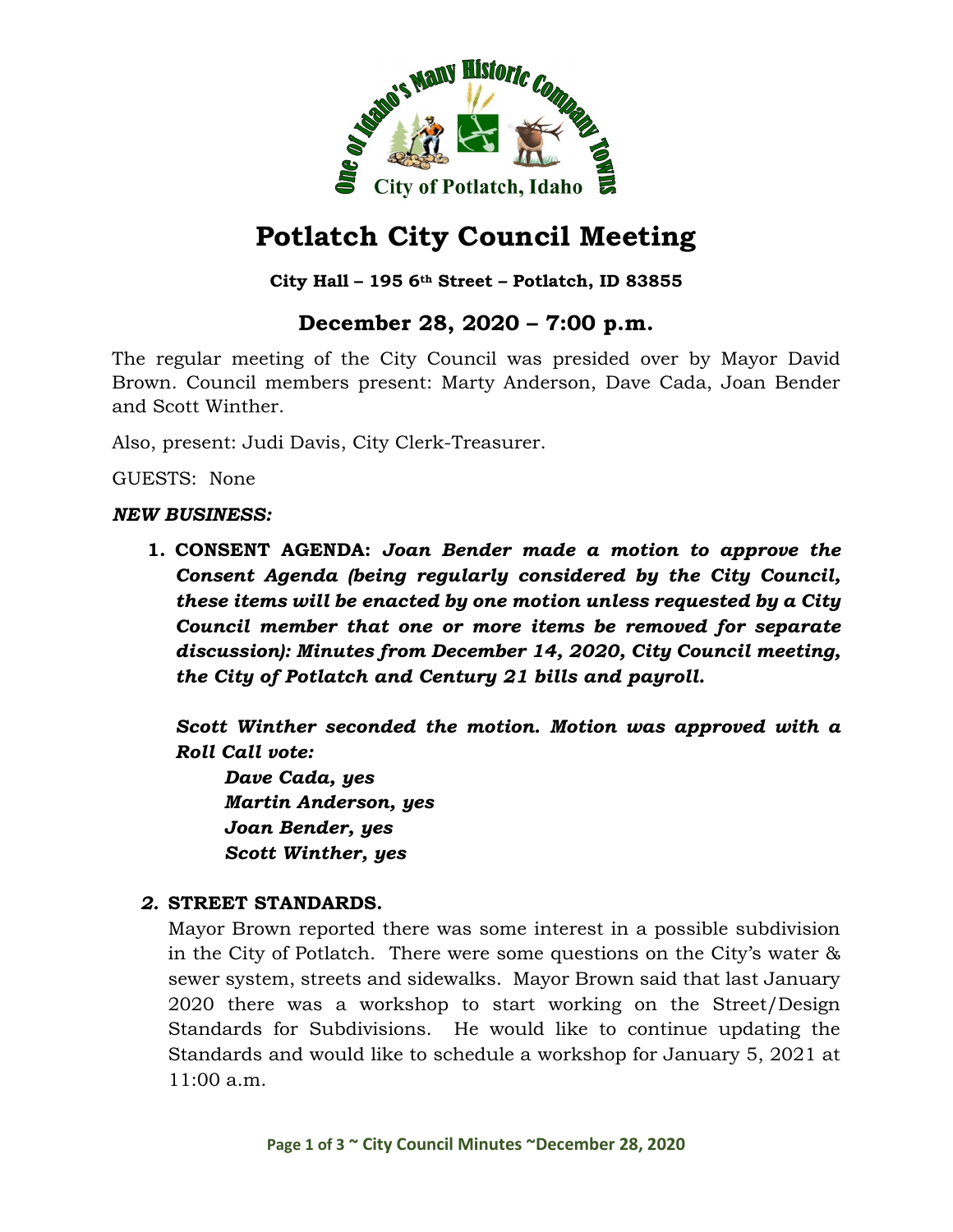

# **3. LATAH COUNTY SOLID WASTE, RECYCLING & BULKY WASTE AGREEMENT.**

The City received an Amendment to the Solid Waste Collections, Recycling and Bulky Waste Program Contract. Latah County is adding an administrative fee of 0.02% per account for increased administrative work, accounting for future and continued programming and budgetary changes that Latah County feels it needs to have an administrative fee to cover those changes. This will go into effect January 1, 2021 and currently would amount to about \$73.63 a month.

## *Marty Anderson made a motion to approve the Amendment to the Latah County Solid Waste, Recycling & Bulky Waste Agreement. Joan Bender seconded the motion. This motion was approved with a Roll Call vote:*

*Dave Cada, yes Martin Anderson, yes Joan Bender, yes Scott Winther, yes*

### **REPORTS:**

**1. Mayor – David Brown –** Mayor Brown said that he talked with Natalie from Ziply Fiber about the prices for fiber. He said that he is trying to get Ziply Fiber to waive the fees for the park and City Hall. She said she might be able to get the installation fees waived but she's not sure about the monthly fee. It would be \$60.00 a month for 100 mb for both City Hall and the Scenic 6 Park. Natalie said she would get back to the City on the monthly cost.

Mayor Brown said that he was looking into putting in for an RV Grant that would build a picnic shelter at the Scenic 6 Park. The picnic shelter could have a BBQ/Fire pit and maybe a stage and approximately 40' to 50' by 60'. He's asked Quality Contractor's to for a price quote just to get an idea of amount for the RV Grant. The RV Grant would require a match in funding.